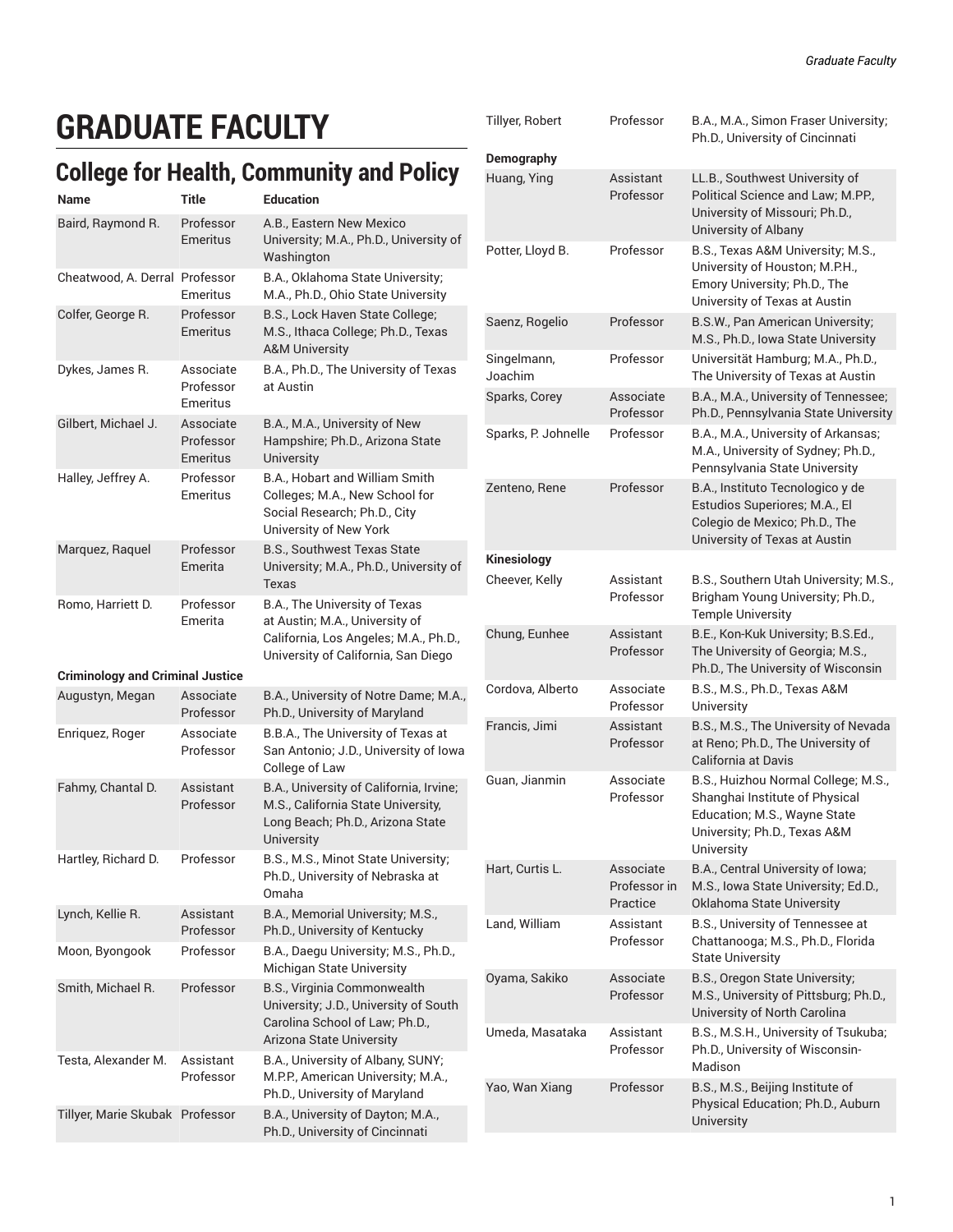| Zhang, John Quiang Professor             |                                               | B.S., Snandong Teacher's<br>University; M.S., Springfield College;                                              | Ryan, Michael P.                                      | Associate<br>Professor | B.A., Pomona College; Ph.D.,<br><b>Stanford University</b>                                                      |  |
|------------------------------------------|-----------------------------------------------|-----------------------------------------------------------------------------------------------------------------|-------------------------------------------------------|------------------------|-----------------------------------------------------------------------------------------------------------------|--|
| Zhang, Tianou                            | Assistant                                     | Ph.D., University of Missouri-<br>Columbia<br>B.S., Sun Yat-Sen University of                                   | Swan, Alicia A.                                       | Assistant<br>Professor | B.A., Purdue University; M.A.,<br>Ph.D., Southern Illinois University,<br>Carbondale                            |  |
|                                          | Professor                                     | Medical Sciences, China; M.S.,<br>Peking University, China; Ph.D.,<br>University of Minnesota-Twin Cities       | Weston, Rebecca                                       | Associate<br>Professor | B.A., The University of Texas at<br>Austin; M.A., Ph.D., University of<br>North Texas                           |  |
| <b>Nutrition and Dietetics</b>           |                                               |                                                                                                                 | Zawacki, Tina                                         | Associate              | B.S., Grand Valley State University;                                                                            |  |
| Leal-Vasquez, Liset                      | Director/<br>Assistant                        | B.S., The University of Texas-Pan<br>American; M.A., The University of                                          | Professor<br>Ph.D., Wayne State University            |                        |                                                                                                                 |  |
|                                          | Professor in<br>Practice                      | Texas at San Antonio; Ph.D., Texas<br>Women's University                                                        | <b>Public Administration</b><br>Alexander, Jennifer   | Associate<br>Professor | B.S., Georgetown University; M.S.,<br>Ph.D., Virginia Polytechnic Institute                                     |  |
| Price, Breanna                           | Clinical                                      | M.D.S., The University of Texas                                                                                 |                                                       |                        | and State University                                                                                            |  |
|                                          | <b>Dietetic</b><br>Instructor/<br>Coordinator | Health Science Center at San<br>Antonio; B.S., The University of<br>Texas at San Antonio                        | Demir, Tansu                                          | Associate<br>Professor | B.S., M.A., Hacettepe University;<br>Ph.D., Florida Atlantic University                                         |  |
| Ullevig, Sarah                           | Associate<br>Professor                        | B.S., Texas State University; Ph.D.,<br>The University of Texas Health                                          | Elias, Veronica                                       | Assistant<br>Professor | B.A., The National University of the<br>South, Bahia Blanca, Argentina;<br>M.A., Ph.D., The University of Akron |  |
| Psychology                               |                                               | Science Center at San Antonio                                                                                   | Fernandez, Kandyce                                    | Assistant              | B.A., University of Miami; M.A.,                                                                                |  |
| Baumann, Michael R. Professor            |                                               | B.A., Northwestern University; M.A.,<br>Ph.D., University of Illinois                                           | M.                                                    | Professor              | Texas A&M University; Ph.D.,<br>Arizona State University                                                        |  |
| Bray, James H.                           | Professor                                     | B.S., M.A., Ph.D, University of<br>Houston                                                                      | Ponomariov, Branco<br>L.                              | Associate<br>Professor | B.A., Sofia University; M.A., Central<br>European University; Ph.D., Georgia<br>Institute of Technology         |  |
| Coyle, Thomas R.                         | Professor                                     | B.A., M.A., Florida Atlantic<br>University; Ph.D., University of<br>Florida                                     | Reddick, Christopher Professor<br>G.                  |                        | B.A., M.A., M.B.A., University<br>of Guelph; Ph.D., University of<br>Sheffield                                  |  |
| Eisenberg, Ann R.                        | Professor                                     | B.A., M.A., Johns Hopkins<br>University; Ph.D., University of<br>California, Berkeley                           | Romero, Francine<br>Sanders                           | Associate<br>Professor | B.A., California State University;<br>M.A., Ph.D., University of California,<br>Riverside                       |  |
| Fernandez, Ephrem                        | Professor                                     | B.A., University of Western<br>Australia; M.A., Miami University;<br>Ph.D., The Ohio State University           | Sanders, Heywood T. Professor<br><b>Public Health</b> |                        | A.B., Johns Hopkins University;<br>Ph.D., Harvard University                                                    |  |
| Fuhrman, Robert W.                       | Professor                                     | B.A., St. Louis University; M.A.,<br>Ph.D., University of Illinois                                              | Baldwin, Aleta                                        | Assistant<br>Professor | B.A., The University of Nevada, Las<br>Vegas; M.A., M.P.H., Ph.D., Indiana                                      |  |
| Garza, Raymond T.                        | Professor                                     | B.A., M.A., Texas A&I University;<br>Ph.D., Purdue University                                                   |                                                       |                        | University                                                                                                      |  |
| Lopez, Stella D.                         | Associate<br>Professor                        | B.A., Southern Methodist University;<br>Ph.D., The University of Texas at                                       | Grigsby, Timothy                                      | Assistant<br>Professor | B.A., University of California, Irvine;<br>Ph.D., The University of Southern<br>California                      |  |
| Mangold, Deborah                         | Associate<br>Professor                        | Arlington<br>B.S., Johns Hopkins University;<br>M.A., Loyola College in Maryland;                               | He, Meizi                                             | Professor              | B.S., M.S., Sun Yat-sen University<br>of Medical Sciences, China; Ph.D.,<br>University of Hong Kong             |  |
|                                          |                                               | Ph.D., Howard University                                                                                        | Howard, Jeffrey                                       | Assistant              | B.A., M.A., The University of Texas                                                                             |  |
| McNaughton-Cassill, Professor<br>Mary E. |                                               | B.A., M.A., University of California,<br>Santa Barbara; Ph.D., University of<br>California, San Diego/San Diego |                                                       | Professor              | at Arlington; Ph.D., The University of<br>Texas at San Antonio                                                  |  |
|                                          |                                               | <b>State University</b>                                                                                         | Oswalt, Sara B.                                       | Professor              | B.S., The Pennsylvania State<br>University; M.P.H., Indiana                                                     |  |
| Morissette, Sandra<br><b>Baker</b>       | Professor                                     | B.A., University of Vermont; M.A.,<br>Ph.D., Boston University                                                  |                                                       |                        | University; Ph.D., The University of<br>Georgia                                                                 |  |
| Osman, Augustine                         | Professor                                     | B.A., M.A., Ph.D., Western Virginia<br>University                                                               | Sosa, Erica                                           | Associate<br>Professor | B.A., St. Mary's University; M.S., The<br>University of Texas at San Antonio;                                   |  |
| Pillow, David R.                         | Professor                                     | B.A., The University of Texas at<br>Arlington; M.A., Ph.D., Arizona State<br>University                         |                                                       |                        | Ph.D., Texas A&M University                                                                                     |  |
| Romanowich, Paul                         | Assistant<br>Professor                        | B.A., B.S., University of Florida; M.A.,<br>Ph.D., University of California, San<br>Diego                       |                                                       |                        |                                                                                                                 |  |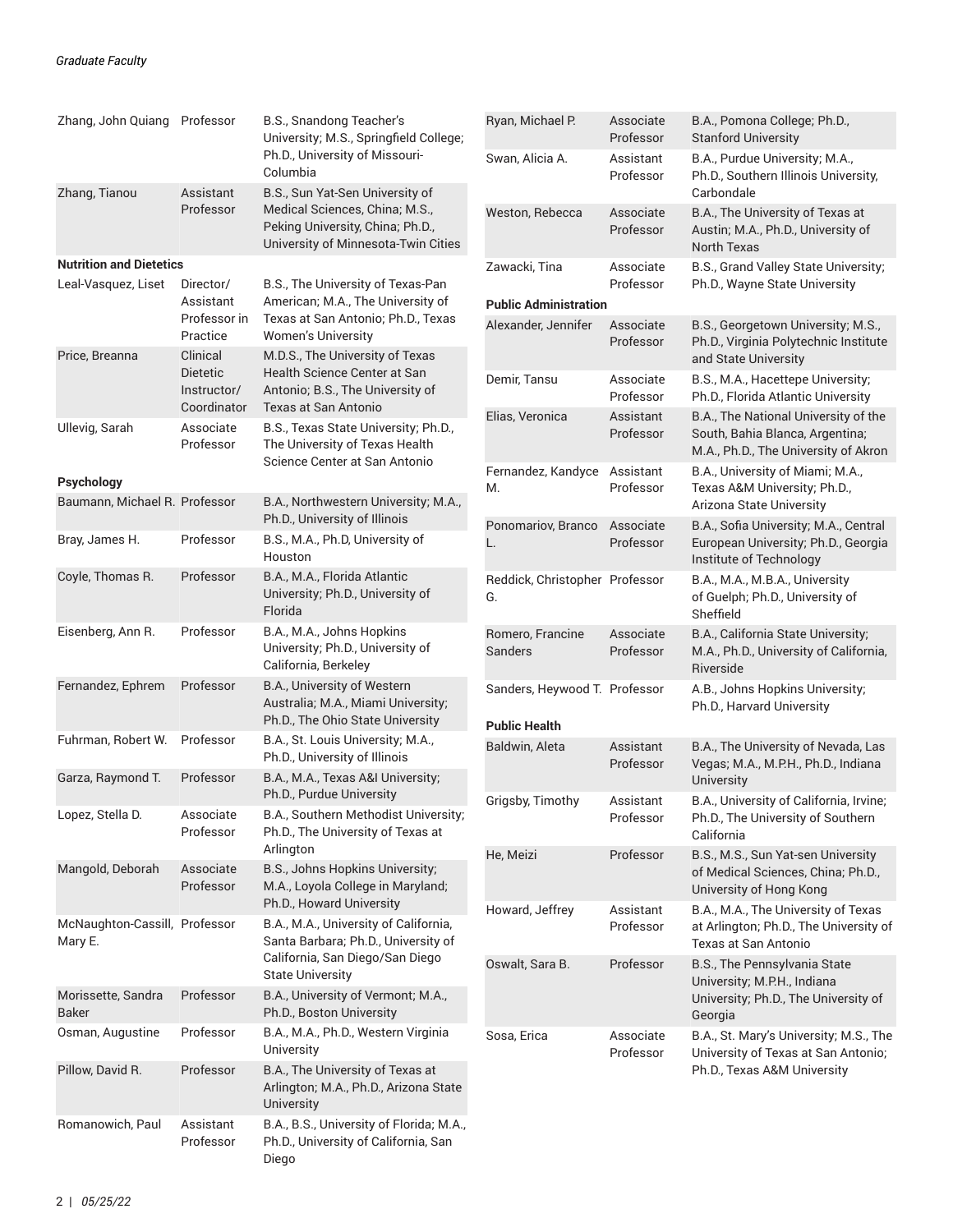| Sunil, Thankam S.          | Professor              | B.S., M.S., University of Kerala;<br>M.P.H., Ph.D., International Institute<br>for Population Sciences; M.P.H.,<br>University of North Texas Health<br>Science Center; Ph.D., University of<br><b>North Texas</b> |
|----------------------------|------------------------|-------------------------------------------------------------------------------------------------------------------------------------------------------------------------------------------------------------------|
| Wyatt, Tammy               | Associate<br>Professor | B.S., Sam Houston State University;<br>M.Ed., Southwest Texas State<br>University; Ph.D., The University of<br><b>Texas at Austin</b>                                                                             |
| Yin, Zenong                | Professor              | B.S., Beijing Institute of Physical<br>Education; M.A., Ph.D., University of<br>Southern California                                                                                                               |
| <b>Social Work</b>         |                        |                                                                                                                                                                                                                   |
| Adams Rueda, Heidi<br>L    | Associate<br>Professor | B.A., University of Nebraska; M.S.W.,<br>Ph.D., Arizona State University                                                                                                                                          |
| Chanmugam, Amy             | Associate<br>Professor | B.A., Vassar College; M.S.S.W.,<br>Ph.D., The University of Texas at<br>Austin                                                                                                                                    |
| Christensen,<br>Candace    | Associate<br>Professor | M.S.W., Ph.D., University of Utah                                                                                                                                                                                 |
| Harris, Richard J.         | Professor              | B.A., Macalester College; M.A.,<br>Ph.D., Cornell University                                                                                                                                                      |
| Houston-Vega, Mary<br>К.   | Associate<br>Professor | B.A., Colorado State University;<br>M.S.W., University of Denver; Ph.D.,<br>University of Southern California                                                                                                     |
| Nevarez, Lucinda           | Associate<br>Professor | B.A., The University of Texas at<br>Austin; M.S.W., Ph.D., University of<br>Houston                                                                                                                               |
| Piel, Megan                | Assistant<br>Professor | B.S., Nebraska Wesleyan University;<br>M.S.W., Arizona State University;<br>Ph.D., Arizona State University                                                                                                       |
| Plantenga, Derek           | Senior<br>Lecturer     | B.S.W., B.A., Calvin College; M.S.W.,<br>Our Lady of the Lake University                                                                                                                                          |
| Sharma, Bonita B.          | Assistant<br>Professor | B.S., M.S.S.W., Ph.D., The University<br>of Texas at Arlington                                                                                                                                                    |
| Todic, Jelena              | Assistant<br>Professor | B.A., University of Nevada at Reno;<br>M.S.W., Washington University;<br>Ph.D., The University of Texas at<br>Austin                                                                                              |
| Sociology                  |                        |                                                                                                                                                                                                                   |
| Bartkowski, John P.        | Professor              | B.S., St. Mary's University; M.A.,<br>Ph.D., The University of Texas at<br>Austin                                                                                                                                 |
| Denton, Melinda L.         | Associate<br>Professor | B.A., Seattle Pacific University; M.A.,<br>Ph.D., University of North Carolina<br>at Chapel Hill                                                                                                                  |
| Ellison, Christopher<br>G. | Professor              | A.B., Ph.D., Duke University                                                                                                                                                                                      |
| Garcia-Alexander.<br>Ginny | Assistant<br>Professor | B.S., M.s., Ph.D., Texas A&M<br>University                                                                                                                                                                        |
| Hill, Terrence             | Associate<br>Professor | B.A., Texas State University; M.A.,<br>Bowling Green State University;<br>Ph.D., The University of Texas at<br>Austin                                                                                             |
| Joyner, Kara               | Professor              | B.A., Beloit College; M.A., Ph.D., The                                                                                                                                                                            |

University of Chicago

| Lewis, Richard     | Professor              | B.S., Texas Tech University, M.S.,<br>Ph.D., Texas A&M University                                     |
|--------------------|------------------------|-------------------------------------------------------------------------------------------------------|
| Miller, Michael V. | Associate<br>Professor | B.S., M.S., Ph.D., Texas A&M<br><b>University</b>                                                     |
| Ruiz, Andrea L.    | Assistant<br>Professor | B.A., M.S., The University of<br>Texas at San Antonio; Ph.D., The<br>Pennsylvania State University    |
| Swisher, Raymond   | Professor              | B.A., M.C.R.P., Ohio State University;<br>M.A., Ph.D., University of North<br>Carolina at Chapel Hill |
| Upenieks, Laura    | Assistant<br>Professor | B.S., M.A., Ph.D., University of<br>Toronto                                                           |
| Xu. Xiaohe         | Professor              | B.A., Sichuan University, PRC; M.A.,<br>Michigan State University, Ph.D.,<br>University of Michigan   |

### **College of Architecture, Construction and Planning**

| <b>Name</b>          | <b>Title</b>           | <b>Education</b>                                                                                                              |
|----------------------|------------------------|-------------------------------------------------------------------------------------------------------------------------------|
| Baron, Robert        | Professor<br>Emeritus  | B.Arch., University of Oregon,<br>M.Arch., University of Washington;<br>M.S.Arch., University of<br>Pennsylvania              |
| <b>Architecture</b>  |                        |                                                                                                                               |
| Alexander, John      | Associate<br>Professor | B.Arch., University of Detroit;<br>M.Arch. History, Ph.D., University of<br>Virginia                                          |
| <b>Blizard, Mark</b> | Associate<br>Professor | B.Arch., M.Arch., Virginia<br>Polytechnic Institute and State<br>University                                                   |
| Burian, Edward R.    | Professor              | B.Arch., University of Southern<br>California, Los Angeles; M.Arch.,<br><b>Yale University</b>                                |
| Caine, lan           | Associate<br>Professor | B.A., M.Arch., Washington<br>University; M.S., Massachusetts<br>Institute of Technology                                       |
| Canizaro, Vincent B. | Associate<br>Professor | B.E.D., Texas A&M University;<br>M.Arch., University of California,<br>Berkeley; Ph.D., Texas A&M<br>University               |
| Doganer, Sedef       | Associate<br>Professor | B.Arch., M.S., Ph.D., Istanbul<br><b>Technical University</b>                                                                 |
| Dupont, William      | Professor              | San Antonio Conservation Society,<br>Endowed Professorship; A.B., Brown<br>University; M.Arch., University of<br>Pennsylvania |
| Gribou. Julius M.    | Professor              | B. Design, University of Florida,<br>Gainesville; M.Arch., University of<br>Illinois at Urbana-Champaign                      |
| Griffin, Greg P.     | Assistant<br>Professor | Ph.D., The University of Texas at<br>Austin                                                                                   |
| Han, Albert T.       | Assistant<br>Professor | M.S., University of Iowa; Ph.D.,<br>University of Pennsylvania                                                                |
| James, Ryan D.       | Associate<br>Professor | M.A., The Ohio State University;<br>M.A., University of Cincinnati; Ph.D.,<br>University of North Carolina at<br>Charlotte    |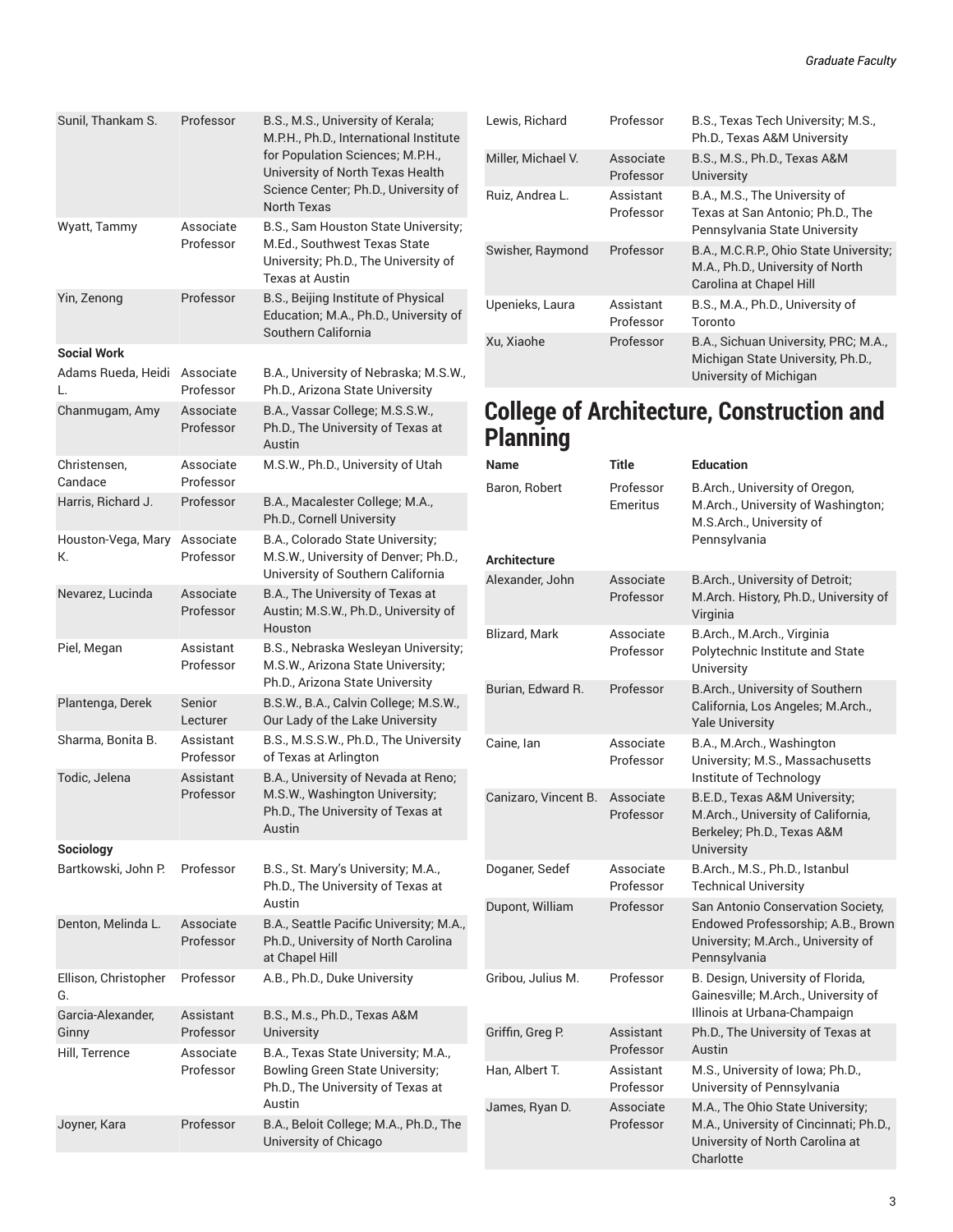| Lombardi, Angela<br>Martinez Molina,<br>Antonio | Associate<br>Professor<br>Assistant<br>Professor                        | B.A., M.Arch., Ph.D., University of<br>Rome<br>M.S., Ph.D., Universitat Politecnica-<br><b>Technical University of Valencia</b>                        | Lengel, Robert H.         | Associate<br>Professor<br>Emeritus                                | B.S., Pennsylvania State University;<br>M.B.A., M.S., Rensselaer<br>Polytechnic Institute; Ph.D., Texas<br><b>A&amp;M University</b> |
|-------------------------------------------------|-------------------------------------------------------------------------|--------------------------------------------------------------------------------------------------------------------------------------------------------|---------------------------|-------------------------------------------------------------------|--------------------------------------------------------------------------------------------------------------------------------------|
| Murphy, Jr., John D.                            | Professor                                                               | B.S., M.S., Ph.D., Texas A&M<br>University                                                                                                             | Lengnick-Hall,<br>Cynthia | Professor<br>Emerita                                              | B.A., M.B.A., University of California,<br>Los Angeles; Ph.D., The University<br>of Texas at Austin                                  |
| Nishimoto, Taeg<br>Norouzi, Neda                | Professor<br>Assistant                                                  | B.Arch., Waseda University, Tokyo,<br>Japan; M.Arch., Cornell University<br>M.Arch., M. Urban Regional                                                 | Lengnick-Hall, Mark       | Professor<br>Emeritus                                             | B.B.A., M.B.A., The University of<br>Texas at Austin; Ph.D., Purdue                                                                  |
|                                                 | Professor                                                               | Planning, University of Colorado;<br>Ph.D., Virginia Polytechnic Institute<br>and State University                                                     | Rao, V. Srinivasan        | Professor<br><b>Emeritus</b>                                      | University<br>B. Tech., Indian Institute of<br>Technology, Madras; M.S., Colorado                                                    |
| Petrov, Antonio                                 | Associate<br>Professor                                                  | M.Arch. and Urban Design,<br><b>University of Applied Sciences</b>                                                                                     |                           |                                                                   | School of Mines; Ph.D., The<br>University of Texas at Austin                                                                         |
|                                                 |                                                                         | Koblenz, Germany; M.Arch., Illinois<br>Institute of Technology; D.Des.,<br>Harvard University Graduate School<br>of Design                             | Sandoval, Rodolpho        | Associate<br>Professor<br>Emeritus                                | B.B.A., Texas A&I University; J.D.,<br>Texas Southern School of Law;<br>M.A., Notre Dame University; LL.M.,<br>Harvard Law School    |
| Rashed-Ali, Hazem                               | Associate<br>Professor                                                  | B.S., Ain Shams University, Cairo;<br>M.S., Oxford Brookes University<br>School of Architecture; Ph.D., Texas                                          | Walz, Diane B.            | Professor<br>Emerita                                              | B.A., St. Louis University; M.B.A.,<br>Washington University; Ph.D., The<br>University of Texas at Austin                            |
| Roff, Shelley                                   | <b>A&amp;M University</b><br>Associate<br>B.E.D., Texas A&M University; | Warren, John                                                                                                                                           | Associate<br>Professor    | B.A., Knox College; M.B.A.,<br>Governors State University; Ph.D., |                                                                                                                                      |
|                                                 | Professor                                                               | M.Arch., University of California,<br>Berkeley; Ph.D., Brown University                                                                                | Accounting                | Emeritus                                                          | University of Illinois at Chicago                                                                                                    |
| Suk, Jae-Yong                                   | Assistant<br>Professor                                                  | B. Engineering, Ajou University; M.<br>Building Science, Ph.D., University<br>of Southern California                                                   | Asthana, Sharad C.        | Professor                                                         | B.S., M.S., Lucknow University;<br>Ph.D., The University of Texas at<br>Austin                                                       |
| Tangum, Richard R.                              | Professor                                                               | B.Arch., Texas Tech University;<br>M.Arch., Virginia Polytechnic<br>Institute; D.E.D., Texas A&M<br>University<br>B.Arch., Carnegie Mellon University; | Boone, Jeff               | Professor                                                         | B.B.A., M.S., Texas A&M University;<br>Ph.D., University of North Texas                                                              |
|                                                 | Associate                                                               |                                                                                                                                                        | Linthicum, Cheryl L.      | Professor                                                         | B.S., Colorado State University;<br>M.B.A., Pittsburgh State University;                                                             |
| Temple, Stephen A.                              | Professor                                                               | M.S.Arch. Studies, The University of<br><b>Texas at Austin</b>                                                                                         | Liu, Hu (Harrison)        | Associate<br>Professor                                            | Ph.D., Oklahoma State University<br>Ph.D., Texas A&M University; Ph.D.,<br>University of Houston                                     |
| Toker-Beeson,<br>Saadet                         | Associate<br>Professor                                                  | B.Arch., M.S., Ph.D., Middle East<br>Technical University, Ankara, Turkey                                                                              | Lopez, Dennis             | Associate<br>Professor                                            | B.B.A., University of Puerto Rico;<br>M.B.A., The George Washington                                                                  |
| <b>Construction Science</b>                     |                                                                         |                                                                                                                                                        |                           |                                                                   | University; Ph.D., University of                                                                                                     |
| Cai, Jiannan                                    | Assistant<br>Professor                                                  | Ph.D., Purdue University                                                                                                                               | Mao, Juan                 | Assistant                                                         | Arkansas<br>B.S., M.S., Wuhan University; Ph.D.,                                                                                     |
| Chakraborty,<br>Debaditya                       | Assistant<br>Professor                                                  | Ph.D., University of Cincinnati                                                                                                                        | Nwaeze, Emeka T.          | Professor<br>Professor                                            | University of Kansas<br>B.S., M.P.A., Southern University;                                                                           |
| Hatipkarasulu,<br>Yilmaz                        | Associate<br>Professor                                                  | B.S., Cukurova University; M.S.,                                                                                                                       | Pitman, Marshall K.       | Professor                                                         | Ph.D., University of Connecticut                                                                                                     |
| Langar, Sandeep                                 | Assistant<br>Professor                                                  | Ph.D., Louisiana State University<br>Ph.D., Virginia Polytechnic Institute<br>and State University                                                     |                           |                                                                   | B.S., M.B.A., Eastern Illinois<br>University; Ph.D., University of<br>Mississippi; C.M.A., C.P.A.                                    |
| Sulbaran, Tulio                                 | Professor                                                               | Ph.D., Georgia Institute of<br>Technology                                                                                                              | Raman, K.K.               | Professor                                                         | BA., University of Calcutta; M.B.A.,<br>India Institute of Management,<br>Calcutta; Ph.D., Indiana University                        |
| <b>College of Business</b>                      |                                                                         |                                                                                                                                                        | Sanchez, Daniela          | Assistant<br>Professor                                            | B.B.A., M.B.A., St. Mary's University;<br>Ph.D., Texas Tech University                                                               |

Sanchez, J. Manuel Professor B.B.A., M.B.A., St. Mary's University;

Sanders, Elaine Associate

Professor

San Antonio

Ph.D., The University of Texas at

B.B.A., Eastern New Mexico University; M.Acc., Ph.D., The University of Oklahoma

| <b>Name</b>      | Title                 | <b>Education</b>                                                                                             |
|------------------|-----------------------|--------------------------------------------------------------------------------------------------------------|
| Cardy, Robert L. | Professor<br>Emeritus | B.S., M.A., Central Michigan<br>University, Ph.D., Virginia<br>Polytechnic Institute and State<br>University |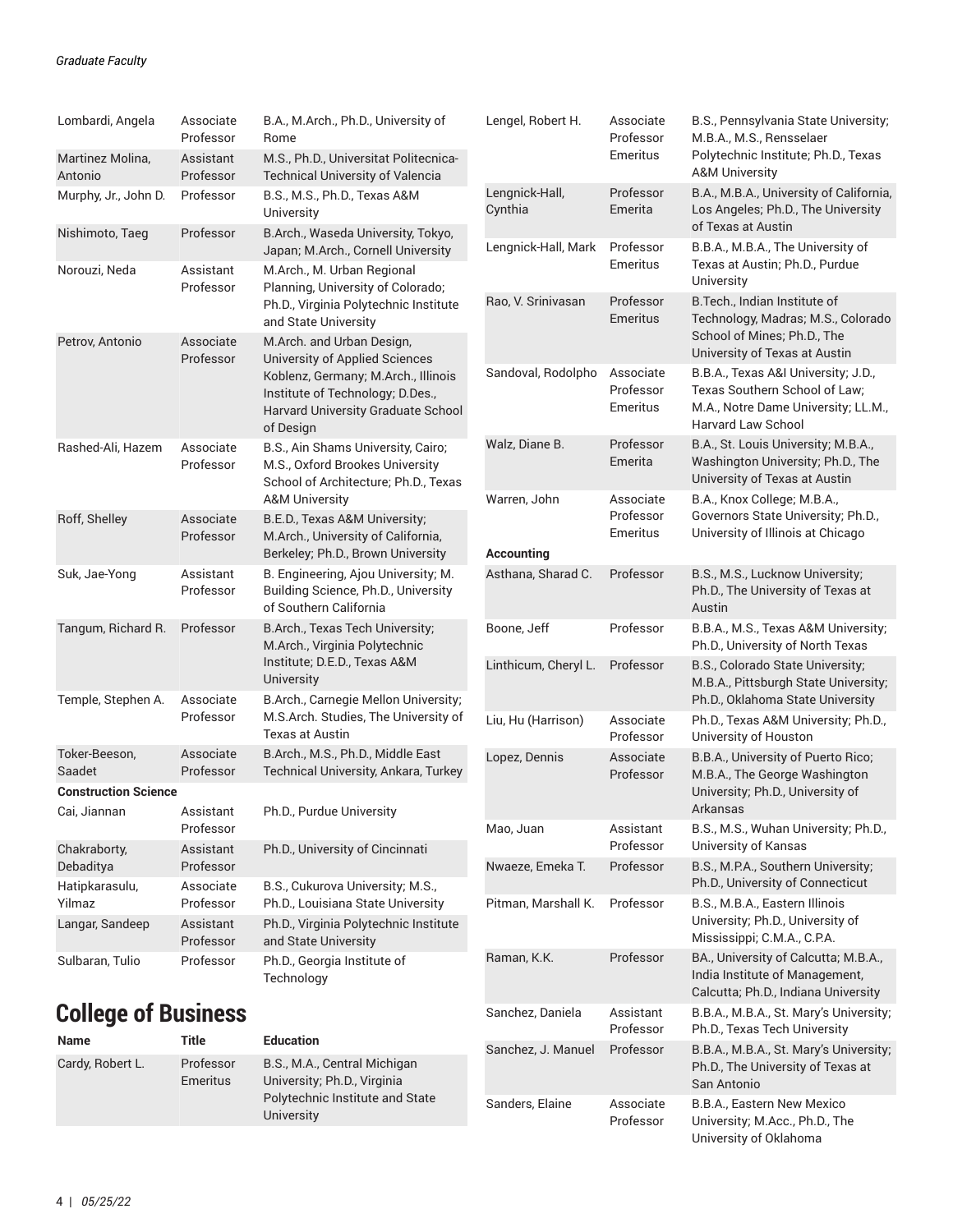| Smith, Pamela C.                  | Professor                                                                                                                            | B.S., University of Virginia; M.S.,<br>Ph.D., Virginia Polytechnic Institute<br>and State University                                | Burns, Natasha                                | Associate<br>Professor                | M.B.A., Michigan State University;<br>B.S., Ph.D., The Ohio State<br>University                                                                        |  |  |
|-----------------------------------|--------------------------------------------------------------------------------------------------------------------------------------|-------------------------------------------------------------------------------------------------------------------------------------|-----------------------------------------------|---------------------------------------|--------------------------------------------------------------------------------------------------------------------------------------------------------|--|--|
| Ye, Zhongxia (Shelly) Associate   | Professor                                                                                                                            | B.S., M.Acc., Southwestern<br>University of Finance and<br>Economics; Ph.D., Temple                                                 | Ciochetti, Brian<br>(Tony)                    | Professor                             | B.S., University of Oregon; M.S.,<br>Ph.D., University of Wisconsin-<br>Madison                                                                        |  |  |
| Yin, Jennifer<br><b>Economics</b> | Professor                                                                                                                            | University<br>B.S., M.S. Tax., University of<br>New Orleans; Ph.D., University of<br>Houston                                        | Kadapakkam, Palani- Professor<br>Rajan        |                                       | B.S., Loyola College, India;<br>Postgraduate Diploma in<br>Management, Indian Institute of<br>Management; Ph.D., University of<br>Michigan             |  |  |
| Alva, Samson J.                   | Associate<br>Professor                                                                                                               | B.A. Mercer University; M.A., Ph.D.,<br><b>Boston College</b>                                                                       | Kalcheva, Ivalina                             | Associate<br>Professor                | B.A., University of Economics, Varna<br>Bulgaria; M.B.A., Saginaw Valley                                                                               |  |  |
| Arslan, Hayri Alper               | Assistant<br>Professor                                                                                                               | B.A., Boğaziçi University; M.A.,<br>Sabancı University; Ph.D., Vanderbilt<br>University                                             | Thomson, Thomas A. Professor                  |                                       | State University; Ph.D., University of<br>Utah<br>B.S.F., University of British                                                                        |  |  |
| Beheshti, David                   | Assistant<br>Professor                                                                                                               | B.A., Brigham Young University;<br>M.S., Ph.D., The University of Texas<br>at Austin.                                               |                                               |                                       | Columbia; M.S., Virginia Polytechnic<br>Institute and State University; Ph.D.,<br>University of California, Berkeley;<br>Ph.D., University of Michigan |  |  |
| Beladi, Hamid                     | Professor                                                                                                                            | B.A., Rasht College of Business,<br>Iran; M.S., Ph.D., Utah State<br>University                                                     | Wald, John K.                                 | Professor                             | B.A., Yale University; Ph.D.,<br>University of California, Berkeley                                                                                    |  |  |
| De la Viña, Lynda                 | Professor                                                                                                                            | B.A., The University of Texas-<br>Pan American; M.A., Ph.D., Rice                                                                   | Wang, Zijun                                   | Associate<br>Professor                | B.A., M.A., Ren Min University of<br>China; Ph.D., Texas A&M University                                                                                |  |  |
| Firoozi, Fathali                  | Professor                                                                                                                            | University<br>M.B.A., Oklahoma City University;                                                                                     | Wolfe, Brian                                  | Assistant<br>Professor                | B.S.C.E., University of Cincinnati;<br>M.B.A., Xavier University; Ph.D.,<br>Indiana University                                                         |  |  |
|                                   |                                                                                                                                      | M.A., The University of Texas at                                                                                                    | <b>Information Systems and Cyber Security</b> |                                       |                                                                                                                                                        |  |  |
|                                   |                                                                                                                                      | Austin; M.S., Ph.D., The University of                                                                                              |                                               |                                       | B.S., University of Phoenix,                                                                                                                           |  |  |
| Ghossoub, Edgar A.                | Associate<br>Professor                                                                                                               | Oklahoma<br>B.B.A., Notre Dame University,<br>Lebanon; M.S., University of North<br>Carolina, Charlotte; M.S., Ph.D.,               | Bachura, Eric                                 | Assistant<br>Professor                | Business; M.B.A., Sam Houston<br>State University; Ph.D., The<br>University of Texas at San Antonio                                                    |  |  |
| Hollas, Daniel R.                 | Professor                                                                                                                            | University of Kentucky<br>B.B.A., University of Houston;<br>M.A., Ph.D., University of Illinois at<br>Urbana-Champaign              | Ball, Larry L.                                | Associate<br>Professor in<br>Practice | B.S., U.S. Air Force Academy; M.S.,<br>University of Southern California;<br>M.S., San Jose State University;<br>Ph.D., Stanford University            |  |  |
| Lien, Donald                      | Professor                                                                                                                            | B.S., National Tsing Hua University;<br>M.S., National Chiao Tung<br>University; M.S., Ph.D., California<br>Institute of Technology | Beebe, Nicole                                 | Professor                             | B.S., Michigan Technological<br>University; M.S., Georgia State<br>University; Ph.D., The University of<br>Texas at San Antonio                        |  |  |
| Liu, Long                         | Associate<br>Professor                                                                                                               | B.A., M.A., Renmin University,<br>Beijing, China; Ph.D., Syracuse<br>University                                                     | Bonto-Kane, Maria<br>Vicente                  | Assistant<br>Professor in<br>Practice | B.A., Ateneo de Manila University;<br>M.A., M.S., State University of New<br>York in Binghamton; Ph.D., North                                          |  |  |
| Lo, Melody                        | Professor                                                                                                                            | B.A., National Tsing Hua University;<br>M.A., Ph.D., Purdue University                                                              | Bou-Harb, Elias                               | Associate<br>Professor                | Carolina State University<br>B.S Notre Dame University;                                                                                                |  |  |
| <b>Finance</b>                    |                                                                                                                                      |                                                                                                                                     |                                               |                                       | M.S., Ph.D., Concordia University;                                                                                                                     |  |  |
| Adhikari, Binay                   | Assistant<br>Professor                                                                                                               | B.S., Tribhuvan University; M.B.A.,<br>Kathmandu University; M.S. Auburn                                                            | Castaneda, Robert                             | Associate                             | Postdoctoral, Carnegie Mellon<br>University,<br>B.S., M.S., Ph.D., The University of                                                                   |  |  |
|                                   |                                                                                                                                      | University; Ph.D., University of<br>Alabama                                                                                         |                                               | Professor in<br>Practice              | Texas at San Antonio                                                                                                                                   |  |  |
| Bayar, Onur                       | Professor                                                                                                                            | B.S., Bogazici University; M.S.,<br>University of Pittsburgh; M.S.,<br>Carnegie Mellon University; Ph.D.,<br><b>Boston College</b>  | Choo, Kim-Kwang<br>Raymond                    | Professor                             | B.A., M.S., University of South<br>Australia; Graduate Diploma in<br><b>Business Administration, University</b>                                        |  |  |
| Bhanot, Karan                     | B.S.E.E., Punjab Engineering<br>Professor<br>College, India; M.B.A., Indian<br>Institute of Management; Ph.D.,<br>University of Iowa |                                                                                                                                     |                                               |                                       | of Queensland; Ph.D., Queensland<br>University of Technology                                                                                           |  |  |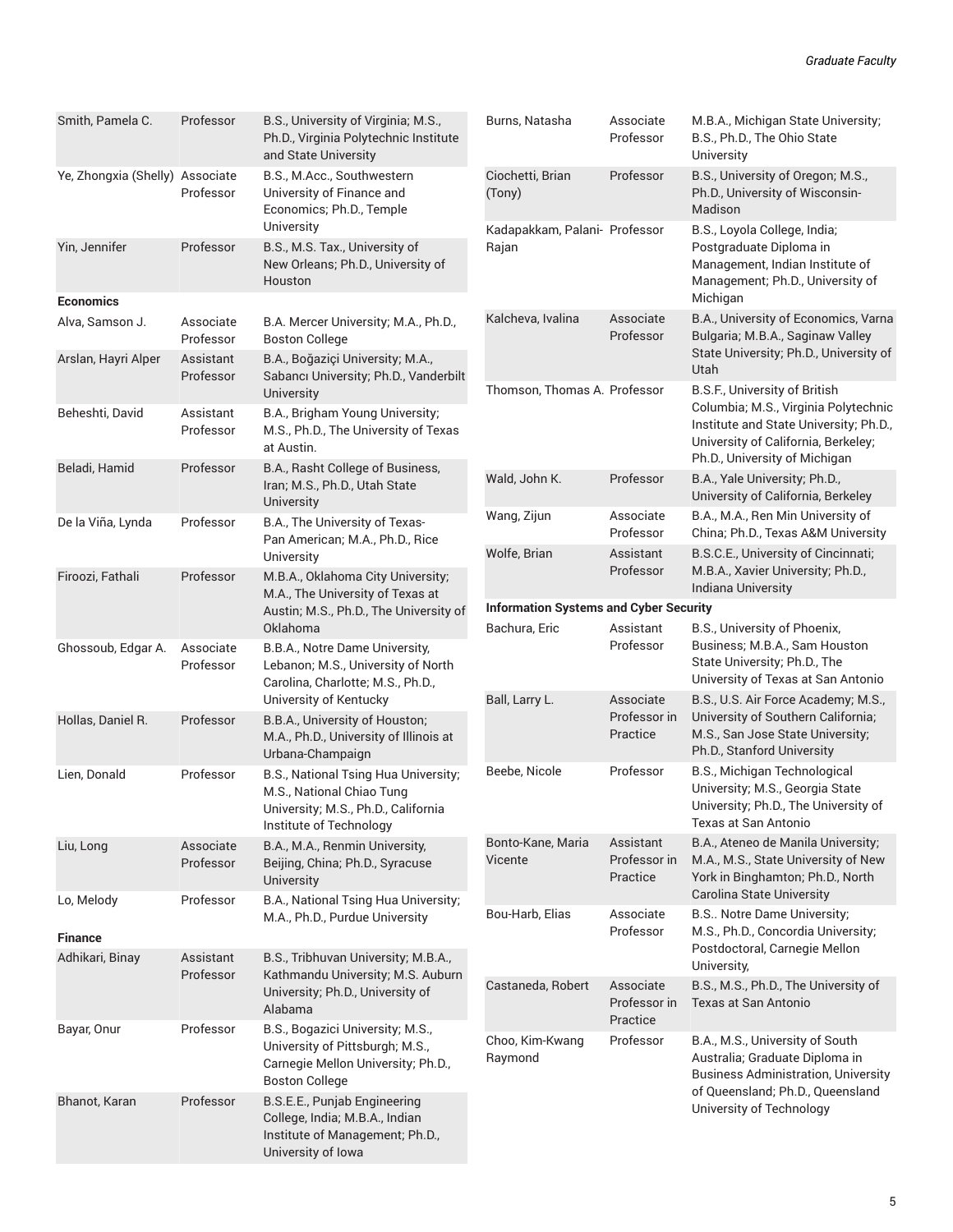| Dietrich, Glenn B.              | Professor                             | B.S., University of Missouri; M.B.A.,<br>The University of Texas at San<br>Antonio; Ph.D., The University of<br>Texas at Austin                                               |
|---------------------------------|---------------------------------------|-------------------------------------------------------------------------------------------------------------------------------------------------------------------------------|
| Grant, Kevin P.                 | Associate<br>Professor                | B.S., U.S. Air Force Academy; M.S.,<br>Air Force Institute of Technology;<br>Ph.D., Texas A&M University                                                                      |
| Guo, Yuanxiong<br>(Richard)     | Assistant<br>Professor                | B.E., Huazhong University of<br>Science and Technology; M.S., The<br>University of Florida; Ph.D., The<br>University of Florida                                               |
| Ko, Myung S.                    | Professor                             | B.A., University of Washington;<br>M.A., Ph.D., Virginia Commonwealth<br>University                                                                                           |
| Liu, Zhechao<br>(Charles)       | Associate<br>Professor                | B.A., Xiamen University, China; M.A.,<br>Tulane University; Ph.D., University<br>of Pittsburgh                                                                                |
| Menard, Philip                  | Assistant<br>Professor                | B.S., Nicholls State University;<br>Ph.D., Mississippi State University                                                                                                       |
| Najafirad, Peyman<br>(Paul Rad) | Associate<br>Professor                | B.S., Sharif University; M.S., Ph.D.,<br>The University of Texas at San<br>Antonio                                                                                            |
| Pugh, William                   | Assistant<br>Professor in<br>Practice | B.A., Louisiana Tech University;<br>M.S., Texas A&M Central Texas;<br>Ph.D., University of the Incarnate<br>Word                                                              |
| Rao, Hejamadi R.                | Professor                             | B. Tech., India Institute of<br>Technology Kanpur; M.B.A.,<br>University of Delhi; Ph.D., Purdue<br><b>University</b>                                                         |
| Rios, Anthony M.                | Assistant<br>Professor                | B.S., Georgetown College; Ph.D.,<br>University of Kentucky                                                                                                                    |
| Spivey, Woodie A.               | Associate<br>Professor                | B.A.E., Georgia Institute of<br>Technology; M.M.S., Texas Christian<br>University, Ph.D., University of<br>Houston                                                            |
| Teneyuca, David                 | Assistant<br>Professor in<br>Practice | B.B.A., M.B.A., Our Lady of the<br>Lake University; M.S., St. Mary's<br>University; Ph.D., Our Lady of the<br>Lake University; Ph.D., Colorado<br><b>Technical University</b> |
| Valecha, Rohit                  | Assistant<br>Professor                | B.S., M.S., Ph.D., University of<br>Buffalo, SUNY                                                                                                                             |
| Villarreal, Marco               | Assistant<br>Professor in<br>Practice | M.S., Texas A&M International:<br>Ph.D., The University of Texas Rio<br><b>Grande Valley</b>                                                                                  |
| Zhang, Xiaolu                   | Assistant<br>Professor in<br>Practice | B.E., Northeast Normal University,<br>China; Ph.D., Jilin University, China                                                                                                   |
| Zhu, Hongyi                     | Assistant<br>Professor                | B.B.M., Tsinghua University; Ph.D.,<br>The University of Arizona                                                                                                              |
| <b>Management</b>               |                                       |                                                                                                                                                                               |
| Caldwell Marquez,<br>Andrea     | Assistant<br>Professor                | B.S., Pennsylvania State University;<br>M.B.A., University of Notre Dame;<br>Ph.D., The University of Texas at<br>Austin                                                      |
| Chang, Pepe                     | Associate<br>Professor                | B.S., Ph.D., University of Utah                                                                                                                                               |

| Clark, Jonathan                          | Associate<br>Professor | B.A., Boston College; M.S., Ph.D.,<br><b>Harvard University</b>                                                                          |
|------------------------------------------|------------------------|------------------------------------------------------------------------------------------------------------------------------------------|
| Cordero, Arkangel                        | Assistant<br>Professor | B.A., Ave Maria University; M.B.A.,<br>Bentley University; M.S., Ph.D.,<br><b>Cornell University</b>                                     |
| Heller, Victor L.                        | Associate<br>Professor | B.A., M.P.A., Ph.D., Arizona State<br>University                                                                                         |
| Khanna, Poonam                           | Assistant<br>Professor | B.Com., University of Delhi, India;<br>M.B.A., Institute of Management<br>Technology, India; Ph.D., The<br>University of Texas at Austin |
| Krasikova, Dina                          | Assistant<br>Professor | Diploma, Voronezh State University;<br>M.S., Ph.D., Purdue University                                                                    |
| Le, Huy                                  | Associate<br>Professor | B.S., Vietnam National University;<br>Ph.D., University of Iowa                                                                          |
| Lewis, Alexander C.                      | Assistant<br>Professor | B.A., Trinity University; M.A., Ph.D.,<br>The University of Texas at San<br>Antonio                                                      |
| Marlow, Shannon                          | Assistant<br>Professor | B.S., M.S., University of Central<br>Florida; Ph.D., Rice University                                                                     |
| McDonald, Michael L. Professor           |                        | B.A., Emory University; Ph.D., The<br>University of Texas at Austin                                                                      |
| Miller, Stewart R.                       | Professor              | B.A., M.B.A., Northwestern<br>University; Ph.D., Indiana University,<br>Bloomington                                                      |
| Rudy, Bruce C.                           | Associate<br>Professor | M.S., University of Michigan; B.B.A.,<br>M.S., Ph.D., The University of Texas<br>at Austin                                               |
| Xu, Kai                                  | Assistant<br>Professor | Bachelor's, Master's, Ph.D., Xi'an<br>Jiaotong University; Ph.D., Texas<br><b>A&amp;M University</b>                                     |
| <b>Management Science and Statistics</b> |                        |                                                                                                                                          |
| DeOliveira, Victor                       | Professor              | B.S., M.S., Universidad Simon<br>Bolivar; Ph.D., University of<br>Maryland                                                               |
| Han, Donghoon                            | Associate<br>Professor | B.Sc., M.Sc., Ph.D., McMaster<br>University                                                                                              |
| Keating, Jerome P.                       | Professor              | B.S., M.A., Ph.D., The University of<br>Texas at Arlıngton                                                                               |
| Leung, Mark T.                           | Associate<br>Professor | B.A., M.B.A., University of California;<br>M.B.A., Ph.D., Indiana University                                                             |
| Park, Yeonjoo                            | Assistant<br>Professor | B.S., Ewha Womens University-<br>Seoul; M.S., Seoul National<br>University, Ph.D., University of<br>Illinois at Urbana-Champaign         |
| Roy, Anuradha                            | Associate<br>Professor | B.S., Calcutta University; M.Stat.,<br>Indian Statistical Institute, Calcutta;<br>Ph.D., Oakland University                              |
| Roy, Arkajyoti                           | Assistant<br>Professor | B.S., Ph.D., Purdue University                                                                                                           |
| Sass, Daniel A.                          | Associate<br>Professor | B.S., Ph.D., University of Wisconsin-<br>Milwaukee                                                                                       |
| Sun, Minghe                              | Professor              | B.S., Northeast University of<br>Technology; M.B.A., Chinese<br>University of Hong Kong; Ph.D., The<br>University of Georgia             |
|                                          |                        |                                                                                                                                          |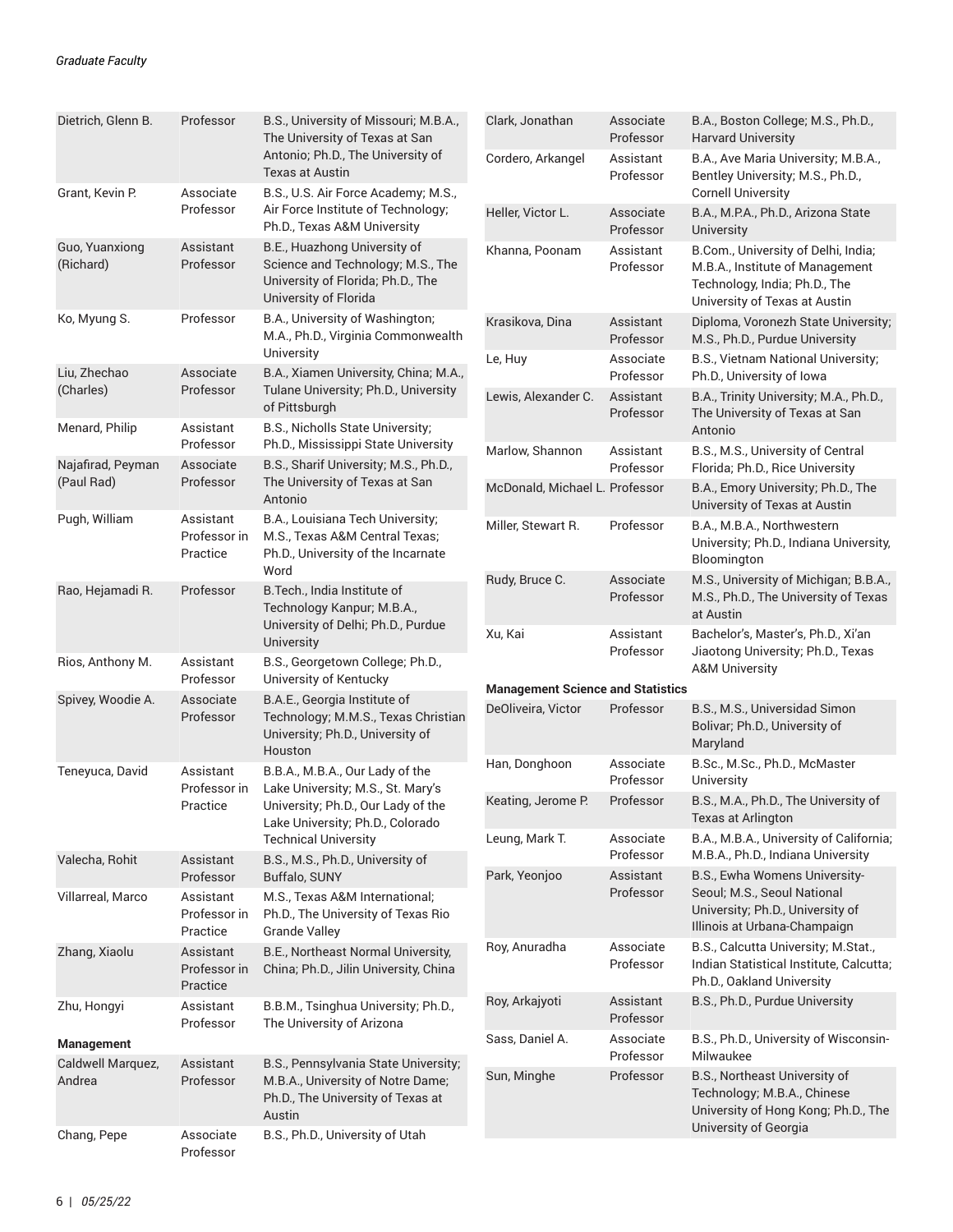| Tripathi, Ram C.                                            | Professor                           | B.A., M.A., Banaras Hindu University,<br>India; M.S., Ph.D., University of<br>Wisconsin-Madison                                        | Briscoe, Felecia                | Associate<br>Professor<br>Emerita  | B.S., M.A., University of Nevada,<br>Las Vegas; Ed.D., University of<br>Cincinnati                                                  |
|-------------------------------------------------------------|-------------------------------------|----------------------------------------------------------------------------------------------------------------------------------------|---------------------------------|------------------------------------|-------------------------------------------------------------------------------------------------------------------------------------|
| Wang, Min<br>Wani, Deepa                                    | Associate<br>Professor<br>Assistant | B.A., Concordia University; M.S.,<br>Ph.D., Clemson University<br>B.Engr., M.Bus., University of                                       | Clark, Ellen R.                 | Professor<br>Emerita               | B.A., Trinity University; M.A., The<br>University of Texas at San Antonio;<br>Ph.D., The University of Texas at                     |
|                                                             | Professor                           | Mumbai, India; M.S., Ph.D.,                                                                                                            |                                 |                                    | Austin                                                                                                                              |
| Wu, Wenbo                                                   | Assistant                           | University of South Carolina<br>B.S., The University of Texas at                                                                       | Cook, Gillian E.                | Professor<br>Emerita               | B.A., Sir George Williams University;<br>Ed.M., Ed.D., Harvard University                                                           |
| Xu, Kefeng                                                  | Professor<br>Professor              | Austin; M.S., University of Central<br>Florida; Ph.D., University of Georgia<br>B.E., Shanghai Jiao-Tong University;                   | Davis, Dewey D.                 | Professor<br>Emeritus              | B.S., Edinboro State College; M.Ed.,<br>Ph.D., The University of Texas at<br>Austin                                                 |
|                                                             | Professor                           | M.S.B.A., University of British<br>Columbia; Ph.D., University of<br>Maryland                                                          | Desjean-Perrotta,<br>Blanche A. | Professor<br>Emerita               | B.A., Anna Maria College; M.Ed.,<br>Rhode Island College; M.Ed.,<br>University of Southern Alabama;<br>Ed.D., University of Arizona |
| Ye, Keying                                                  |                                     | B.S., Fudan University, Shanghai;<br>M.S., Institute of Applied<br>Mathematics, Academica Sinica,<br>Beijing; Ph.D., Purdue University | Dizinno, Gerry                  | Associate<br>Professor<br>Emeritus | B.S., State University College at<br>New Paltz; M.S., Ph.D., Florida State<br>University                                            |
| <b>Marketing</b><br>Basuroy, Suman                          | Professor                           | B.A., Brandeis University; M.S.,                                                                                                       | Henkin, Roxanne                 | Professor<br>Emerita               | B.S., M.S., Ed.D., Northern Illinois<br>University                                                                                  |
|                                                             |                                     | Carnegie-Mellon University; Ph.D.,<br>University of Pittsburgh                                                                         | Kessler, Carolyn L.             | Professor<br>Emerita               | B.A., St. Mary-of-the-Woods College;<br>M.S., Ph.D., Georgetown University                                                          |
| Bojanic, David C.                                           | Professor                           | B.S., Pennsylvania State University,<br>M.B.A., James Madison University;<br>D.B.A., University of Kentucky                            | Laughery, Wayne W.              | Professor<br>Emeritus              | B.A., M.A., San Diego State College;<br>Ed.D., Columbia University Teachers<br>College                                              |
| Chandrasekaran,<br>Deepa                                    | Assistant<br>Professor              | B.A., M.A., University of Madras,<br>India; M.B.A., Indian Institute of<br>Management; Ph.D., University of                            | Martin, Nancy K.                | Professor<br>Emerita               | B.A., M.Ed., Sam Houston State<br>University; Ed.D., Texas Tech<br>University                                                       |
| Gretz, Richard                                              | Associate<br>Professor              | Southern California<br>B.A., Westfield State College;<br>M.A., Ph.D., Claremont Graduate                                               | McGee, Patricia                 | Associate<br>Professor<br>Emerita  | B.A., M.A., The University of<br>Texas at San Antonio; Ph.D., The<br>University of Texas at Austin                                  |
| Jung, Jihye                                                 | Assistant                           | <b>University</b><br>B.A., Yonsei University, South Korea;                                                                             | Milk, Robert D.                 | Professor<br>Emeritus              | B.A., M.A., Ph.D., Stanford University                                                                                              |
|                                                             | Professor                           | M.B.A., KDI School of Public Policy<br>and Management, South Korea;<br>Ph.D., Rice University                                          | Moseley, Christine A. Professor | Emerita                            | B.S., Texas Tech University; M.A.,<br>Angelo State University; Ph.D.,<br>Oklahoma State University                                  |
| Malshe, Ashwin                                              | Assistant<br>Professor              | B.E., M.M.S., Mumbai University;<br>Ph.D., Binghamton University, State<br>University of New York                                      | Méndez-Negrete,<br>Josie        | Professor<br>Emerita               | B.A.S.W., M.S.W., San Jose State<br>University; M.A., Ph.D., University of<br>California, Santa Cruz                                |
| Utecht, Richard L.                                          | Associate<br>Professor              | B.B.A., M.B.A., Texas A&I University;<br>Ph.D., University of North Texas                                                              | Nora, Amaury                    | Professor<br>Emeritus              | B.A., The University of Texas at<br>Austin; M.S., Texas A&M University-                                                             |
| Wang, Dian                                                  | Assistant<br>Professor              | B.B.A., Texas Tech University;<br>M.B.A., The University of Texas                                                                      |                                 |                                    | Kingsville; Ed.D., University of<br>Houston                                                                                         |
|                                                             |                                     | at Arlington; Ph.D., Texas A&M<br>University                                                                                           | Orange, Carolyn M.              | Professor<br>Emerita               | B.A., Harris Teachers College; M.A.,<br>Ph.D., Washington University                                                                |
| Zhang, Yinlong<br>(Allen)                                   | Professor                           | Bachelor of History, Renmin<br>University of China; M.Phil., Hong<br>Kong University of Science and                                    | Padilla, Raymond V.             | Professor<br>Emeritus              | B.A., University of Michigan; M.A.,<br>Ph.D., University of California,<br><b>Berkeley</b>                                          |
|                                                             |                                     | Technology; Ph.D., University of<br>Pittsburgh                                                                                         | Pate, P. Elizabeth              | Professor<br>Emerita               | B.S., M.Ed., Angelo State University;<br>Ph.D., Texas A&M University                                                                |
| <b>College of Education and Human</b><br><b>Development</b> |                                     |                                                                                                                                        | Pérez, Bertha                   | Professor<br>Emerita               | B.S., M.Ed., Our Lady of the Lake<br>University; Ed.D., University of<br>Massachusetts Amherst                                      |
|                                                             |                                     |                                                                                                                                        |                                 |                                    |                                                                                                                                     |

Rendón, Laura Professor

Emerita

#### **Name Title Education** Borman, Christopher Professor A. Emeritus B.S., Ed.D., Indiana University; M.A., Northwestern University

B.A., University of Houston; M.A., Texas A&M University-Kingsville; Ph.D., University of Michigan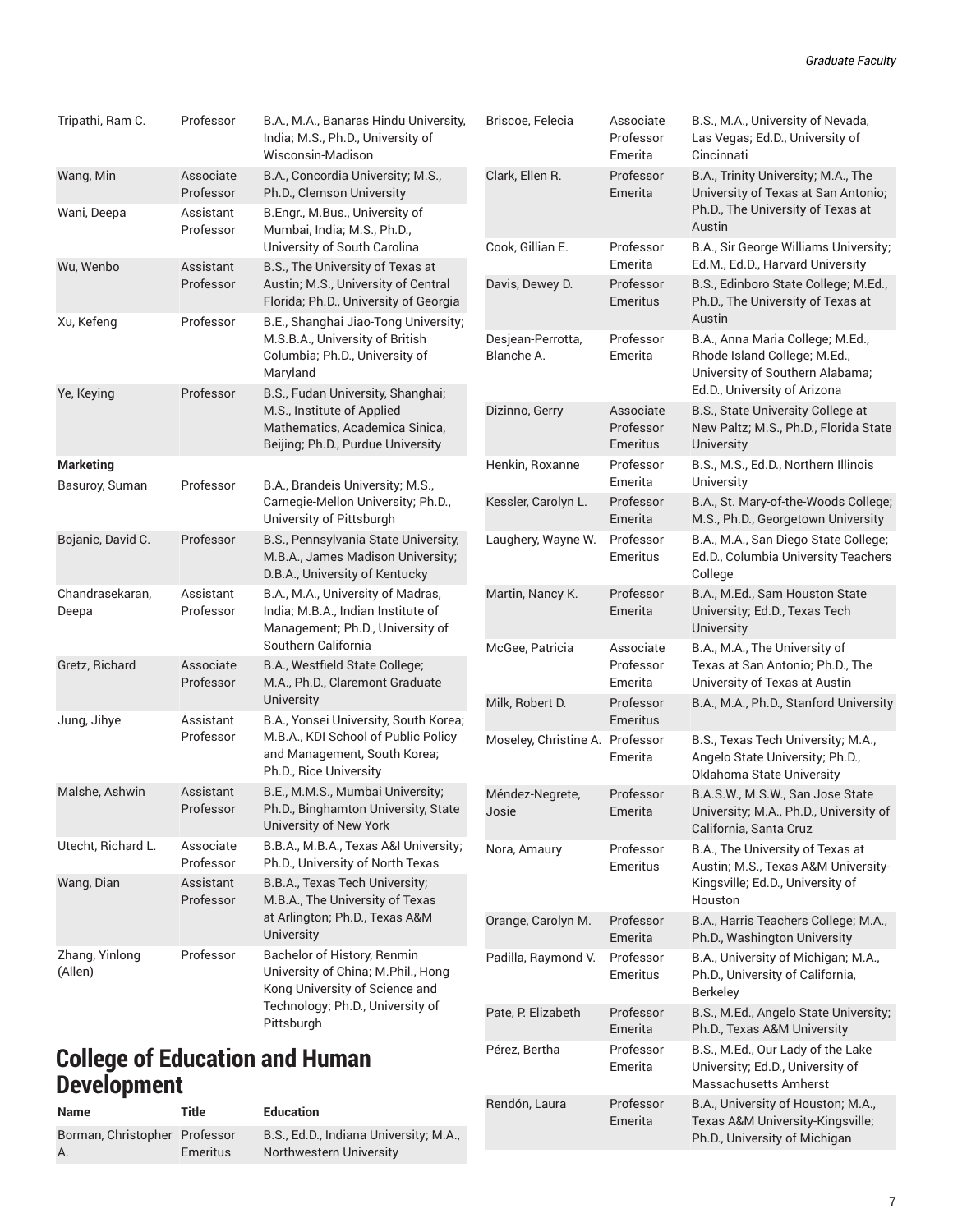| Schutz, Paul A.                          | Professor<br>Emeritus             | B.A., B.S., Winona State University;<br>M.Ed., University of Wisconsin-La<br>Crosse; Ph.D., The University of<br>Texas at Austin                   | Tian, Zhongfeng                                  | Assistant<br>Professor                | B.A., Beijing Normal University-<br><b>Hong Kong Baptist University</b><br>United International College; Ed.M.,<br>Boston University; Ph.D., Boston                               |
|------------------------------------------|-----------------------------------|----------------------------------------------------------------------------------------------------------------------------------------------------|--------------------------------------------------|---------------------------------------|-----------------------------------------------------------------------------------------------------------------------------------------------------------------------------------|
| Sutherland, Berry                        | Professor<br>Emeritus             | B.S., The University of Texas at<br>Austin; M.S., Ed.D., University of<br>Houston                                                                  | Trujillo, Armando L.                             | Associate<br>Professor                | College<br>B.S., M.Ed., The University of Texas<br>at El Paso; M.A., University of                                                                                                |
| Tafolla, Carmen                          | Professor<br>Emerita              | B.A., Texas Lutheran College; M.A.,<br>Austin College; Ph.D., The University                                                                       |                                                  |                                       | Northern Colorado; Ph.D., The<br>University of Texas at Austin                                                                                                                    |
| Wagener, James W.                        | Professor<br>Emeritus             | of Texas at Austin<br>B.A., Southern Methodist University;<br>M.A., Ph.D., The University of Texas                                                 | Yazan, Bedrettin                                 | Associate<br>Professor                | B.A., M.A., Middle East Technical<br>University, Ankara; Ph.D., University<br>of Maryland                                                                                         |
|                                          |                                   | at Austin                                                                                                                                          | <b>College Faculty</b>                           |                                       |                                                                                                                                                                                   |
| Winter, Suzanne                          | Associate<br>Professor<br>Emerita | M.S., Texas A&M University-Corpus<br>Christi; Ph.D., The University of<br>Texas at Austin                                                          | Clark, Langston                                  | Associate<br>Professor                | B.S., North Carolina Agricultural and<br>Technical State University; M.A.,<br>The Ohio State University; Ph.D.,<br>The University of Texas at Austin                              |
| Wortham, Sue C.                          | Professor<br>Emerita              | B.S., University of Houston; M.A.,<br>Southwest Texas State University;                                                                            | Counseling                                       |                                       |                                                                                                                                                                                   |
|                                          |                                   | Ph.D., The University of Texas at<br>Austin                                                                                                        | Duffey, Thelma                                   | Professor                             | B.A., M.Ed., Trinity University; M.A.,<br>Ph.D., St. Mary's University                                                                                                            |
| <b>Bicultural-Bilingual Studies</b>      |                                   |                                                                                                                                                    | Interiano-                                       | Assistant                             | B.A., Ave Maria University,                                                                                                                                                       |
| Christiansen, Martha Associate<br>Sidury | Professor                         | B.A., Universidad Veracruzana-<br>Xalapa, Mexico; M.A., Indiana<br>University-Purdue University Fort<br>Wayne; Ph.D., The Ohio State<br>University | Shiverdecker, Claudia Professor                  |                                       | San Marcos, Nicaraqua; M.S.,<br>Universidad Tecnologica, San Pedro<br>Sula, Honduras; M.S., University of<br>Wisconsin-Stout; Ph.D., University<br>of North Carolina at Charlotte |
| DelliCarpini, Margo                      | Professor                         | B.A., M.A., State University of New<br>York at Stony Brook; Ph.D., Stony<br><b>Brook University</b>                                                | Jones, Brenda L.                                 | Clinical<br>Assistant<br>Professor    | B.S., Alcorn State University; M.A.,<br>Ph.D., The University of Texas at<br>San Antonio                                                                                          |
| Ek, Lucila D.                            | Professor                         | B.A., Stanford University; Ph.D.,<br>University of California, Los Angeles                                                                         | Juhnke, Gerald A.                                | Professor                             | B.A., Michigan State University;<br>M.A., Central Michigan University;                                                                                                            |
| Flores, Belinda B.                       | Professor                         | B.A., M.A., The University of<br>Texas at San Antonio; Ph.D., The                                                                                  |                                                  |                                       | Ed.D., Western Michigan University,<br>Kalamazoo                                                                                                                                  |
| Henderson, Kathryn                       | Associate                         | University of Texas at Austin                                                                                                                      | Lloyd-Hazlett,<br>Jessica                        | Associate<br>Professor                | B.A., University of Virginia; M.Ed.,<br>Ph.D., College of William and Mary                                                                                                        |
|                                          | Professor                         | B.A., Washington University in St.<br>Louis; M.A., Framingham State<br>College Campus Guadalajara; Ph.D.,                                          | Prasath, Priscilla                               | Assistant<br>Professor                | M.S., Bharathiar University; Ph.D.,<br>Ohio State University                                                                                                                      |
| Huang, Becky                             | Associate                         | The University of Texas at Austin<br>B.A., National Kaohsiung Normal                                                                               | Robertson, Derek                                 | Assistant<br>Professor                | B.S., M.Ed., Texas Tech University;<br>Ph.D., College of William and Mary                                                                                                         |
|                                          | Professor                         | University-Taiwan; M.Ed., Harvard<br>University; M.A., Ph.D., University of                                                                        | Romero, Devon                                    | Assistant<br>Professor                | M.A., Ph.D., University of Alabama                                                                                                                                                |
| Langman, Juliet                          | Professor                         | California, Los Angeles<br>B.S., Georgetown University; M.A.,<br>Ph.D., Stanford University                                                        | Somody, Catherine F. Clinical                    | Assistant<br>Professor                | B.S., Texas State University; M.Ed.,<br>Trinity University; Ph.D., The<br>University of Texas at San Antonio                                                                      |
| Lara, Gilberto                           | Assistant<br>Professor            | B.A., M.Ed., Boise State University;<br>Ph.D., The University of Texas at<br>Austin                                                                | Trepal, Heather C.                               | Professor                             | B.A., The Ohio State University;<br>M.Ed., Cleveland State University;<br>Ph.D., Kent State University                                                                            |
| Lindahl, Kristen M.                      | Associate                         | B.A., M.A., Ph.D., University of Utah                                                                                                              | <b>Educational Leadership and Policy Studies</b> |                                       |                                                                                                                                                                                   |
| Smith, Howard L.                         | Professor<br>Professor            | B.A., Temple University; Ph.D., The<br>University of Arizona                                                                                       | Aguilera, Vangie                                 | Assistant<br>Professor in<br>Practice | B.A., M.Ed., Our Lady of the Lake<br>University; Ed.D., The University of<br>Texas at San Antonio                                                                                 |
| Solís, Jorge L.                          | Associate<br>Professor            | A.B., Stanford University; Ph.D.,<br>University of California, Berkeley                                                                            | Barnett, Bruce G.                                | Professor                             | B.A., Arizona State University;<br>M.A., Pepperdine University; Ph.D.,                                                                                                            |
| Sánchez, Patricia                        | Professor                         | B.A., Rice University; M.A., The<br>University of Texas at Austin; Ph.D.,                                                                          |                                                  |                                       | University of California, Santa<br><b>Barbara</b>                                                                                                                                 |
|                                          |                                   | University of California, Berkeley                                                                                                                 | Brewer, Curtis A.                                | Associate<br>Professor                | B.A., M.Ed., University of North<br>Texas; Ph.D., The University of<br>Texas at Austin                                                                                            |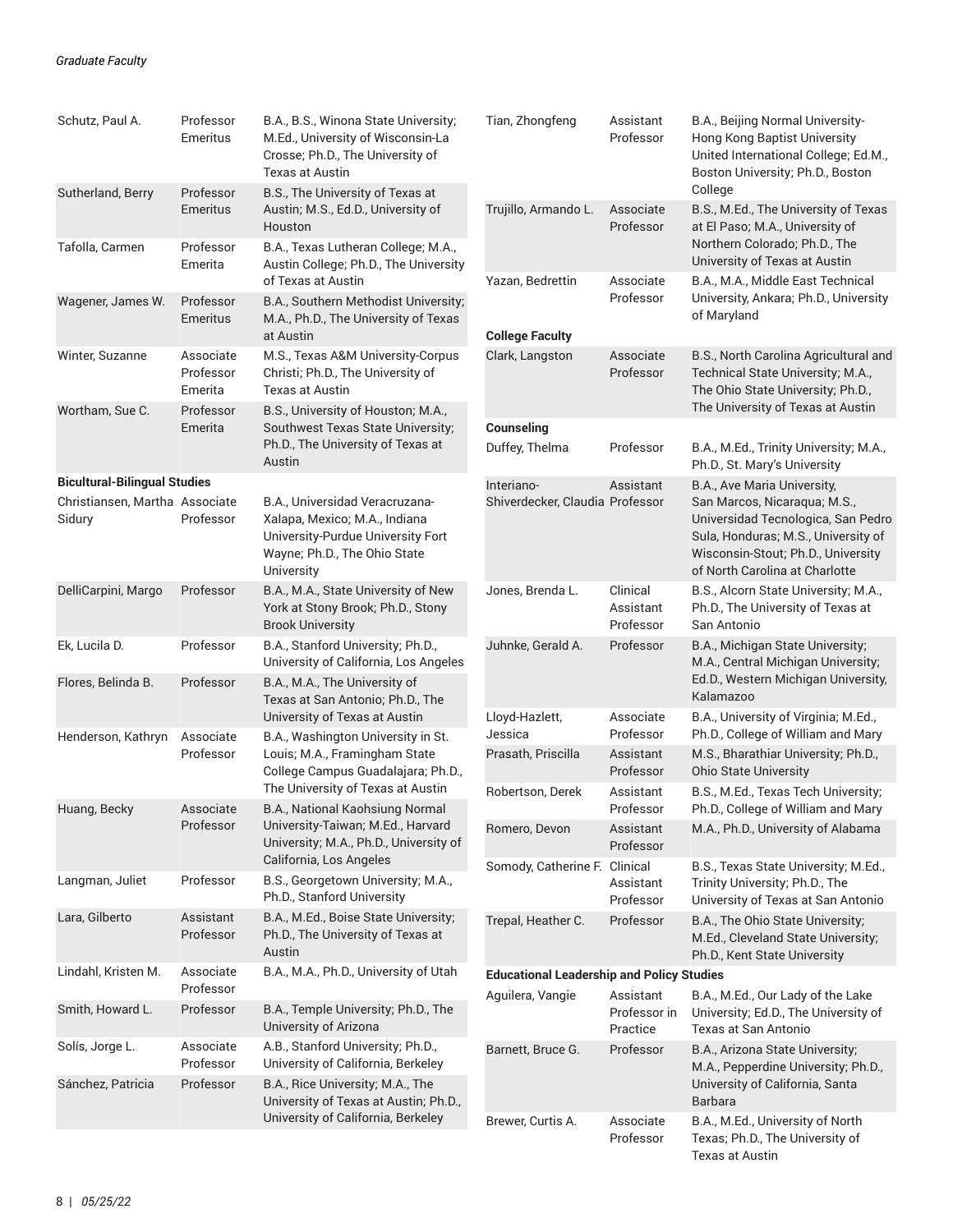| DeLeon, Abraham                 | Professor              | B.S., New Mexico State University;<br>M.A., Ph.D., University of<br>Connecticut                                  | Thacker, Ian                                   | Assistant<br>Professor                | B.A., University of Colorado,<br>Boulder; M.A.; University of<br>California, Berkeley; M.S., Ph.D.,<br>University of Southern California |
|---------------------------------|------------------------|------------------------------------------------------------------------------------------------------------------|------------------------------------------------|---------------------------------------|------------------------------------------------------------------------------------------------------------------------------------------|
| Garcia-Louis, Claudia Assistant | Professor              | B.A., B.S., Oregon State University;<br>M.A., Seattle University; Ph.D., The<br>University of Texas at Austin    | Villarreal, Victor                             | Associate<br>Professor                | B.A, University of Notre Dame; Ph.D.,<br><b>Texas A&amp;M University</b>                                                                 |
| Garza, Jr.,                     | Professor              | B.A., M.Ed., The University of Texas-                                                                            | <b>Interdisciplinary Learning and Teaching</b> |                                       |                                                                                                                                          |
| Encarnacíon                     |                        | Pan American; Ph.D., The University<br>of Texas at Austin                                                        | Alanís-York, Iliana                            | Associate<br>Professor                | B.A., The University of Texas at<br>Austin; M.Ed., The University of                                                                     |
| Giles, Mark                     | Professor              | B.A., University of Cincinnati;<br>M.S., Miami University-Ohio; Ph.D.,<br>Indiana University                     |                                                | Associate                             | Texas-Pan American; Ph.D., The<br>University of Texas at Austin<br>B.A., Universidad Autónoma de                                         |
| Lac, Van                        | Assistant<br>Professor | B.A., University of California,<br>Berkeley; M.A., Stanford University;<br>Ph.D., University of Wisconsin-       | Arreguín, María                                | Professor                             | Nuevo Leon; M.Ed., The University<br>of Texas-Pan American; Ed.D., Texas<br>A&M University-Kingsville                                    |
| Merchant, Betty M.              | Professor              | Madison<br>B.S., M.S., State University of New                                                                   | Bonner, Emily P.                               | Associate<br>Professor                | B.A., M.A.T., Trinity University; Ph.D.,<br>University of Florida                                                                        |
|                                 |                        | York College at Plattsburgh; M.S.,<br>Ph.D., Stanford University                                                 | Boon, Richard T.                               | Professor                             | B.S., M.S., Purdue University; Ph.D.,<br><b>George Mason University</b>                                                                  |
| Niño, Juan M.                   | Associate<br>Professor | B.S., M.Ed., The University of Texas<br>at Brownsville; Ph.D., Texas State<br>University                         | Carmona-Dominguez, Associate<br>Guadalupe D.   | Professor                             | B.Sc., Instituto Tecnológico<br>Autónomo de México (ITAM); M.Sc.,<br>Centro de Investigaciones y de                                      |
| Okilwa, Nathern                 | Assistant<br>Professor | B.A., M.A., University of Wyoming;<br>Ph.D., The University of Texas at<br>Austin                                |                                                |                                       | Estudios Avanzados del Instituto<br>Politécnico Nacional (Cinvestav-<br>IPN); Ph.D., Purdue University                                   |
| Rodríguez, Mariela A. Professor |                        | B.A., M.Ed., Our Lady of the Lake<br>University; M.Ed., The University of<br>Texas at Brownsville; Ph.D., New    | DeJulio, Samuel                                | Assistant<br>Professor                | B.S., Emporia State University;<br>M.Ed., Texas State University; Ph.D.,<br>The University of Texas at Austin                            |
| Sansone, Vanessa                | Assistant<br>Professor | <b>Mexico State University</b><br>B.A., St. Mary's University; M.Ed.,<br>Ed.D., The University of Texas at       | Emenaha, Uchenna                               | Assistant<br>Professor                | B.S., Houston Baptist University;<br>M.Ed., Texas Southern University;<br>Ph.D. (ABD), University of Houston                             |
| Smith, Page A.                  | Professor              | San Antonio<br>B.S., Wright State University; M.S.,                                                              | Ewoldt, Kathy B.                               | Assistant<br>Professor                | B.S., Park University; M.Ed., Ph.D.,<br>University of Nevada Las Vegas                                                                   |
|                                 |                        | University of Dayton; M.A., Ph.D.,<br>The Ohio State University                                                  | Fies, Carmen H.                                | Associate<br>Professor                | B.S., M.S., The University of<br>Texas at San Antonio; Ph.D., The                                                                        |
| Thompson, David P.              | Professor              | B.S., M.S., Ph.D., Texas A&M<br>University                                                                       | Garcia, Claudia                                | Assistant                             | University of Texas at Austin<br>B.A., M.A., Ph.D., The University of                                                                    |
| <b>Educational Psychology</b>   |                        |                                                                                                                  | Treviño                                        | Professor in                          | Texas at San Antonio                                                                                                                     |
| Castro-Villarreal, Associate    |                        | B.A., The University of Texas at San                                                                             |                                                | Practice                              |                                                                                                                                          |
| Felicia<br>Guerra, Norma S.     | Professor<br>Professor | Antonio; M.S., St. Mary's University;<br>Ph.D., Oklahoma State University<br>B.A., Trinity University; M.A., The | Haddad, Zaid M.                                | Assistant<br>Professor In<br>Practice | B.A., M.Ed., Ph.D., University of<br>Nevada, Las Vegas                                                                                   |
|                                 |                        | University of Texas at San Antonio;<br>Ph.D., Texas A&M University                                               | Harmon, Janis                                  | Professor                             | B.A., M.Ed., University of Southwest<br>Louisiana; Ph.D., The Ohio State<br>University                                                   |
| Karcher, Michael J.             | Professor              | B.A., Austin College; Ed.M., Ed.D.,<br>Harvard University; Ph.D., The<br>University of Texas at Austin           | Horowitz, Rosalind                             | Professor                             | B.S., M.A., Ph.D., University of<br>Minnesota                                                                                            |
| MacNaul, Hannah                 | Assistant<br>Professor | B.A., Texas State University; M.A.,<br>The University of Texas at San<br>Antonio; Ph.D., University of South     | Kalinec-Craig, Crystal Assistant<br>А.         | Professor                             | B.S., University of Houston; M.S.,<br>Texas A&M University; Ph.D.,<br>University of Arizona                                              |
| Neely, Leslie                   | Associate<br>Professor | Florida<br>B.S., The University of Texas at<br>Austin; M.Ed., Ph.D., Texas A&M                                   | Leija, María G.                                | Assistant<br>Professor                | B.A., M.Ed., Boise State University;<br>Ph.D., The University of Texas at<br>Austin                                                      |
| Nichols, Sharon L.              | Professor              | University<br>B.A., Bucknell University; M.A.,<br>Ph.D., The University of Arizona                               | Lima, Cynthia E.                               | Assistant<br>Professor                | B.A., Universidad Nacional<br>Autónoma de México; M.A., Ph.D.,<br>The University of Texas at Austin                                      |
| Sullivan, Jeremy R.             | Professor              | B.S., Sam Houston State University;<br>Ph.D., Texas A&M University                                               |                                                |                                       |                                                                                                                                          |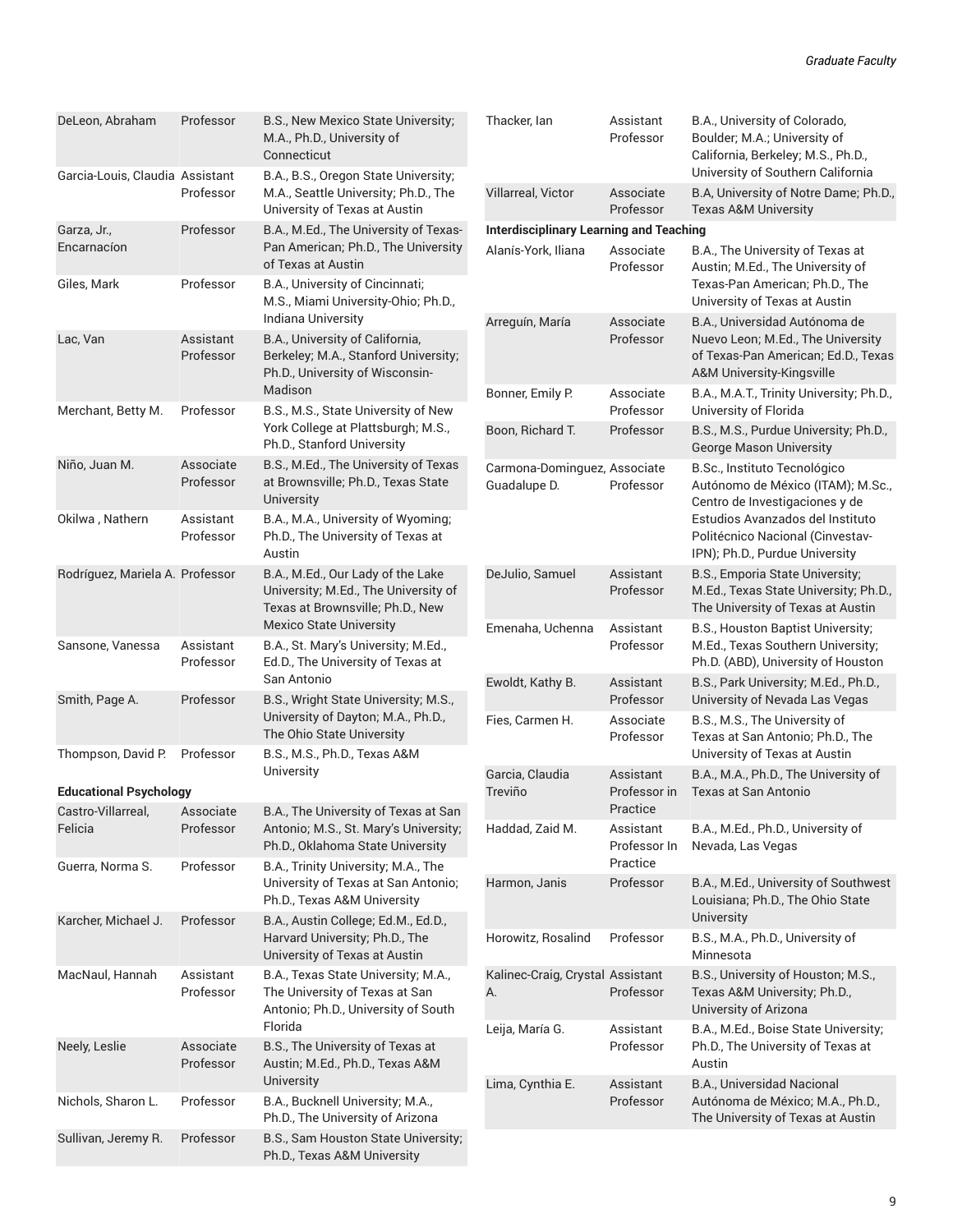| Marone, Vittorio                               | Assistant<br>Professor                | B.A., M.A., Ph.D., Ca' Foscari<br>University of Venice; Ph.D.,<br>University of Padua and University<br>of Tennessee                                 |
|------------------------------------------------|---------------------------------------|------------------------------------------------------------------------------------------------------------------------------------------------------|
| Martinez, Miriam G.                            | Professor                             | B.A., University of Alabama; M.A.,<br>Ph.D., The University of Texas at<br>Austin                                                                    |
| Muñoz, Marissa                                 | Assistant<br>Professor                | B.S., M.S., Texas A&M University;<br>Ph.D., University of British Columbia                                                                           |
| Ndimande, Bekisizwe Associate<br>S.            | Professor                             | B.Ed., University of Durban-<br>Westville, South Africa; M.Ed.,<br>University of Massachusetts<br>Amherst; Ph.D., University of<br>Wisconsin-Madison |
| Popielarz, Kaitlin E.                          | Assistant<br>Professor                | B.A., M.A., Michigan State<br>University; Ph.D., Wayne State<br>University                                                                           |
| Ramirez, Rica                                  | Assistant<br>Professor                | B.S., Texas State University;<br>M.Ed., The University of Texas-Pan<br>American; Ph.D., University of South<br>Florida                               |
| Ryan, Ann Marie                                | Professor                             | B.A., Loyola University Chicago;<br>M.A., Seattle University; Ph.D.,<br>University of Illinois at Chicago                                            |
| Sanders, Rachel<br>Kaminski                    | Assistant<br>Professor                | B.A., Florida State University; M.A.T.,<br>Clemson University; Ph.D., The<br>University of Georgia                                                   |
| Santillan, Lisa L.                             | Assistant<br>Professor in<br>Practice | B.S., Texas A&M International<br>University; M.A., Ph.D., The<br>University of Texas at San Antonio                                                  |
| Sohn, Lucinda N.                               | Assistant<br>Professor in<br>Practice | B.S., Texas A&I University; M.S.,<br>Ph.D., Texas A&M University-Corpus<br>Christi                                                                   |
| Sutterby, John A.                              | Associate<br>Professor                | B.S., M.A., Ph.D., The University of<br>Texas at Austin                                                                                              |
| Vielma, Karina Ivette                          | Joint<br>Assistant<br>Professor       | B.S., Massachusetts Institute<br>of Technology; M.Ed., Harvard<br>University; Ed.D., The University of<br>Texas at San Antonio                       |
| Yuen, Timothy T.                               | Associate<br>Professor                | B.S., University of California,<br>Irvine; M.S., University of Southern<br>California; Ph.D., The University of<br>Texas at Austin                   |
| Race, Ethnicity, Gender, and Sexuality Studies |                                       |                                                                                                                                                      |
| Alemán, Sonya M.                               | Associate<br>Professor                | B.A., St. Mary's University; M.A., The<br>University of Texas at Austin; Ph.D.,<br>University of Utah                                                |
| Cervantes, Marco                               | Associate<br>Professor                | B.A., University of Houston-<br>Downtown; MA., Ph.D., The<br>University of Texas at San Antonio                                                      |
| Cruz, Rachel                                   | Assistant<br>Professor                | B.A., The University of Notre Dame;<br>M.A., D.M.A, The University of<br><b>Texas at Austin</b>                                                      |
| Cuevas, T. Jackie                              | Associate<br>Professor                | B.A., M.A., Ph.D., The University of<br><b>Texas at Austin</b>                                                                                       |
| Elenes, C. Alejandra                           | Professor                             | B.A., Universidad de Monterrey;<br>M.A., Ph.D., University of Wisconsin-<br>Madison                                                                  |

| Mendoza, Sylvia                                        | Assistant<br>Professor                              | B.J., The University of Texas<br>at Austin; M.A., The University<br>of Texas at San Antonio; Ph.D.,<br>University of Utah                          |
|--------------------------------------------------------|-----------------------------------------------------|----------------------------------------------------------------------------------------------------------------------------------------------------|
| Saldaña, Lilliana P.                                   | Associate<br>Professor                              | B.A., Boston University; M.A., The<br>University of Texas at San Antonio;<br>Ph.D., University of Wisconsin-<br>Madison                            |
| <b>College of Engineering</b>                          |                                                     |                                                                                                                                                    |
| <b>Name</b>                                            | Title                                               | <b>Education</b>                                                                                                                                   |
| Howe, Richard S.                                       | Professor<br>Emeritus                               | B.S., University of Kentucky;<br>S.M., Massachusetts Institute of<br>Technology; M.S., Ph.D., University<br>of Wisconsin-Madison                   |
| Singh, Yesh P.                                         | Professor<br><b>Emeritus</b>                        | B.E., University of Roorkee; M.S.,<br>Youngstown State University; Ph.D.,<br>University of Wisconsin-Milwaukee,<br>P.E.                            |
| <b>Biomedical Engineering and Chemical Engineering</b> |                                                     |                                                                                                                                                    |
| Abu-Lail, Nehal                                        | Associate<br>Professor                              | B.S., M.S., Jordan University of<br>Science and Technology; Ph.D.,<br>Worcester Polytechnic Institute                                              |
| Agarwal, Animesh                                       | Professor<br>(Primary<br>appointment<br>at UTHSCSA) | M.D., University of Texas Health<br>Science Center at San Antonio<br><b>Medical School</b>                                                         |
| Amaechi, Bennett                                       | Professor                                           | B.S., BDS, Dentistry Health Science<br>University of Life, Nigeria; M.S.,<br>Guy's Hospital, London, U.K.; Ph.D.,<br>University of Liverpool, U.K. |
| Antebi, Ben                                            | Biomedical<br>Research<br>Physiologist              | B.S., Florida Atlantic University;<br>Ph.D., The University of Texas at<br>San Antonio                                                             |
| Appleford, Mark R.                                     | Associate<br>Professor                              | B.S., M.S., California Polytechnic<br>State University; Ph.D., University of<br>Tennessee Health Science Center/<br>University of Memphis          |
| Asmis, Reto                                            | Professor                                           | M.S., Ph.D., University of Fribourg,<br>Switzerland                                                                                                |
| Bai, Yidong                                            | Associate<br>Professor                              | B.S., Fudan University, China; M.S.,<br>Ph.D., Columbia University                                                                                 |
| Bailey, Steven                                         | Professor<br>(Primary<br>appointment<br>at UTHSCSA) | B.A., University of Oregon; M.D.,<br>University of Oregon Health Science<br>Center                                                                 |
| Bizios, Rena                                           | Professor                                           | B.S., University of Massachusetts;<br>M.S., California Institute of<br>Technology; Ph.D., Massachusetts<br>Institute of Technology                 |
| Bopassa, Jean                                          | Assistant<br>Professor                              | DEUG I, University of Marien<br>Ngouabi, Republic of Congo; M.S.,<br>Ph.D., University of Cocody, Ivory<br>Coast                                   |
| Brenner, Andrew                                        | Associate<br>Professor                              | B.S., Texas A&M University; M.D.,<br>Texas Tech; Ph.D., The University of<br>Texas at Austin                                                       |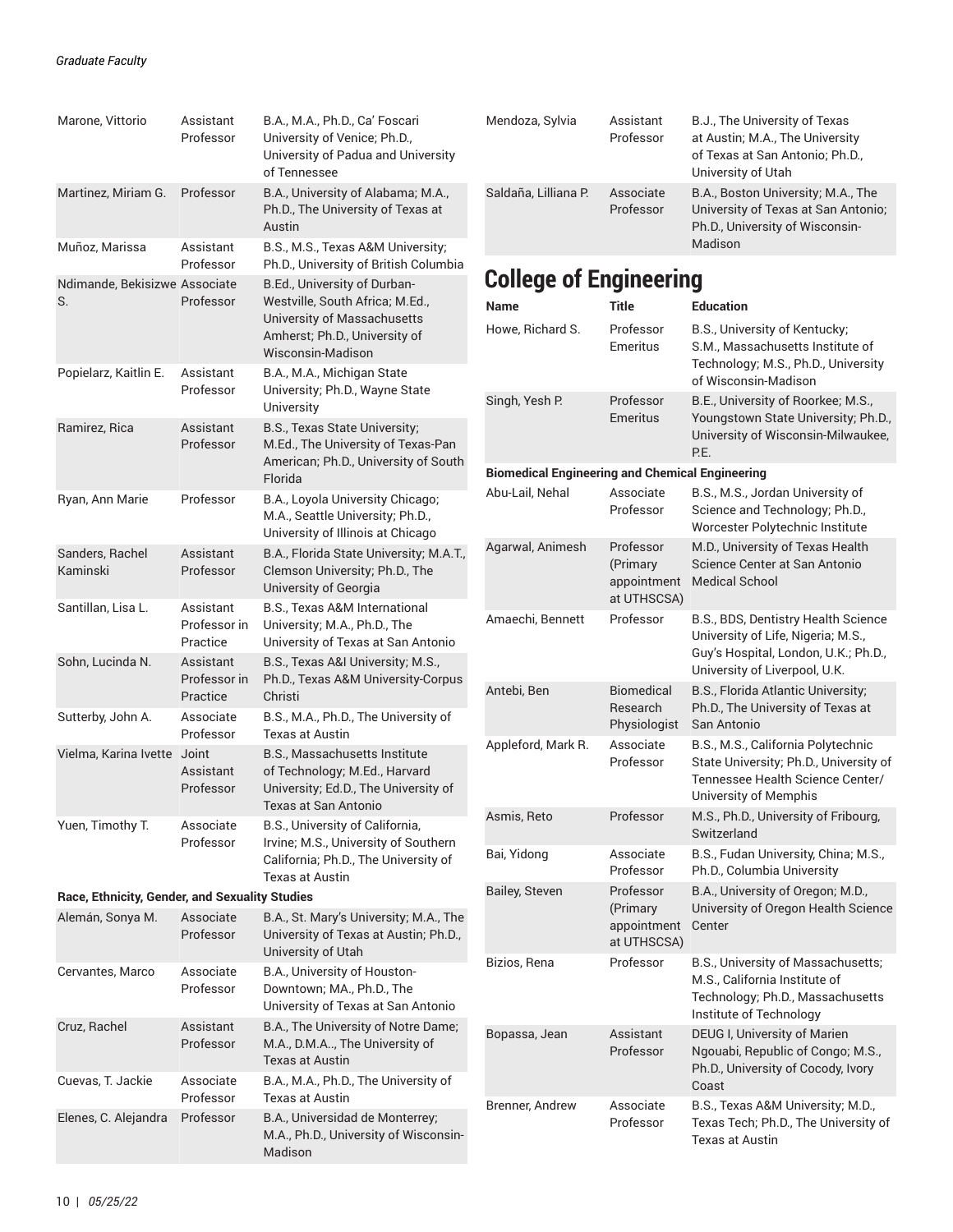| Brenner, Robert                | Associate<br>Professor                              | B.S., The University of Texas at<br>Arlington; M.S., San Diego State<br>University; Ph.D., The University of                                       | Glickman,                 |
|--------------------------------|-----------------------------------------------------|----------------------------------------------------------------------------------------------------------------------------------------------------|---------------------------|
| Brey, Eric                     | Professor                                           | Texas at Austin<br>B.S., M.Eng., University of Louisville;<br>Ph.D., Rice University                                                               | Grigoryan,                |
| Bynum, James                   | Research<br>Biologist                               | B.S., The University of Texas at San<br>Antonio; Ph.D., The University of<br><b>Texas at Austin</b>                                                | Guda, Teja                |
| Chen, Shuo                     | Professor<br>(Primary<br>appointment<br>at UTHSCSA) | M.D., M.S., Fujian Medical<br>University, China; Ph.D., The<br>University of Texas Health Science<br>Center at San Antonio                         |                           |
| Chen, Xiao-Dong                | Professor<br>(Primary<br>appointment<br>at UTHSCSA) | M.D., Second Medical University,<br>Shanghai, China; Ph.D., University of<br>Nebraska Medical Center at Omaha                                      | Gutierrez,                |
| Cheng, XingGuo                 | Principal<br>Scientist.<br>SWrl                     | B.S., M.S., Wuhan University, China;<br>Ph.D., University of Florida                                                                               | Han, Hai-C<br>Harris, Ste |
| Clarke, Geoffrey D.            | Professor<br>(Primary<br>appointment                | B.A., North Texas State University;<br>B.A., The University of Texas<br>at Arlington; M.S., Ph.D., The                                             |                           |
|                                | at UTHSCSA)                                         | University of Texas Health Science<br><b>Center at Dallas</b>                                                                                      | Hood, Rob                 |
| Dean, David D.                 | Professor<br>(Primary<br>appointment<br>at UTHSCSA) | B.S., Randolph-Macon College;<br>Ph.D., University of North Carolina<br>at Chapel Hill                                                             | Hsieh, Jen                |
| DeLorenzo, Robert A. Professor |                                                     | B.S., The University of Texas at<br>Arlington; M.S., The University of<br>Texas Health Science Center at                                           | Huang, Tir                |
|                                |                                                     | San Antonio; M.S., University of<br>Maryland University College; M.D.,<br><b>Albany Medical College</b>                                            | Jacobs, Ga                |
| Demeler, Borries               | Professor                                           | B.S., University of Montana; Ph.D.,<br>Oregon State University                                                                                     | Jiang, Jea                |
| Dion, Gregory                  | Assistant<br>Professor                              | M.D., Virginia Commonwealth<br>University School of Medicine                                                                                       | Jin, Victor               |
| Feng, Yusheng                  | Professor                                           | B.S., Tsinghua University; M.S.,<br>University of Oklahoma; Ph.D., The<br>University of Texas at Austin                                            | Kiel, Jeffre              |
| Finol, Ender                   | Professor                                           | B.S., Universidad de Carabobo,<br>Valencia, Venezuela; M.S.,<br>University of Massachusetts,<br>Lowell; M.A., Ph.D., Carnegie Mellon<br>University | Lancaster,                |
| Flores, Mario A.               | Assistant<br>Professor                              | B.S., Autonomous Metropolitan<br>University, Mexico City; M.S., Ph.D.,<br>The University of Texas at San<br>Antonio                                | Libich, Day               |
| Fox, Peter T.                  | Professor<br>(Primary<br>appointment<br>at UTHSCSA) | M.D., Georgetown University School<br>of Medicine                                                                                                  | Ling, Jian                |
| Giambini, Hugo                 | Assistant<br>Professor                              | B.S., Florida International<br>University; Ph.D., Mayo Clinic                                                                                      |                           |

| Glickman, Randolph   | Professor                                                                             | AB, Columbia College of Columbia<br>University; Ph.D., University of<br>Toronto                                                                                           |
|----------------------|---------------------------------------------------------------------------------------|---------------------------------------------------------------------------------------------------------------------------------------------------------------------------|
| Grigoryan, Artyom    | Associate<br>Professor                                                                | M.S., Ph.D., Yerevan State<br>University, Armenia, USSR; M.S.,<br>Moscow Institute of Physics and<br>Technology; M.S., Texas A&M<br>University                            |
| Guda, Teja           | Associate<br>Professor                                                                | B. Tech., Indian Institute of<br>Technology, Bombay; Ph.D., The<br>University of Texas at San Antonio-<br>The University of Texas Health<br>Science Center at San Antonio |
| Gutierrez, Gloria E. | Associate<br>Professor<br>(Adjunct<br>Faculty)                                        | M.D., Universidad Nacional<br>Autonoma de Mexico (UNAM)                                                                                                                   |
| Han, Hai-Chao        | Professor                                                                             | B.S., M.S., Ph.D., Jiaotong<br>University, Xi'an, China                                                                                                                   |
| Harris, Stephen E.   | Professor<br>(Primary<br>appointment<br>at UTHSCSA)                                   | B.A., M.A., Ph.D., The University of<br><b>Texas at Austin</b>                                                                                                            |
| Hood, Robert Lyle    | Assistant<br>Professor                                                                | B.S., University of Houston; M.S.,<br>Ph.D., Virginia Tech-Wake Forest<br>University School of Biomedical<br><b>Engineering and Sciences</b>                              |
| Hsieh, Jenny         | Professor                                                                             | B.S., University of California,<br>San Diego; Ph.D., Johns Hopkins<br>University                                                                                          |
| Huang, Tim           | Professor                                                                             | B.S., Tunghai University, Taiwan;<br>Ph.D., University of California, Davis                                                                                               |
| Jacobs, Gary         | Assistant<br>Professor                                                                | B.S., The University of Texas<br>at Austin; Ph.D., University of<br>Oklahoma                                                                                              |
| Jiang, Jean          | Professor                                                                             | B.S., Nanjing University, China;<br>Ph.D., State University of New York                                                                                                   |
| Jin, Victor          | Associate<br>Professor                                                                | B.S., Fudan University, China; M.S.,<br>University of Ottawa, Canada; Ph.D.,<br><b>Queen's University</b>                                                                 |
| Kiel, Jeffrey W.     | Professor<br>(Primary<br>appointment<br>at UTHSCSA)                                   | B.S., The University of Texas at San<br>Antonio; Ph.D., The University of<br>Texas Health Science Center at San<br>Antonio                                                |
| Lancaster, Jack L.   | Professor<br>(Primary<br>appointment<br>at UTHSCSA)                                   | B.S., The University of Texas<br>at Arlington; M.S., Ph.D., The<br>University of Texas Health Science<br>Center at Dallas                                                 |
| Libich, David        | Assistant<br>Professor                                                                | B.S., Ph.D., University of Guelph,<br>Canada                                                                                                                              |
| Ling, Jian           | Assistant<br>Professor<br>(Program<br>Core faculty<br>outside<br>UTHSCSA<br>and UTSA) | B.S., East China Normal University;<br>M.S., University of Houston; Ph.D.,<br>The University of Texas at Austin                                                           |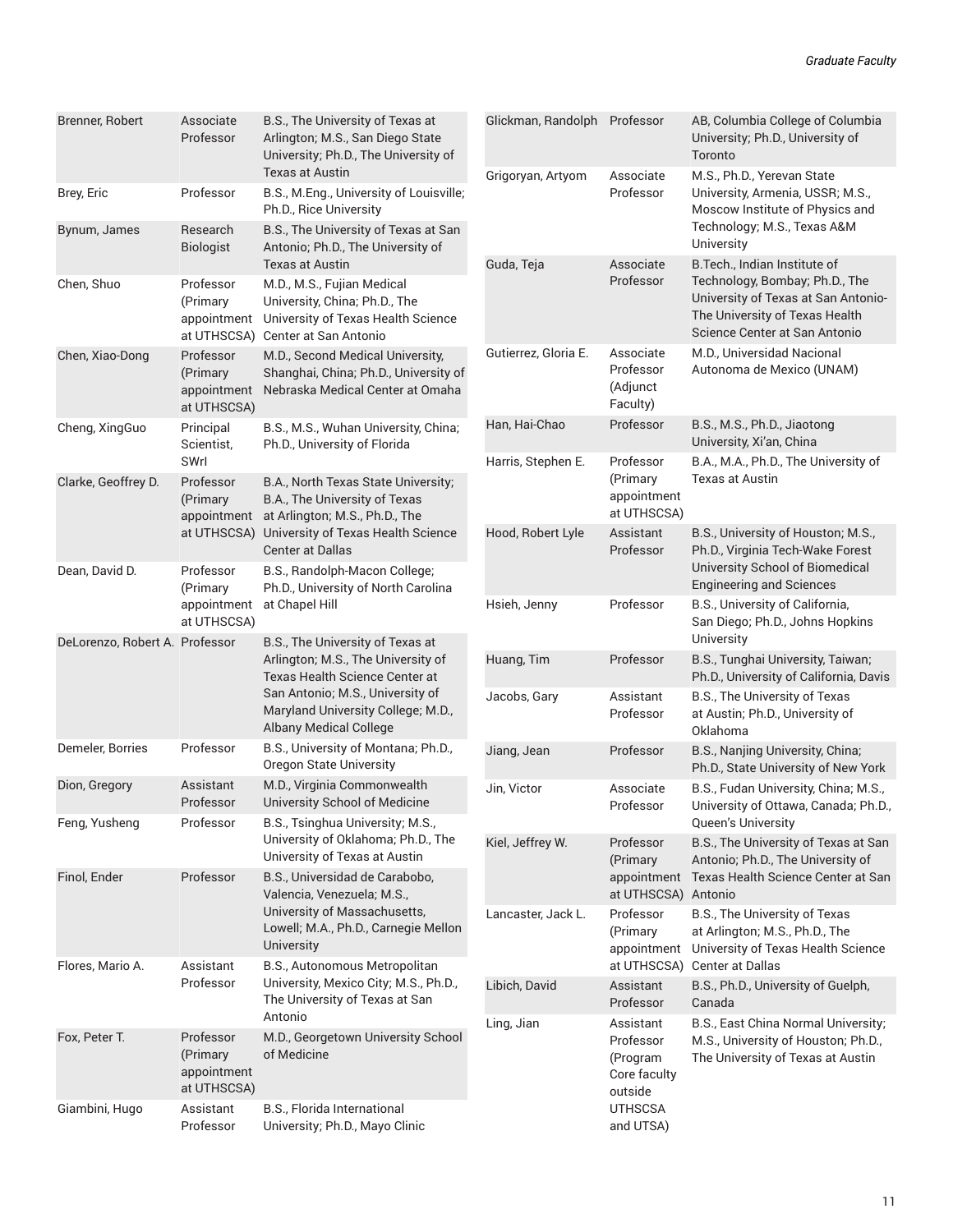| Liu, Jason Zhjie<br>Assistant<br>Professor                                                                        | B.S., Lanzhou University, China;<br>M.S., Chinese Academy of Sciences,                                                                  |                                            | appointment<br>at UTHSCSA)                     |                                                                                                                                                                        |
|-------------------------------------------------------------------------------------------------------------------|-----------------------------------------------------------------------------------------------------------------------------------------|--------------------------------------------|------------------------------------------------|------------------------------------------------------------------------------------------------------------------------------------------------------------------------|
|                                                                                                                   | China; Ph.D., University of Georgia<br>at Athens                                                                                        | Tang, Liang                                | Associate<br>Professor                         | B.S., Jiangsu Polytechnic University,<br>China; Ph.D., University of Louisville                                                                                        |
| Assistant<br>Meyer, Andrew<br>Professor                                                                           | B.S., University of California,<br>Berkeley; M.S., M.D., Virginia<br>Commonwealth University; M.M.S.,<br>The University of Texas Health | Vail, Neil K.                              | Assistant<br>Professor<br>(Adjunct<br>Faculty) | B.S., New Mexico State University;<br>M.S., Ph.D., The University of Texas<br>at Austin                                                                                |
| Nicolella, Daniel P.<br>Assistant<br>Professor<br>(Adjunct                                                        | Science Center at San Antonio<br>B.S., M.S., Drexel University; Ph.D.,<br><b>Case Western Reserve University</b>                        | Vielma, Karina Ivette Assistant            | Professor                                      | B.S., Massachusetts Institute<br>of Technology; M.Ed., Harvard<br>University; Ph.D., The University of<br><b>Texas at San Antonio</b>                                  |
| Faculty)<br>Professor<br>Ong, Joo L.                                                                              | B.S., University of Iowa; M.S.,<br>Ph.D., University of Alabama at                                                                      | Wang, Howard                               | Associate<br>Professor                         | B.A., Cornell University; M.D., Johns<br>Hopkins University School of<br>Medicine                                                                                      |
| Patel, Sandeep<br>Associate<br>Professor                                                                          | Birmingham<br>B.S., Boston University; D.O.,<br>University of Health Science,<br>College of Osteopathic Medicine;                       | Wang, Xiaodu                               | Professor                                      | B.S., M.S., Beijing Institute of<br>Aeronautics and Astronautics,<br>China; Ph.D., Yokohama National<br>University, Japan                                              |
| Paukert, Martin<br>Assistant<br>Professor<br>Qutub, Amina<br>Associate                                            | M.M.S., Texas Tech University<br>M.D., Eberhard Karls University of<br>Tubingen<br>B.S., Rice University; Ph.D.,                        | Weintraub, Susan                           | Professor                                      | B.S., University of Pennsylvania;<br>M.S., Trinity University; Ph.D., The<br>University of Texas Health Science<br>Center at San Antonio                               |
| Professor                                                                                                         | University of California, Berkeley/<br>San Francisco                                                                                    | Xu, Kexin                                  | Assistant<br>Professor                         | B.S., Fudan University, China; Ph.D.,<br>University of Maryland                                                                                                        |
| Ramirez-Hernandez,<br>Assistant<br>Abelardo<br>Professor<br>Rathbone,<br>Assistant<br>Christopher R.<br>Professor | B.S., Ph.D., Universidad Autónoma<br>del Estado de Morelos<br>B.A., University of Northern Iowa;<br>M.S., Texas A&M University; Ph.D.,  | Yaszemski, Michael                         | Professor                                      | B.S., M.S., Lehigh University; M.D.,<br>Georgetown University School of<br>Medicine; Ph.D., Massachusetts<br>Institute of Technology                                   |
| Rawls, H. Ralph<br>Professor<br>(Primary                                                                          | University of Missouri<br>B.S., Louisiana State University;<br>Ph.D., Florida State University                                          | Ye, Jing Yong                              | Professor                                      | B.S., Huazhong University of<br>Science and Technology, China;<br>Ph.D., University of Tsukuba, Japan                                                                  |
| appointment                                                                                                       |                                                                                                                                         | <b>Civil and Environmental Engineering</b> |                                                |                                                                                                                                                                        |
| at UTHSCSA)<br>Romero Uribe,<br>Assistant<br>Gabriela<br>Professor                                                | B.S., Autonomous University of San<br>Luis Potosi, M.S., Ph.D., University                                                              | Arroyo, G. Alberto                         | Professor                                      | B.S., Universidad Nacional de<br>Ingenieria, Lima, Peru; M.S., Ph.D.,<br>New Mexico State University, P.E.                                                             |
| Salamone, Ann B.<br>Assistant<br>Professor<br>(Adjunct<br>Faculty)                                                | of the Basque Country<br>B.S., Western Kentucky University;<br>M.S., Rice University                                                    | Bin-Shafique, Sazzad Professor             |                                                | B.S., Bangladesh University of<br>Engineering and Technology at<br>Dhaka; M.S., The University of Texas<br>at El Paso; Ph.D., University of<br>Wisconsin-Madison, P.E. |
| Salamone, Joseph C. Professor<br>(Adjunct                                                                         | B.S., Hofstra University; Ph.D.,<br>Polytechnic Institute of Brooklyn                                                                   | Browning, JoAnn                            | Professor                                      | B.S., M.S., University of Kentucky;<br>Ph.D., Purdue University, P.E.                                                                                                  |
| Faculty)<br>Shah, Amita<br>Assistant<br>Professor                                                                 | (New York University)<br>B.S., Trinity University; M.D., UT-<br>Health San Antonio; Ph.D., The                                          | Dessouky, Samer                            | Professor                                      | B.S., Ain Shams University; M.S.,<br>Washington State University; Ph.D.,<br>Texas A&M University, P.E.                                                                 |
| Professor<br>Sousa, Rui                                                                                           | University of Texas at San Antonio<br>B.A., Harvard University; Ph.D.,<br>University of Pittsburgh                                      | Diaz, Manuel A.                            | Professor                                      | B.S., M.S., National University<br>of Engineering, Peru; Ph.D., The<br>University of Texas at Austin, P.E.                                                             |
| Sprague, Eugene A.<br>Professor<br>(Primary<br>appointment<br>at UTHSCSA)                                         | Ph.D., The University of Texas<br>Health Science Center at San<br>Antonio                                                               | Ghannoum, Wassim                           | Associate<br>Professor                         | B.Eng., M.Eng., McGill University;<br>Ph.D., University of California,<br>Berkeley, P.E.                                                                               |
| Stockand, James<br>Professor<br>(Primary<br>appointment                                                           | B.S., Texas A&M University; Ph.D.,<br>The University of Texas Health<br>Science Center at Houston                                       | Giacomoni, Marcio                          | Associate<br>Professor                         | B.S., University of Brasilia, Brazil;<br>M.S., Federal University of Rio<br>Grande do Sul, Brazil; Ph.D., Texas<br>A&M University, P.E                                 |
| at UTHSCSA)<br>Sylvia, Victor L.<br>Professor<br>(Primary                                                         | B.S., M.S., Ph.D., Texas A&M<br>University                                                                                              | Huang, Jie                                 | Associate<br>Professor                         | B.S., M.S., Wuhan University, China;<br>Ph.D., The University of Kansas, P.E.                                                                                          |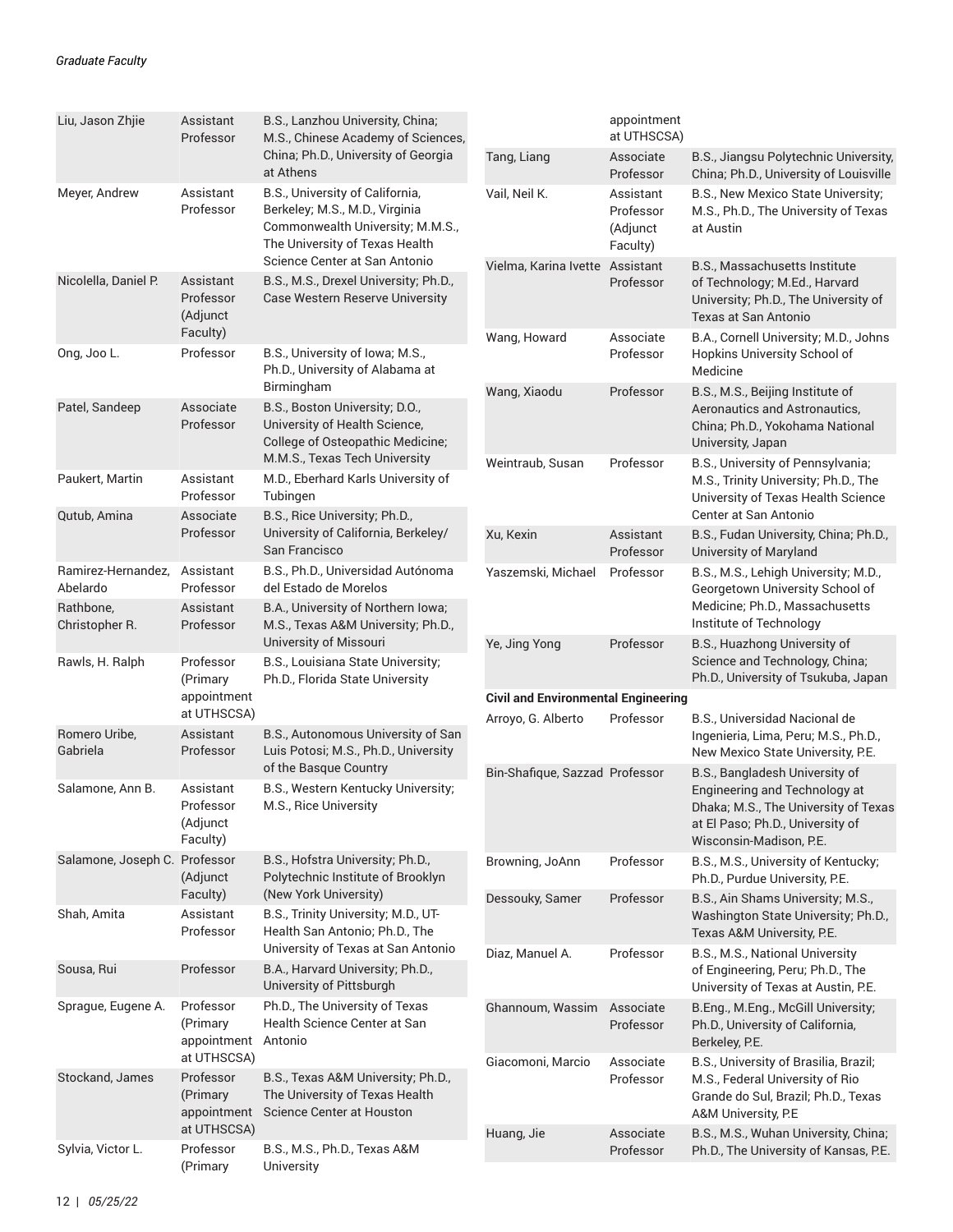| Johnson, Drew                              | Professor              | B.S., The University of Texas<br>at Austin; Ph.D., University of<br>Minnesota, P.E.                                            | Chen, Qian                 | Assistant<br>Professor   | B.E., Nanjing University of<br>Technology; Ph.D., Mississippi State<br>University                                              |
|--------------------------------------------|------------------------|--------------------------------------------------------------------------------------------------------------------------------|----------------------------|--------------------------|--------------------------------------------------------------------------------------------------------------------------------|
| Kapoor, Vikram                             | Assistant<br>Professor | B. Tech., Jaypee Institute of<br>Information Technology, Noida,<br>India; Ph.D., University of Cincinnati                      | Choo, Kim-Kwang<br>Raymond | Professor                | B.A., M.S., University of South<br>Australia; Graduate Diploma in<br><b>Business Administration, University</b>                |
| Kumar, Amit                                | Associate<br>Professor | B.S., Babasaheb Bhimrao Ambedkar<br>Bihar University, M.S., Indian                                                             |                            |                          | of Queensland; Ph.D., Queensland<br>University of Technology                                                                   |
|                                            |                        | Institute of Technology Bombay;<br>Ph.D., Purdue University                                                                    | Gatsis, Nikolas            | Associate<br>Professor   | B.S., University of Patras; M.S.E.E.,<br>Ph.D., University of Minnesota                                                        |
| Matamoros, Adolfo                          | Professor              | Lic., University of Costa Rica;<br>M.S., Ph.D., University of Illinois at<br>Urbana-Champaign                                  | Grigoryan, Artyom          | Associate<br>Professor   | M.S., Ph.D., Yerevan State<br>University, Armenia, USSR; M.S.,<br>Moscow Institute of Physics and                              |
| Montoya, Arturo                            | Associate<br>Professor | B.S., M.S., Ph.D., Columbia<br>University                                                                                      |                            |                          | Technology; M.S., Texas A&M<br>University                                                                                      |
| Papagiannakis, A.T.                        | Professor              | B.S., National Technical University<br>of Athens; M.S., University of                                                          | Gui, Changfeng             | Professor                | B.S., M.S., Peking University; Ph.D.,<br>University of Minnesota, Twin Cities                                                  |
| Sharif, Hatim O.                           | Professor              | Saskatchewan; Ph.D., University of<br>Waterloo, P.E.<br>B.S., University of Khartoum; M.S.,                                    | Guo, Ruyan                 | Professor                | B.S., M.S., Xian Jiaotong University,<br>China; Ph.D., The Pennsylvania<br><b>State University</b>                             |
|                                            |                        | Colorado State University; Ph.D.,<br>University of Connecticut, P.E.                                                           | Hansen, Lars               | Professor in<br>Practice | B.S., Rice University; M.S., Stanford<br>University; Ph.D., The University of                                                  |
| Shipley, Heather                           | Professor              | B.S., Baylor University; M.S., Ph.D.,<br><b>Rice University</b>                                                                | Hood, Robert Lyle          | Assistant                | <b>Texas at Austin</b><br>B.S., University of Houston; M.S.,                                                                   |
| Testik, Firat                              | Professor              | B.S., Orta Dogu Teknik Universitesi,<br>Turkey; M.S., University of<br>Minnesota; Ph.D., Arizona State                         |                            | Professor                | Ph.D., Virginia Tech-Wake Forest<br>University School of Biomedical<br><b>Engineering and Sciences</b>                         |
| Weissmann, José                            | Professor              | University<br>B.S., M.S., University of Sao Paulo;<br>Ph.D., The University of Texas at<br>Austin, P.E.                        | Huang, Yufei               | Professor                | B.S., Northwestern Polytechnic<br>University, China; M.S., Ph.D., State<br>University of New York at Stony<br><b>Brook</b>     |
| <b>Electrical and Computer Engineering</b> |                        |                                                                                                                                | Jamshidi,                  | Professor                | B.S., Oregon State University;                                                                                                 |
| Ahmed, Sara                                | Assistant<br>Professor | B.S., M.S., Ph.D., Virginia<br>Polytechnic Institute and State                                                                 | Mohammad<br>Jin, Yufang    | Professor                | M.S., Ph.D., University of Illinois at<br>Urbana-Champaign<br>B.S., Zhengzhou University, China;                               |
| Ahn, Ethan C.                              | Assistant<br>Professor | University<br>B.S., M.S., KAIST; Ph.D., Stanford<br>University                                                                 |                            |                          | M.S., Chinese Academy of Aviation,<br>China; M.S., Ph.D., University of<br>Central Florida                                     |
| Akopian, David                             | Professor              | B.S., M.S., Moscow Institute of<br>Physics and Technology, Russia;<br>Ph.D., Tampere University of<br>Technology, Finland      | John, Eugene               | Professor                | B.S., University of Kerala, India;<br>M.S., The University of Texas at El<br>Paso; Ph.D., The Pennsylvania State<br>University |
| Alamaniotis, Miltos                        | Assistant<br>Professor | B.S., University of Thessaly; M.S.,<br>Ph.D., Purdue University                                                                | Kelley, Brian T.           | Associate<br>Professor   | B.S., Cornell University; M.S., Ph.D.,<br>George Institute of Technology                                                       |
| Banerjee, Taposh                           | Assistant<br>Professor | B.E., Nagpur University; M.E., Indian<br>Institute of Science Bangalore;<br>Ph.D., University of Illinois Urbana-<br>Champaign | Krishnan, Ram              | Associate<br>Professor   | B. Tech., Pondicherry University,<br>India; M.S., New Jersey Institute of<br>Technology; Ph.D., George Mason                   |
| Bhalla, Amar S.                            | Research<br>Professor  | B.S., M.S., Rajasthan University,<br>India; Ph.D., The Pennsylvania State                                                      | Lee, Wonjun                | Assistant<br>Professor   | University<br>B.S., Korea University; M.S., Ph.D.,<br><b>Purdue University</b>                                                 |
| Bhounsule, Pranav                          | Assistant<br>Professor | University<br>B.E., Goa Engineering College;<br>M.Tech., Indian Institute of<br>Technology Madras; Ph.D., Cornell              | Lin, Wei-Ming              | Professor                | B.S., National Taiwan University;<br>M.S., Ph.D., University of Southern<br>California                                         |
| Cao, Yongcan                               | Assistant<br>Professor | University<br>B.S., Nanjing University of<br>Aeronautics and Astronautics;<br>Ph.D., Utah State University                     | Morton, Paul E.            | Professor in<br>Practice | B.S., Purdue University; M.S.,<br>Ph.D., M.D., University of Missouri-<br>Columbia                                             |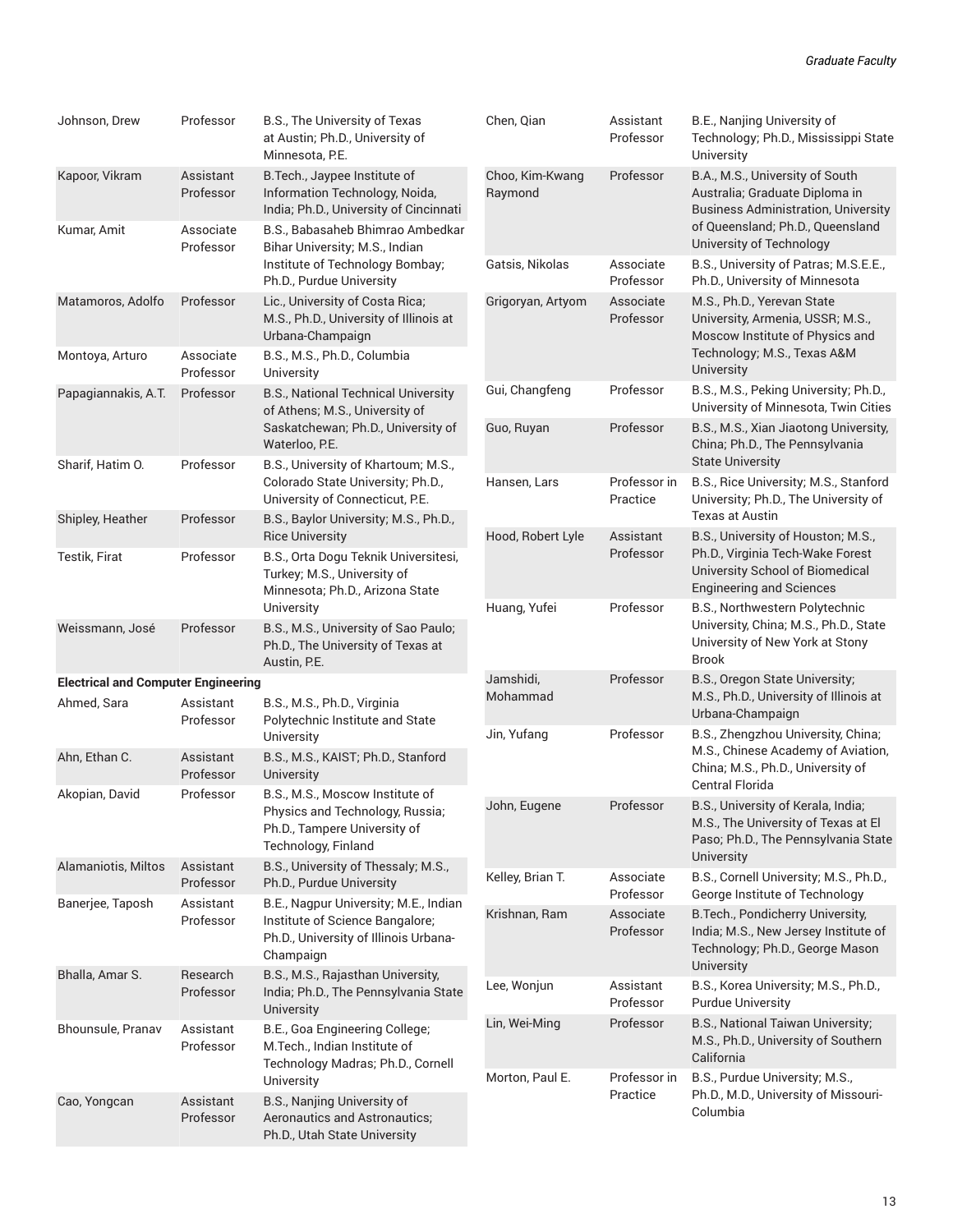| Najafirad, Peyman<br>(Paul Rad)    | Associate<br>Professor                                                                                | B.S., Sharif University; M.S., Ph.D.,<br>The University of Texas at San<br>Antonio                                                        | Finol, Ender                    | Professor                         | B.S., Universidad de Carabobo,<br>Valencia, Venezuela; M.S.,<br>University of Massachusetts,                                                   |
|------------------------------------|-------------------------------------------------------------------------------------------------------|-------------------------------------------------------------------------------------------------------------------------------------------|---------------------------------|-----------------------------------|------------------------------------------------------------------------------------------------------------------------------------------------|
| Prevost, Jeff                      | Assistant<br>Professor                                                                                | B.S., Texas A&M University; B.S.,<br>M.S., Ph.D., The University of Texas                                                                 |                                 |                                   | Lowell; M.A., Ph.D., Carnegie Mellon<br><b>University</b>                                                                                      |
| Qian, Chunjiang                    | Professor                                                                                             | at San Antonio<br>B.S., M.S., Fudan University, China;<br>Ph.D., Case Western Reserve<br>University                                       | Gao, Wei                        | Assistant<br>Professor            | B.S., Sichuan University; M.S.,<br>Tsinghua University; M.S.,<br>University of California, Irvine; Ph.D.,<br>The University of Texas at Austin |
| Shadaram, Mehdi                    | Professor                                                                                             | B.S., University of Science and<br>Technology, Iran; M.S., Ph.D., The                                                                     | Han, Hai-Chao                   | Professor                         | B.S., M.S., Ph.D., Jiaotong<br>University, Xi'an, China                                                                                        |
| Smith, Bruce                       | Associate<br>Professor                                                                                | University of Oklahoma<br>B.S., M.S., University of Michigan-<br>Ann Arbor; Ph.D., University of<br>Rhode Island                          | Hood, Robert Lyle               | Assistant<br>Professor            | B.S., University of Houston; M.S.,<br>Ph.D., Virginia Tech-Wake Forest<br>University School of Biomedical<br><b>Engineering and Sciences</b>   |
| Taha, Ahmad                        | Assistant<br>Professor                                                                                | B.S., American University of Beirut;<br>Ph.D., Purdue University                                                                          | Jacobs, Gary                    | Adjoint<br>Assistant<br>Professor | B.S., The University of Texas<br>at Austin; Ph.D., University of<br>Oklahoma                                                                   |
| Yuen, Timothy T.                   | Associate<br>Professor                                                                                | B.S., University of California,<br>Irvine; M.S., University of Southern<br>California; Ph.D., The University of<br><b>Texas at Austin</b> | Jafari, Amir                    | Assistant<br>Professor            | B.S., Isfahan University of<br>Technology; M.S., Urmia<br>University; Ph.D., Italian Institute of<br>Technology, University of Genova          |
| Zhang, Jianqiu<br>(Michelle)       | Associate<br>Professor                                                                                | B.S., Zhejiang University, China;<br>M.S., Zhongshan University, China;<br>Ph.D., State University of New York<br>at Stony Brook          | Karimi, Amir                    | Professor                         | B.S., Oregon State University;<br>M.S., University of Portland; Ph.D.,<br>University of Kentucky                                               |
| <b>Mechanical Engineering</b>      |                                                                                                       |                                                                                                                                           | Liu, Ruijie                     | Associate                         | B.S., M.S., Tianjin University; M.S.,                                                                                                          |
| Alaeddini, Adel                    | Associate<br>Professor                                                                                | B.S., Azad University South Tehran;<br>M.S., Islamic Azad University and                                                                  |                                 | Professor                         | West Virginia University; Ph.D., The<br>University of Texas at Austin                                                                          |
|                                    | Wayne State University; Ph.D.,<br>Iran University of Science and<br><b>Technology and Wayne State</b> |                                                                                                                                           | Manteufel, Randall D. Associate | Professor                         | B.S., M.S., The University of Texas<br>at Austin; Ph.D., Massachusetts<br>Institute of Technology                                              |
| Bhaganagar, Kiran                  | Associate                                                                                             | University<br>B.S., Osmania University; Ph.D.,                                                                                            | Millwater, Harry R.             | Professor                         | B.S., Rice University; M.S., Ph.D.,<br>The University of Texas at Austin                                                                       |
| Bhounsule, Pranav                  | Professor<br>Assistant                                                                                | <b>Cornell University</b><br>B.E., Goa College of Engineering;                                                                            | Montoya, Arturo                 | Associate<br>Professor            | B.S., M.S., Ph.D., Columbia<br>University                                                                                                      |
|                                    | Professor                                                                                             | M.S., Indian Institute of Technology<br>Madras; Ph.D., Cornell University                                                                 | Popelar, Carl                   | Adjoint<br>Professor              | B.S., M.S., The Ohio State<br>University; Ph.D., The University of                                                                             |
| Castillo Villar, Krystel Associate | Professor                                                                                             | B.S., M.S., Tecnologico do<br>Monterrey; Ph.D., Texas Tech                                                                                | Restrepo, David                 | Assistant<br>Professor            | <b>Texas at Austin</b><br>B.S., M.S., Universidad EAFIT; Ph.D.,                                                                                |
|                                    |                                                                                                       | University and Tecnologico de<br>Monterrey                                                                                                | Rincon Troconis,                | Assistant                         | <b>Purdue University</b><br>B.S., Universidad del Zulia,                                                                                       |
| Chen, F. Frank                     | Professor                                                                                             | B.S., Tunghai University; M.S., Ph.D.,<br>University of Missouri-Columbia                                                                 | Brendy C.                       | Professor                         | Maracaibo, Venezuela; M.S., Ph.D.,<br>The Ohio State University                                                                                |
| Chocron, Sidney                    | Adjoint<br>Professor                                                                                  | M.S., Ph.D., Polytechnic University<br>of Madrid, Spain                                                                                   | Saygin, Can                     | Professor                         | B.S., M.S., Ph.D., Middle East<br>Technical University, Ankara, Turkey                                                                         |
| Combs, Christopher                 | Assistant<br>Professor                                                                                | B.S., University of Evansville; Ph.D.,<br>The University of Texas at Austin                                                               | Walker, James                   | Adjoint<br>Professor              | B.S., M.A., Ph.D., The University of<br>Utah                                                                                                   |
| Dong, Bing                         | Associate<br>Professor                                                                                | B.E., Nanjing University of<br>Technology; M.S., National<br>University of Singapore; Ph.D.,<br><b>Carnegie Mellon University</b>         | Wan, Hung-Da                    | Associate<br>Professor            | B.S., M.S., National Taiwan<br>University; Ph.D., Virginia<br>Polytechnic Institute and State<br>University                                    |
| Feng, Yusheng                      | Professor                                                                                             | B.S., Tsinghua University; M.S., The<br>University of Oklahoma; Ph.D., The<br>University of Texas at Austin                               | Wang, Xiaodu                    | Professor                         | B.S., M.S., Beijing Institute of<br>Aeronautics and Astronautics,<br>China; Ph.D., Yokohama National                                           |
| Feng, Zhi-Gang                     | Associate<br>Professor                                                                                | B.S., Shanghai Jiaotong University;<br>M.S., Ph.D., Tulane University                                                                     |                                 |                                   | University, Japan                                                                                                                              |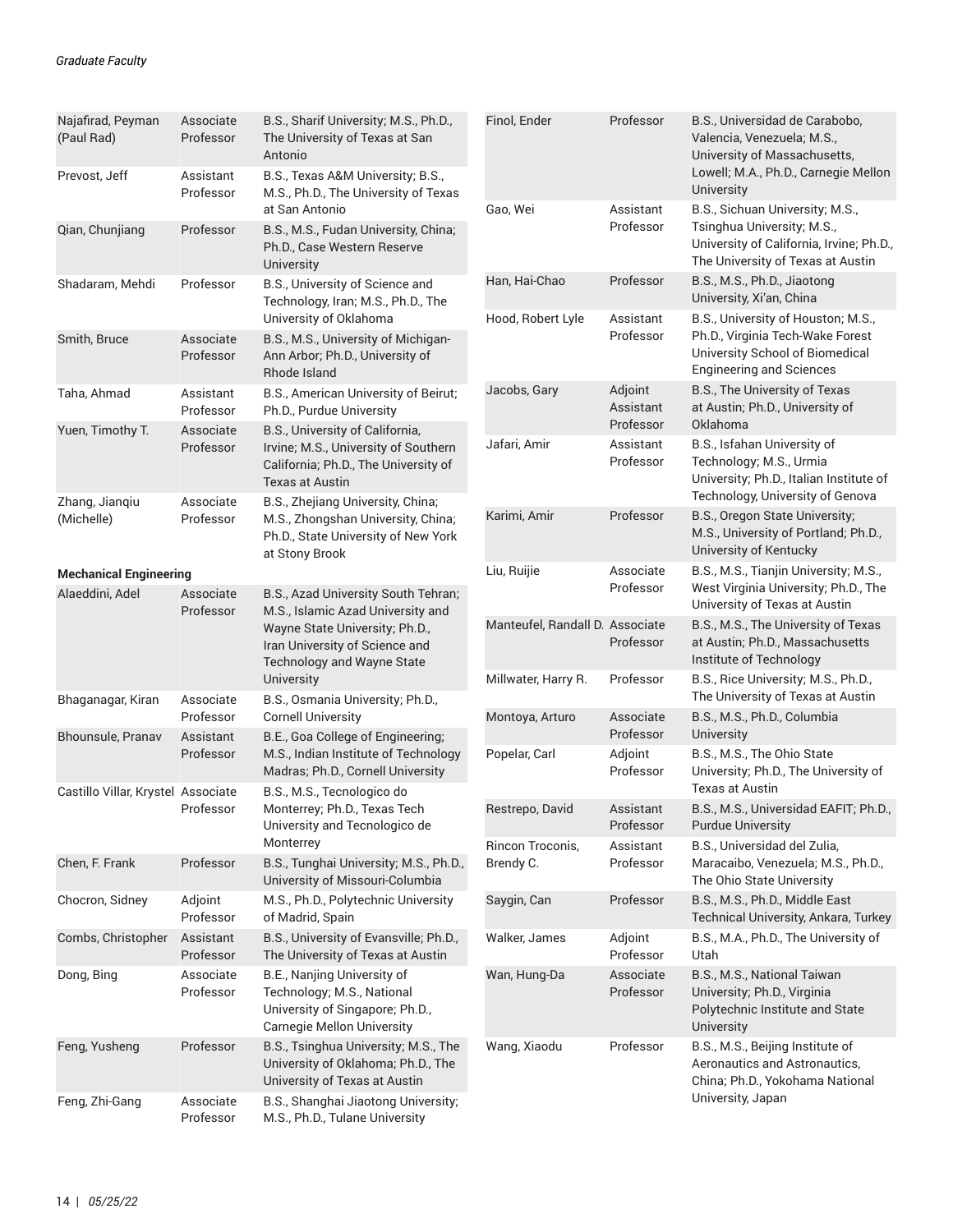| Zeng, Xiaowei | Associate | B.E., M.S., Huazhong University of |
|---------------|-----------|------------------------------------|
|               | Professor | Science and Technology, China;     |
|               |           | M.S., Ph.D., The George Washington |
|               |           | University                         |

### **College of Liberal and Fine Arts**

| Name                   | <b>Title</b>                      | <b>Education</b>                                                                                                                        |
|------------------------|-----------------------------------|-----------------------------------------------------------------------------------------------------------------------------------------|
| Allan, Diana           | Professor<br>Emerita              | B.M., B.M.E., Pittsburgh State<br>University; M.A., Stephen F. Austin<br>State University; D.M.A., The<br>University of Texas at Austin |
| Allen, Mark E.         | Professor<br><b>Emeritus</b>      | B.A., St. Norbert College; M.A.,<br>Arizona State University; Ph.D.,<br>University of Illinois                                          |
| Almaráz, Jr., Félix D. | Professor<br>Emeritus             | B.A., M.A., St. Mary's University;<br>Ph.D., University of New Mexico                                                                   |
| Balentine, James S.    | Professor<br>Emeritus             | B.A., M.M., University of South<br>Carolina; D.M.A., The University of<br>Texas at Austin                                               |
| Binks, Ronald C.       | Professor<br>Emeritus             | B.F.A., Rhode Island School of<br>Design; M.F.A., Yale University                                                                       |
| Boyd, Steven R.        | Professor<br>Emeritus             | B.A., Claremont McKenna College;<br>M.A., Ph.D., University of Wisconsin-<br>Madison                                                    |
| Broderick, James A.    | Professor<br>Emeritus             | B.A., St. Ambrose College; M.A.,<br>University of Iowa                                                                                  |
| Cantú, Norma E.        | Professor<br>Emerita              | B.S., M.S., Texas A&I University;<br>Ph.D., University of Nebraska                                                                      |
| Craven, Alan E.        | Professor<br>Emeritus             | B.A., M.A., Ph.D., University of<br>Kansas                                                                                              |
| Daniels, Bruce C.      | Professor<br>Emeritus             | A.B., Syracuse University; M.A.,<br>Ph.D., University of Connecticut                                                                    |
| Dowdy, Eugene          | Professor<br>Emeritus             | B.M., The University of Texas at<br>Austin; M.M., The University of<br>Texas at San Antonio; D.M.A.,<br>University of Iowa              |
| Dunne, Matthew         | Professor<br><b>Emeritus</b>      | B.M., State University College of<br>New York; M.M., Florida State<br>University; D.M.A., The University of<br>Texas at Austin          |
| Durand, Francisco      | Professor<br>Emeritus             | B.A., M.A., Pontificia Universidad<br>Catolica de Peru; Ph.D., University at<br>California, Berkeley                                    |
| Ehardt, Carolyn L.     | Professor<br>Emerita              | B.S., Virginia Commonwealth<br>University; M.A., Ph.D., The<br>University of Texas at Austin                                            |
| Field, Charles T.      | Professor<br>Emeritus             | B.A., Stanford University; M.F.A.,<br>University of Washington                                                                          |
| Garcia, MaryEllen      | Associate<br>Professor<br>Emerita | B.A., Occidental College; M.A.,<br>Indiana University; Ph.D.,<br>Georgetown University                                                  |
| Gelo, Daniel J.        | Professor<br>Emeritus             | B.A., M.A., M.Phil., Ph.D., Rutgers<br>University                                                                                       |
| Gibbs, Beverly J.      | Professor<br>Emerita              | B.A., M.A., University of Michigan;<br>Ph.D., University of Wisconsin-<br>Madison                                                       |

| Henderson, Dwight F. Professor    | Emeritus                              | B.A., M.A., Ph.D., The University of<br>Texas at Austin                                                                                   |
|-----------------------------------|---------------------------------------|-------------------------------------------------------------------------------------------------------------------------------------------|
| Johnson, David R.                 | Professor<br>Emeritus                 | B.A., University of Illinois; M.A.,<br>Ph.D., University of Chicago                                                                       |
| Linard, Rita                      | Associate<br>Professor<br>Emerita     | B.A., M.M., University of Northern<br>Illinois; D.M.A., The University of<br>Texas at Austin                                              |
| Little, Ken D.                    | Professor<br>Emeritus                 | B.F.A., Texas Tech University; M.F.A.,<br>The University of Utah                                                                          |
| Lundy, Eileen                     | Associate<br>Professor<br>Emerita     | B.A., College of St. Teresa; M.A.,<br>Ph.D., The University of Texas at<br>Austin                                                         |
| Lyons, Bonnie K.                  | Professor<br>Emerita                  | B.A., M.A., Ph.D., Tulane University                                                                                                      |
| Mabry, Gary L.                    | Professor<br>Emeritus                 | B.M.Ed., Abilene Christian<br>University; M.M., Hardin Simmons<br>University; D.M.A., University of<br>Colorado                           |
| Morris, Jr., John M.              | Professor<br>Emeritus<br>(posthumous) | B.A., M.A., M.S., Ph.D., The<br>University of Texas at Austin                                                                             |
| Pino, Jr., Frank                  | Professor<br>Emeritus                 | B.A., M.A., Arizona State University;<br>Ph.D., Northwestern University                                                                   |
| Poetschke, Linda A.               | Professor<br>Emerita                  | B.M., University of North Texas;<br>M.M., The University of Texas at<br>Austin                                                            |
| Reynolds, John F.                 | Professor<br>Emeritus                 | B.A., M.A., Michigan State<br>University; Ph.D., Rutgers University                                                                       |
| Rush, Kent T.                     | Professor<br><b>Emeritus</b>          | B.F.A., California College of Arts and<br>Crafts; M.A., The University of New<br>Mexico; M.F.A., The University of<br>Texas at Austin     |
| Rustowicz, Robert                 | Associate<br>Professor<br>Emeritus    | B.M.E., Central Michigan University;<br>M.M., D.M.A., University Cincinnati                                                               |
| Sebald, David                     | Professor<br><b>Emeritus</b>          | B.M., M.M., Ph.D., Michigan State<br>University                                                                                           |
| Silantien, John J.                | Professor<br>Emeritus                 | B.M.E., Hartt College of Music;<br>M.M., Catholic University of<br>America; D.M.A., University of<br>Illinois                             |
| Sobré, Judith B.                  | Professor<br>Emerita                  | B.A., New York University; M.A.,<br>Ph.D., Harvard University                                                                             |
| Urdaneta, Maria-<br>Luisa         | Professor<br>Emerita                  | B.A., M.A., The University of Texas<br>at Austin; Ph.D., Southern Methodist<br>University                                                 |
| Wickham,<br>Christopher           | Professor<br><b>Emeritus</b>          | B.A., M.Phil., University of Reading,<br>England; Ph.D., University of<br>Wisconsin-Madison                                               |
| Woodson, Linda T.                 | Professor<br>Emerita                  | B.S., Ph.D., Texas Christian<br>University                                                                                                |
| Anthropology<br>Bartlett, Thad Q. | Professor                             | B.A., Grinnell College; M.A., Ph.D.,                                                                                                      |
|                                   |                                       | <b>Washington University</b>                                                                                                              |
| Brown, M. Kathryn                 | Professor                             | B.A., Southwest Texas State<br>University; M.A., The University of<br>Texas at San Antonio; M.A., Ph.D.,<br>Southern Methodist University |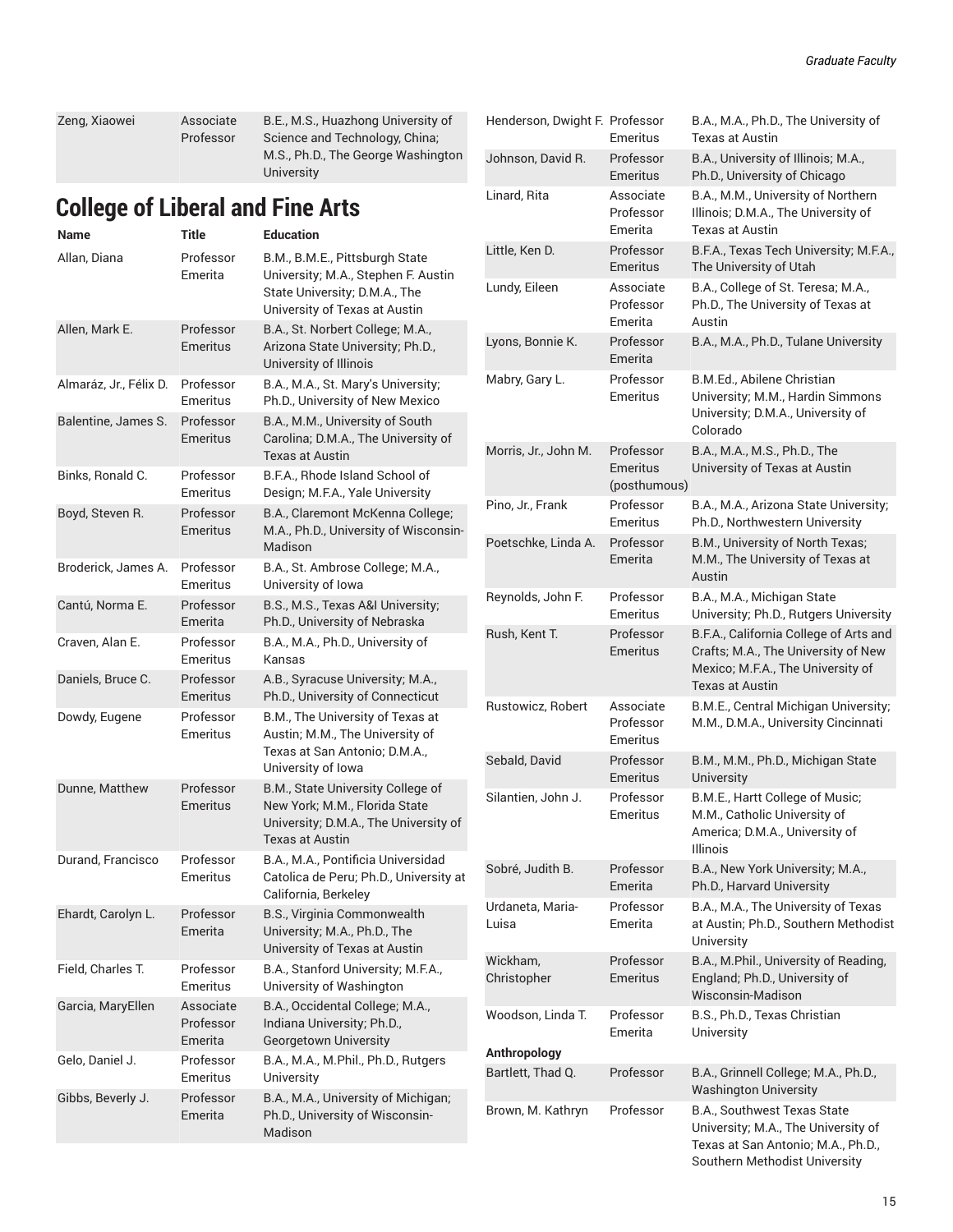| Campos, Fernando A. Assistant   | Professor              | B.S., California Institute of<br>Technology; M.A., Ph.D., University<br>of Calgary                                         | Сo<br>Da          |
|---------------------------------|------------------------|----------------------------------------------------------------------------------------------------------------------------|-------------------|
| Cepek, Michael                  | Professor              | B.A., University of Illinois at Urbana-<br>Champaign; M.A., Ph.D., University<br>of Chicago                                | De                |
| Flaherty, Devin                 | Assistant<br>Professor | B.A., University of California, San<br>Diego; M.A., Ph.D., University of<br>California, Los Angeles                        |                   |
| Fleuriet, K. Jill               | Professor              | B.A., Harvard University; M.A., San<br>Diego State University; M.A., Ph.D.,<br><b>Stanford University</b>                  | Ha                |
| Gallagher, Patrick M.           | Assistant<br>Professor | B.A., Columbia University; M.A.,<br>Ph.D., Stanford University                                                             | Кa                |
| Halvaksz II, Jamon A. Associate | Professor              | B.A., University of Kentucky; M.A.,<br>Ph.D., University of Minnesota                                                      |                   |
| Hamilton, Marcus J.             | Associate<br>Professor | B.S., University College London,<br>England; M.S., Ph.D., University of<br><b>New Mexico</b>                               | Ka                |
| Hard, Robert J.                 | Professor              | B.A., University of Arizona; M.A.,<br>Ph.D., University of New Mexico                                                      | Кh                |
| Levi, Laura J.                  | Associate<br>Professor | B.A., Bryn Mawr College; Ph.D.,<br>University of Arizona                                                                   |                   |
| Pozzi, Luca                     | Assistant<br>Professor | B.S., M.S., University of Torino, Italy;<br>Ph.D., New York University                                                     | Kli               |
| Wikberg, Eva C.                 | Assistant<br>Professor | M.S., Umeå University, Sweden;<br>Ph.D., University of Calgary                                                             |                   |
| Yaeger, Jason                   | Professor              | B.A., University of Michigan; Ph.D.,<br>University of Pennsylvania                                                         | Le                |
| <b>Art and Art History</b>      |                        |                                                                                                                            | Le                |
| Armendariz, Richard             | Professor              | B.F.A., The University of Texas at<br>San Antonio; M.F.A., University of<br>Colorado at Boulder                            | Le                |
| Blizard, Christie L.            | Associate<br>Professor | B.F.A. Indiana University; M.F.A.,<br>Georgia State University                                                             |                   |
| Eckmann, Teresa                 | Associate<br>Professor | B.A., University of Massachusetts;<br>Ph.D., University of New Mexico                                                      | Ma                |
| Elliott, Gregory M.             | Professor              | B.F.A., M.A., Stephen F. Austin<br>State University; M.F.A., Southern<br><b>Methodist University</b>                       | (C <sub>1</sub> ) |
| Giberga, Ovidio C.              | Associate<br>Professor | B.S., Florida State University; M.F.A.,<br>University of Florida                                                           | M                 |
| Johnson, Julie                  | Associate<br>Professor | B.A., Northern Illinois University;<br>M.A., University of Iowa; Ph.D.,<br>University of Chicago                           | Pa                |
| McCoin, Mark H.                 | Associate<br>Professor | B.S., University of Colorado at<br>Denver; M.F.A., University of<br>Colorado at Boulder                                    | To                |
| Rowe, Elizabeth                 | Associate<br>Professor | B.F.A., University of Northern Iowa;<br>M.F.A., Syracuse University                                                        | Ζh                |
| Sherer, Scott                   | Professor              | B.A., Yale University; M.A.,<br>University of Kentucky, Lexington;<br>Ph.D., University of Minnesota,<br>Minneapolis       | En<br>Arı         |
| Wiersema, Juliet B.             | Associate<br>Professor | B.A., University of the Pacific; M.A.,<br>Institute of Fine Arts, New York<br>University; Ph.D., University of<br>Maryland | Ba                |

| Communication             |                        |                                                                                                                                                               |
|---------------------------|------------------------|---------------------------------------------------------------------------------------------------------------------------------------------------------------|
| Daas, Karen               | Associate<br>Professor | B.A., Gustavus Adolphus College;<br>M.A., Minnesota State University;<br>Ph.D., University of Nebraska,<br>Lincoln                                            |
| DeTurk, Sara              | Professor              | B.A., University of Virginia; M.Ed.,<br>University of Massachusetts<br>Amherst; Ph.D., Arizona State<br>University                                            |
| Hajek, Christopher        | Professor              | B.A., Loyola University; M.A.,<br>University of Hawaii; Ph.D.,<br>University of California, Santa<br>Barbara                                                  |
| Kang, Seok                | Professor              | B.A., Sungkyunkwan University,<br>Seoul, Korea; M.A., Sogang<br>University, Seoul, Korea; M.A.,<br>Illinois State University; Ph.D.,<br>University of Georgia |
| Kanso El-Ghori, Ali       | Professor              | B.A., Lebanese University; M.S.,<br>Ph.D., Ohio University                                                                                                    |
| Khan, Shamshad            | Associate<br>Professor | B.A., Aligarh University, Aligarh,<br>India; M.A., M.Phil., Jawaharlal<br>Nehru University, New Delhi, India;<br>Ph.D., Simon Fraser University               |
| Kline, Kimberly           | Professor              | B.A., Kennesaw State University;<br>M.O.C., Georgia State University;<br>Ph.D., University of Georgia                                                         |
| LeBlanc III, H. Paul      | Professor              | B.A., St. Mary's University; M.A.,<br>Louisiana State University; Ph.D.,<br>Southern Illinois University                                                      |
| Levitt, Steven R.         | Professor              | B.A., Montana State University;<br>M.A., West Virginia University; Ph.D.,<br>The Ohio State University                                                        |
| Lewis, Laurie             | Professor              | B.A., University of Washington;<br>M.A., University of Illinois; Ph.D.,<br>University of California at Santa<br>Barbara                                       |
| Mahood, Charles<br>(Chad) | Associate<br>Professor | B.A., M.A., The Pennsylvania State<br>University; Ph.D., University of<br>California, Santa Barbara                                                           |
| McDonald, Jamie           | Associate<br>Professor | B.S., M.S., Universite de Montreal;<br>Ph.D., University of Colorado,<br><b>Boulder</b>                                                                       |
| Passalacqua, Stacey       | Assistant<br>Professor | B.A., University of California, Santa<br>Barbara; M.A., Purdue University;<br>Ph.D., University of Arizona                                                    |
| Tokunaga, Robert          | Assistant<br>Professor | B.A. and M.A., University of Hawai'i<br>at Mānoa; Ph.D., University of<br>Arizona                                                                             |
| Zhang, Juyan              | Professor              | B.L., Renmin University of China;<br>M.L., Beijing University; Ph.D.,<br>University of Missouri-Columbia                                                      |
| <b>English</b>            |                        |                                                                                                                                                               |
| Ardoin, Paul              | Associate<br>Professor | B.A., M.A., Florida Atlantic<br>University; Ph.D., Florida State<br>University                                                                                |
| Barker, Wendy B.          | Professor              | B.A., M.A., Arizona State University;<br>Ph.D., University of California, Davis                                                                               |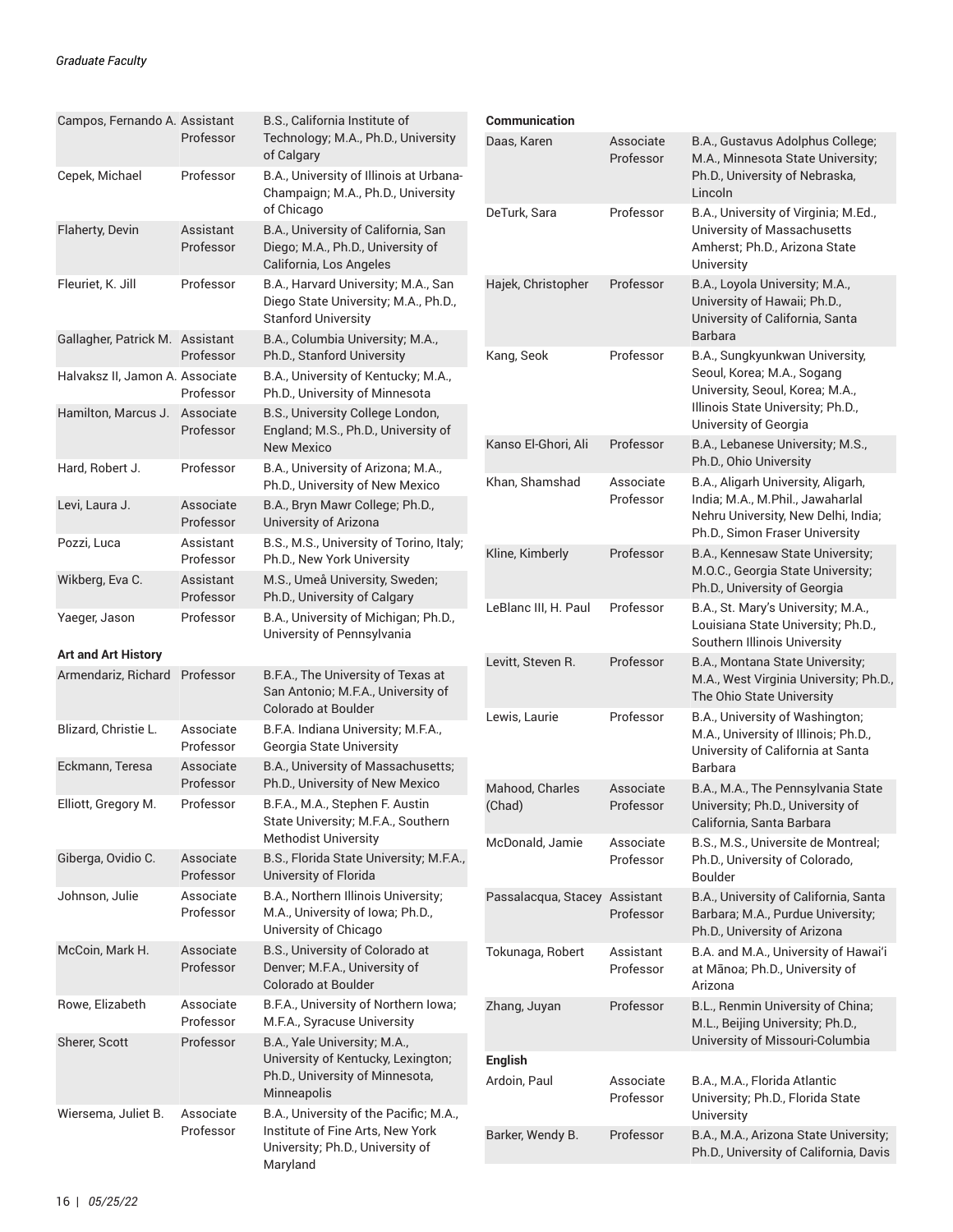| Bayer, Mark A.       | Associate<br>Professor | B.A. (Hons), Queen's University;<br>M.A., McGill University; Ph.D., The<br><b>Ohio State University</b>                                 | Go                    |
|----------------------|------------------------|-----------------------------------------------------------------------------------------------------------------------------------------|-----------------------|
| Colombini, Crystal   | Assistant<br>Professor | B.A., University of Oregon; M.A.,<br>Ph.D., University of Nevada, Reno                                                                  | Gra                   |
| Drinka, Bridget A.   | Professor              | B.A., University of Illinois at Urbana-<br>Champaign; M.S., Georgetown<br>University; Ph.D., The University of                          | Ha                    |
|                      |                        | Texas at Austin                                                                                                                         | Kel                   |
| Fonzo, Kimberly      | Assistant<br>Professor | B.A., Hanover College; M.A., Ph.D.,<br>University of Illinois at Urbana-<br>Champaign                                                   | Ko                    |
| Garza, Kimberly      | Assistant<br>Professor | B.A., M.A., The University of Texas<br>at Austin; Ph.D., University of North<br>Texas                                                   | Kol<br>Mio            |
| Hum, Sue             | Associate<br>Professor | B.A., Park College; Ph.D., Texas<br><b>Christian University</b>                                                                         | Ng                    |
| Kellman, Steven G.   | Professor              | B.A., State University of New York at<br>Binghamton; M.A., Ph.D., University<br>of California, Berkeley                                 | No                    |
| Lanehart, Sonja      | Professor              | B.A., The University of Texas at<br>Austin; M.A., Ph.D., University of<br>Michigan                                                      | Cat<br>Val            |
| Moody, Joycelyn K.   | Professor              | B.A., Spring Hill College; M.A.,<br>University of Wisconsin-Madison;<br>Ph.D., University of Kansas                                     | Om                    |
| Portillo, Annette    | Associate<br>Professor | B.A., University of California, San<br>Diego; M.A., Ph.D., Cornell University                                                           | Mo<br>Ch              |
| Reesman, Jeanne C.   | Professor              | B.A., Centenary College of<br>Louisiana; M.A., Baylor University;<br>Ph.D., University of Pennsylvania                                  | Col<br>Isa            |
| Saldívar-Hull, Sonia | Professor              | B.A., University of Houston, M.A.,<br>Ph.D., The University of Texas at<br>Austin                                                       | Hir                   |
| Sinanan, Kerry       | Assistant<br>Professor | B.A. (Hons), Ph.D., Trinity College,<br>Dublin                                                                                          | Me                    |
| Vance, David Ray     | Associate<br>Professor | B.A., The University of Texas at<br>Austin; M.A., University of Illinois<br>at Chicago; Ph.D., University of<br>Houston                 |                       |
| Walker, Kenneth      | Assistant<br>Professor | B.A., University of California, Davis;<br>M.A., University of Nevada, Reno;<br>Ph.D., University of Arizona                             | Nu<br>Ma<br>Ole<br>Ma |
| <b>History</b>       |                        |                                                                                                                                         | Re                    |
| Clinton, Catherine   | Professor              | A.B., Harvard University; M.A.,<br>University of Sussex; Ph.D.,<br><b>Princeton University</b>                                          |                       |
| Davies, Brian L.     | Professor              | B.A., M.A., Ph.D., University of<br>Chicago                                                                                             | Ric                   |
| Gardner, Kirsten     | Associate<br>Professor | B.A., Georgetown University; M.A.,<br>Ph.D., University of Cincinnati                                                                   | Wa                    |
| Gonzales, Rhonda     | Professor              | B.A., M.A., Ph.D., University of<br>California, Los Angeles                                                                             |                       |
| González, Gabriela   | Associate<br>Professor | B.S., The University of Texas at<br>Austin; M.A., The University of<br>Texas at San Antonio; M.A., Ph.D.,<br><b>Stanford University</b> | Mu<br>Be              |

| González III, Jerry B.                  | Associate<br>Professor | B.A., California State University,<br>Fullerton; M.A., Ph.D., University of<br>Southern California                                      |
|-----------------------------------------|------------------------|-----------------------------------------------------------------------------------------------------------------------------------------|
| Gray, LaGuana K.                        | Associate<br>Professor | B.A., University of Houston; M.A.,<br>Louisiana Tech University; Ph.D.,<br>University of Houston                                        |
| Hardgrove, Anne                         | Associate<br>Professor | B.A., Carleton College; Ph.D.,<br>University of Michigan                                                                                |
| Kelly, Patrick J.                       | Associate<br>Professor | B.A., The University of Texas at<br>Austin; Ph.D., New York University                                                                  |
| Komisaruk, Catherine Associate          | Professor              | A.B., Harvard University; M.A., Ph.D.,<br>University of California, Los Angeles                                                         |
| Konove, Andrew                          | Assistant<br>Professor | B.A., Haverford College; M.A.,<br>M.Phil., Ph.D., Yale University                                                                       |
| Michel, Gregg                           | Associate<br>Professor | B.A., University of Chicago; M.A.,<br>Ph.D., University of Virginia                                                                     |
| Ng, Wing Chung                          | Professor              | B.A., M.Phil., University of Hong<br>Kong; Ph.D., University of British<br>Columbia                                                     |
| Nolan-Ferrell,<br>Catherine             | Associate<br>Professor | B.A., Cornell University; M.A., Tulane<br>University; Ph.D., The University of<br><b>Texas at Austin</b>                                |
| Valerio-Jiménez,<br>Omar S.             | Associate<br>Professor | S.B., Massachusetts Institute of<br>Technology; M.A., Ph.D., University<br>of California, Los Angeles                                   |
| <b>Modern Languages and Literatures</b> |                        |                                                                                                                                         |
| Chappell, Whitney L.                    | Associate<br>Professor | B.A., University of Illinois; M.A.,<br>Northern Illinois University; Ph.D.,<br>The Ohio State University                                |
| Contreras Rios.<br>Isaura               | Assistant<br>Professor | B.A., Universidad de Guanajuato;<br>M.A., Universidad Nacional<br>Autónoma de México; Ph.D.,<br>University of California Los Angeles    |
| Himelblau, Jack                         | Professor              | A.B., M.A., University of Chicago;<br>Ph.D., University of Michigan                                                                     |
| Membrez, Nancy J.                       | Associate<br>Professor | B.A., College of Wooster; M.A.,<br>University of Minnesota; Ph.D.,<br>University of California, Santa<br>Barbara                        |
| Nummikoski, R.<br>Marita                | Associate<br>Professor | B.A., M.A., Helsinki University; Ph.D.,<br>The University of Texas at Austin                                                            |
| Oleszkiewicz,<br>Malgorzata             | Professor              | B.A., M.A., Queens College; Ph.D.,<br><b>New York University</b>                                                                        |
| Requena, Pablo                          | Assistant<br>Professor | <b>B.A., Universidad Nacional de</b><br>Córdoba; M.A., Pennsylvania State<br>University; Ph.D., Pennsylvania<br><b>State University</b> |
| Richardson, Nathan                      | Professor              | B.A., M.A., Brigham Young<br>University; Ph.D., University of<br>Kansas                                                                 |
| Wallace, Melissa L.                     | Associate<br>Professor | B.A., University of Wisconsin-<br>Madison; Ph.D., Universitat<br>d'Alacant                                                              |
| <b>Music</b>                            |                        |                                                                                                                                         |
| Beavers, Jennifer                       | Associate<br>Professor | B.M., Georgia State University;<br>M.M., Ph.D., The University of Texas<br>at Austin                                                    |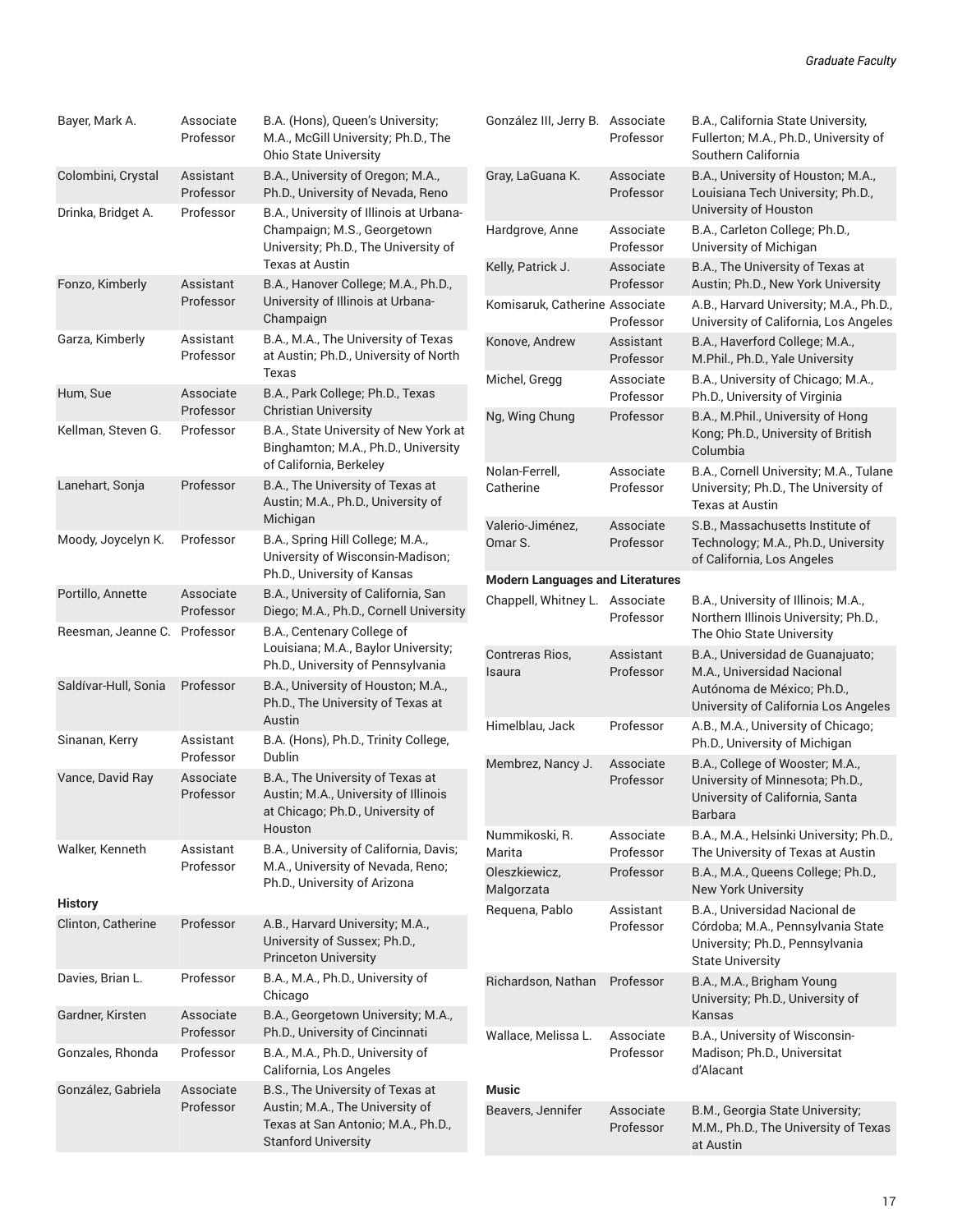| Brill, Mark         | Associate<br>Professor | B.A., Oberlin College; M.A., Tulane<br>University; J.D., Loyola University;<br>Ph.D., University of California, Davis                                                                                                  |  |  |
|---------------------|------------------------|------------------------------------------------------------------------------------------------------------------------------------------------------------------------------------------------------------------------|--|--|
| Cherry, Nicole      | Assistant<br>Professor | B.M., University of Maryland; M.M.,<br>The Juilliard School; D.M.A., Texas<br><b>Tech University</b>                                                                                                                   |  |  |
| Cowden, Tracy       | Professor              | B.M., Western Michigan University;<br>M.M., D.M.A., Eastman School of<br>Music                                                                                                                                         |  |  |
| Davis, Stacey       | Associate<br>Professor | B.M., Arizona State University; M.M.,<br>Ph.D., Northwestern University                                                                                                                                                |  |  |
| Dill, Susan         | Associate<br>Professor | B.M., South Illinois University; M.M.,<br>Ph.D., University of North Texas                                                                                                                                             |  |  |
| Ellis, Ron          | Associate<br>Professor | B.A., University of Central Florida;<br>M.M., University of South Florida                                                                                                                                              |  |  |
| Hurd, Ivan          | Assistant<br>Professor | A.A., North Iowa Community<br>College; B.M., University of Iowa;<br>M.M., Eastern Michigan University;<br>D.M.A., University of Oklahoma                                                                               |  |  |
| Keeling, Kasandra   | Professor              | B.M., M.M., University of Houston;<br>D.M.A., University of Colorado at<br><b>Boulder</b>                                                                                                                              |  |  |
| Lloyd, S. Andrew    | Assistant<br>Professor | B.M., Brigham Young University;<br>M.M., University of Kansas; D.M.A.,<br>University of North Texas                                                                                                                    |  |  |
| McCrary, William    | Associate<br>Professor | B.M., University of Montana,<br>Missoula; M.M., San Francisco<br>State University; D.A., University of<br>Northern Colorado                                                                                            |  |  |
| Millican, Si        | Professor              | B.M., M.M.E., University of<br>North Texas; Ph.D., University of<br>Oklahoma                                                                                                                                           |  |  |
| Muhn, Yoo Jin       | Assistant<br>Professor | B.A., SookMyung Women's<br>University; M.M., College-<br>Conservatory of Music of University<br>of Cincinnati; M.M., Westminster<br>Choir College of Rider University;<br>D.M.A., University of Southern<br>California |  |  |
| Nix, John           | Professor              | B.M., University of Georgia;<br>M.Mus.Ed., Florida State University;<br>M.M., University of Colorado at<br>Boulder; Certificate of Vocology,<br>University of Iowa                                                     |  |  |
| Olson, Susan        | Associate<br>Professor | <b>B.M., Capital University</b><br>Conservatory of Music; M.M.,<br>D.M.A., The Ohio State University                                                                                                                   |  |  |
| Pellegrino, Kristen | Professor              | B.M., Eastman School of Music;<br>M.M., Ph.D., University of Michigan                                                                                                                                                  |  |  |
| Renard, Stan        | Assistant<br>Professor | B.M., Chambery Conservatory;<br>M.M., University of Massachusetts<br>Amherst; M.B.A., Providence                                                                                                                       |  |  |
|                     |                        | College; D.M.A., University of<br>Connecticut; D.B.A., Southern New                                                                                                                                                    |  |  |
|                     |                        | <b>Hampshire University</b>                                                                                                                                                                                            |  |  |

| Stephen, J. Drew                       | Associate<br>Professor | B.M., University of Western Ontario;<br>Diploma, Aufbaustudium Staatliche<br>Hochschule für Musik, Freiburg;<br>M.A., M.M., Ph.D., University of<br>Toronto |
|----------------------------------------|------------------------|-------------------------------------------------------------------------------------------------------------------------------------------------------------|
| Wickman, Ethan                         | Associate<br>Professor | B.M., Brigham Young University;<br>M.M., Boston University; D.M.A.,<br>University of Cincinnati, College-<br><b>Conservatory of Music</b>                   |
| Zapata, Oswaldo                        | Assistant<br>Professor | B.M., Universidad Nacional de<br>Colombia; M.M., University of South<br>Carolina; D.M.A., Arizona State<br>University                                       |
| Zarco, John                            | Associate<br>Professor | B.M., M.M., California State<br>University at Sacramento; D.M.A.,<br>University of Minnesota                                                                |
| <b>Philosophy and Classics</b>         |                        |                                                                                                                                                             |
| Almeida, Michael J.                    | Professor              | B.A., Bridgewater State University;<br>Ph.D., The Ohio State University                                                                                     |
| Browning, Eve                          | Professor              | B.A., University of Florida; M.A.,<br>Ph.D., University of California, San<br>Diego                                                                         |
| Chen, Xunwu                            | Professor              | B.A., Zhongshan (Sun Yatsen)<br>University; M.A., International<br>Academy of Philosophy; Ph.D.,<br><b>Fordham University</b>                               |
| DeBerg, Oak                            | Lecturer               | B.A., The University of Texas at<br>San Antonio; M.A., University of<br>California, Berkeley; Ph.D., Texas<br><b>A&amp;M University</b>                     |
| Graber, Abraham                        | Associate<br>Professor | B.A., Carleton College; M.A., Ph.D.,<br>University of Iowa                                                                                                  |
| Grant, David Gray                      | Assistant<br>Professor | B.A., University of North Carolina at<br>Chapel Hill; Ph.D., Massachusetts<br>Institute of Technology                                                       |
| Tekin, Serife                          | Assistant<br>Professor | <b>B.Sc., Middle East Technical</b><br>University, Turkey; M.A., University<br>of Saskatchewan, Canada; Ph.D.,<br>York University, Canada                   |
| Thurow, Joshua                         | Associate<br>Professor | B.S., M.A., Ph.D., University of<br>Wisconsin-Madison                                                                                                       |
| Welchman, Alistair                     | Associate<br>Professor | B.A., Oxford University; M.Sc.,<br>University of Sussex; M.A., Ph.D.,<br>University of Warwick                                                              |
| <b>Political Science and Geography</b> |                        |                                                                                                                                                             |
| Amberg, Stephen                        | Associate<br>Professor | B.A., Tufts University; Ph.D.,<br>Massachusetts Institute of<br>Technology                                                                                  |
| Bagheri, Nazgol                        | Associate<br>Professor | B.A., B.S., M.A., National University<br>of Iran; Ph.D., University of Missouri-<br>Kansas City                                                             |
| Bellows, Thomas J.                     | Professor              | B.A., Augustana College; M.A.,<br>University of Florida; M.A., Ph.D.,<br><b>Yale University</b>                                                             |
| Brogdon, Matthew S. Associate          | Professor              | B.A., M.A., University of West<br>Florida; Ph.D., Baylor University                                                                                         |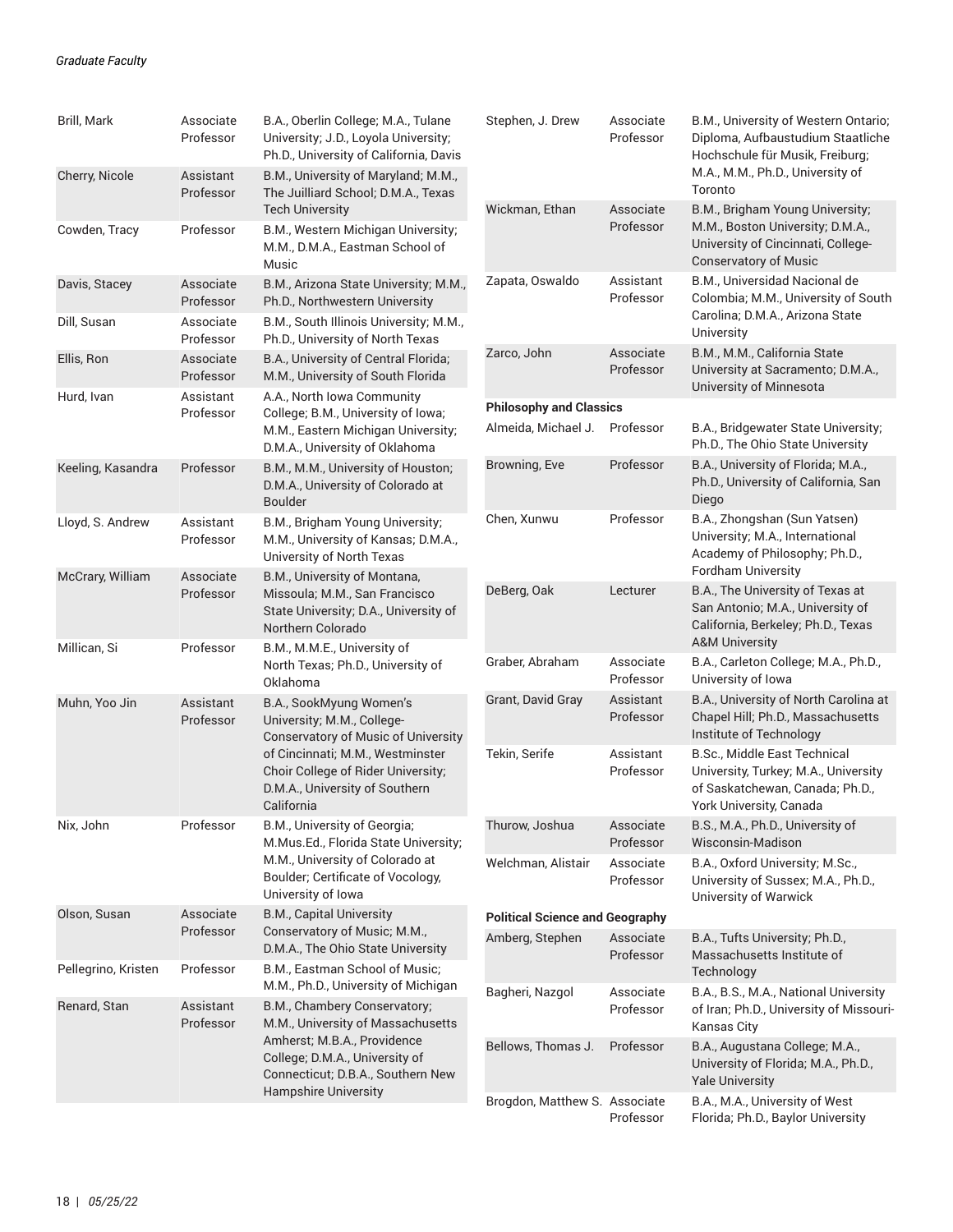| Calder, James D.                | Professor              | B.A., University of Maryland; M.S.,<br>California State University; Ph.D.,<br><b>Claremont Graduate School</b>                                                                       |
|---------------------------------|------------------------|--------------------------------------------------------------------------------------------------------------------------------------------------------------------------------------|
| Debbage, Neil A.                | Assistant<br>Professor | B.A., M.S., Ph.D., University of<br>Georgia                                                                                                                                          |
| DeOliver, Miguel D.             | Associate<br>Professor | B.A., University of Illinois; M.S.,<br>Ph.D., Pennsylvania State University                                                                                                          |
| El-Kikhia, Mansour O. Professor |                        | B.A., American University of Beirut;<br>M.A., Ph.D., University of California,<br>Santa Barbara                                                                                      |
| Gervais, Bryan T.               | Associate<br>Professor | B.A., University of Massachusetts;<br>M.A., Ph.D., University of Maryland                                                                                                            |
| Hofferberth, Matthias Associate | Professor              | B.A., Westfälische Wilhelms-<br>Universität, Münster; M.A., Goethe-<br>University, Frankfurt and University<br>of Wales, Swansea; Ph.D., Goethe-<br>University, Frankfurt            |
| Jones, Richard C.               | Professor              | B.S., Austin Peay State University;<br>M.A., Indiana University; Ph.D., The<br><b>Ohio State University</b>                                                                          |
| Laracey, Melvin C.              | Associate<br>Professor | B.A., University of Notre Dame; J.D.,<br>University of Michigan Law School;<br>M.P.A., Harvard University; Ph.D.,<br>University of Michigan                                          |
| Mathur, Ritu                    | Associate<br>Professor | B.A., University of Kolkata;<br>M.A., M.Phil., Jawaharlal Nehru<br>University; Ph.D., York University                                                                                |
| Navarro, Sharon A.              | Professor              | B.A., M.A., The University of Texas<br>at El Paso; M.A., Ph.D., University of<br>Wisconsin-Madison                                                                                   |
| Stefanova, Boyka                | Professor              | Dipl. Economist, Karl Marx Higher<br>Economic Institute, Sofia Bulgaria;<br>Doctorate, University of National<br>and World Economy, Bulgaria; M.A.,<br>Ph.D., University of Delaware |
| Taylor, Jon R.                  | Professor              | B.A., M.A., Ph.D., University of<br>Oklahoma                                                                                                                                         |
| Thayer, Bradley A.              | Professor              | B.A., University of Arizona; M.A.,<br>Ph.D., University of Chicago                                                                                                                   |
| Wilson, Walter C.               | Associate<br>Professor | B.A., Augustana College; Ph.D., The<br>University of Oklahoma                                                                                                                        |

## **College of Sciences**

| <b>Name</b>              | Title                              | <b>Education</b>                                                                                                                 |
|--------------------------|------------------------------------|----------------------------------------------------------------------------------------------------------------------------------|
| Berriozábal, Manuel      | Professor<br>Emeritus              | B.S., Rockhurst College; M.S.,<br>University of Notre Dame; Ph.D.,<br>University of California, Los Angeles                      |
| Birnbaum, Stuart J.      | Associate<br>Professor<br>Emeritus | B.S., State University of New York<br>at Stony Brook; Ph.D., Cambridge<br>University                                             |
| Chou, Youn-Min           | Professor<br>Emeritus              | B.S., National Taiwan University;<br>M.S., The University of Texas at El<br>Paso; Ph.D., Southern Methodist<br><b>University</b> |
| Chronopoulos,<br>Anthony | Professor<br>Emeritus              | B.S., University of Athens; M.S.,<br>University of Minnesota; Ph.D.,<br>University of Illinois at Urbana-<br>Champaign           |

| Dutton, Alan R.                            | Associate<br>Professor<br>Emeritus | B.A., University of Rochester; Ph.D.,<br>The University of Texas at Austin                                                      |
|--------------------------------------------|------------------------------------|---------------------------------------------------------------------------------------------------------------------------------|
| Hammond, Jr.,<br>Weldon W.                 | Associate<br>Professor<br>Emeritus | B.A., M.A., Ph.D., The University of<br>Texas at Austin                                                                         |
| Jarrett, Harry W.                          | Professor<br><b>Emeritus</b>       | B.S., University of South Carolina at<br>Columbia; Ph.D., The University of<br>North Carolina at Chapel Hill                    |
| Martinez, Andrew O.                        | Professor<br>Emeritus              | B.S., Santa Fe College; Ph.D.,<br>University of Arizona                                                                         |
| Robbins, Kay A.                            | Professor<br>Emerita               | S.B., Ph.D., Massachusetts Institute<br>of Technology                                                                           |
| Robbins, Steve                             | Professor<br>Emeritus              | S.B., S.M., Ph.D., Massachusetts<br>Institute of Technology                                                                     |
| Rodriguez, Paul H.                         | Professor<br><b>Emeritus</b>       | B.S., Creighton University; M.S.,<br>University of New Mexico; Ph.D.,<br>University of Rhode Island                             |
| Smith, Robert K.                           | Professor<br>Emeritus              | B.S., Washington State University;<br>M.S., Ph.D., University of Iowa                                                           |
| Swanson, Eric R.                           | Professor<br>Emeritus              | B.S., Western Michigan University;<br>M.A., Ph.D., The University of Texas<br>at Austin                                         |
| Teale, Judy                                | Professor<br>Emerita               | B.S., Pennsylvania State University;<br>Ph.D., University of Virginia                                                           |
| Travis, Betty S. P.                        | Professor<br>Emerita               | B.A., M.S., St. Mary's University;<br>Ph.D., The University of Texas at<br>Austin                                               |
| Van Auken, Oscar                           | Professor<br>Emeritus              | B.S., High Point College; M.S., Ph.D.,<br>University of Utah                                                                    |
| Walmsley, Judith A.                        | Professor<br>Emerita               | B.A., Florida State University; Ph.D.,<br>University of North Carolina at<br><b>Chapel Hill</b>                                 |
| Wayner, Jr., Matthew<br>J.                 | Professor<br>Emeritus              | A.B., Dartmouth College; M.S., Tufts<br>University; Ph.D., University of<br>Illinois                                            |
| Wene, Gregory P.                           | Professor<br>Emeritus              | B.A., M.A., The University of Texas<br>at Austin; Ph.D., University of Iowa                                                     |
| Williams, Lawrence<br>R.<br><b>Biology</b> | Professor<br>Emeritus              | B.S., Texas Southern University;<br>M.A., Ph.D., University of Michigan                                                         |
| Apicella, Alfonso                          | Assistant<br>Professor             | B.S., Ph.D., University of Naples,<br>Italy                                                                                     |
| Arulanandam,<br>Bernard P.                 | Professor                          | B.S., M.A., Minnesota State<br>University; M.B.A., The University<br>of Texas at San Antonio; Ph.D.,<br>Medical College of Ohio |
| Barea-Rodriguez,<br>Edwin J.               | Professor                          | B.A., Inter-American University of<br>Puerto Rico; M.A., Ph.D., Southern<br>Illinois University, Carbondale                     |
| Burgos-Robles,<br>Anthony                  | Assistant<br>Professor             | B.S., Pontifical Catholic University<br>of Puerto Rico; Ph.D. Ponce School<br>of Medicine, Puerto Rico                          |
|                                            |                                    |                                                                                                                                 |
| Cardona, Astrid                            | Associate<br>Professor             | B.S., Universidad de Antioquia,<br>Colombia; Ph.D., The University of<br>Texas Health Science Center at San<br>Antonio          |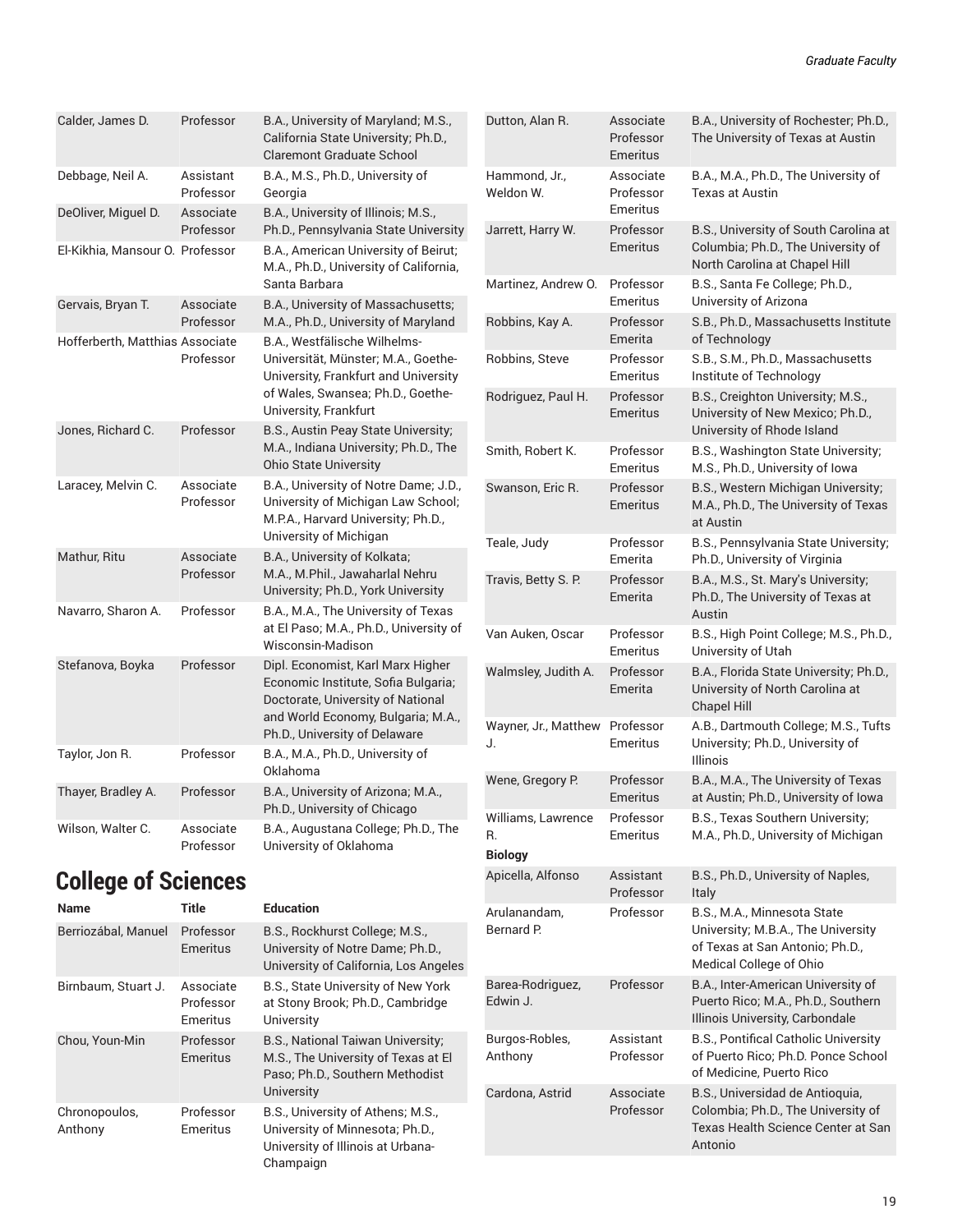| Carless, Melanie A.          | Associate<br>Professor                                                               | B.Sc., BHSc, Ph.D., Griffith<br>University Gold Coast, Australia                                         | Macpherson, Lindsey Assistant | Professor                                           | B.S., University of California, San<br>Diego; Ph.D., The Scripps Research                            |
|------------------------------|--------------------------------------------------------------------------------------|----------------------------------------------------------------------------------------------------------|-------------------------------|-----------------------------------------------------|------------------------------------------------------------------------------------------------------|
| Cassill, J. Aaron            | Professor                                                                            | B.A., Harvard University; Ph.D.,<br>University of California, San Diego                                  |                               |                                                     | Institute, Kellogg School of Science<br>and Technology                                               |
| Chambers, James P. Professor |                                                                                      | B.A., St. Mary's University; M.A.,<br>Incarnate Word College; Ph.D., The                                 | McCarrey, John                | Professor                                           | B.S., M.S., Ph.D., University of<br>California, Davis                                                |
|                              |                                                                                      | University of Texas Health Science<br>Center at San Antonio                                              | Muzzio, Isabel                | Associate<br>Professor                              | B.S., University of Massachusetts;<br>M.S., Ph.D., Rutgers University                                |
| Engelberth, Jurgen           | Associate                                                                            | B.Sc., M.Sc., University of Bonn,                                                                        | Paladini, Carlos              | Professor                                           | B.A., Ph.D., Rutgers University                                                                      |
|                              | Professor                                                                            | Germany; Ph.D., University of<br>Bochum, Germany                                                         | Perry, George                 | Professor                                           | A.A., Allan Hancock College, B.A.,<br>University of California, Santa                                |
| Eppinger, Mark               | Assistant<br>Professor                                                               | M.S., Tuebingen University; Ph.D.,<br>University of Tuebingen                                            |                               |                                                     | Barbara, Ph.D., University of<br>California, San Diego                                               |
| Forsthuber, Thomas           | Professor                                                                            | M.D., Ph.D., University of Tubingen                                                                      | Phelix, Clyde F.              | Professor                                           | B.A., State University of New York;                                                                  |
| Gaufo, Gary                  | Associate<br>Professor                                                               | B.A., M.A., Ph.D., University of<br>California, Berkeley                                                 | Renthal, Robert D.            | Professor                                           | Ph.D., University of Missouri<br>B.A., Princeton University; Ph.D.,                                  |
| Guentzel, M. Neal            | Professor                                                                            | B.A., M.A., Ph.D., The University of<br><b>Texas at Austin</b>                                           | Santamaria, Fidel             | Associate                                           | Columbia University<br><b>B.S., National Autonomous</b>                                              |
| Hanson, Kirsten K.           | Assistant<br>Professor                                                               | B.A., M.S., University of Chicago;<br>Ph.D., University of Cambridge                                     |                               | Professor                                           | University of Mexico (UNAM); Ph.D.,<br>California Institute of Technology                            |
| Haro, Luis S.                | Professor                                                                            | B.A., University of California, San<br>Diego; Ph.D., University of California,                           | Savelli, Francesco            | Assistant<br>Professor                              | M.S., Ph.D., Universita'degli Studi di<br>Roma "La Sapienza", Italy                                  |
|                              |                                                                                      | Santa Cruz                                                                                               | Saville, Stephen              | Associate                                           | B.Sc., Wolverhampton University,                                                                     |
| Heidner, Hans W.             | Professor<br>B.S., California Polytechnic State<br>University-San Luis Obispo; M.S., |                                                                                                          | Professor                     | England; Ph.D., University of<br>Leicester, England |                                                                                                      |
|                              |                                                                                      | North Carolina State University;<br>Ph.D., University of California, Davis                               | Senseman, David M.            | Associate<br>Professor                              | B.S., Kent State University; M.S.,<br>Ph.D., Princeton University                                    |
| Hermann, Brian               | Associate<br>Professor                                                               | B.S., Villanova University; Ph.D., The<br>University of Kansas Medical Center                            | Seshu, Janakiram              | Professor                                           | B.V.Sc., Madras Veterinary College;<br>Ph.D., Washington State University                            |
| Hsieh, Jenny                 | Professor                                                                            | B.S., University of California,<br>San Diego; Ph.D., Johns Hopkins                                       | Sponsel, Valerie              | Professor                                           | B.Sc., Ph.D., University of Wales,<br>U.K.; D.Sc., University of Bristol, U.K.                       |
|                              |                                                                                      | University                                                                                               | Sunter, Garry                 | Professor                                           | B.Sc., Chelsea College, University                                                                   |
| Hung, Chiung-Yu              | Assistant<br>Professor                                                               | B.S., National Taiwan Normal<br>University; Ph.D., The University of<br><b>Texas at Austin</b>           |                               |                                                     | of London, England; Diploma of<br>Imperial College, Ph.D., University of<br>London, England          |
| Jaffe, David B.              | Professor                                                                            | B.A., B.S., The University of Texas at<br>Austin; M.S., Duke University; Ph.D.,                          | Suter, Kelly                  | Associate<br>Professor                              | B.A., B.S., M.S., West Virginia<br>University School of Medicine;                                    |
| Klose, Karl                  | Professor                                                                            | <b>Baylor College of Medicine</b><br>B.A., University of California, San                                 |                               |                                                     | Ph.D., University of Pittsburgh<br><b>School of Medicine</b>                                         |
|                              |                                                                                      | Diego; Ph.D., University of California,<br><b>Berkeley</b>                                               | Troyer, Todd                  | Associate<br>Professor                              | B.A., Washington University in St.<br>Louis; Ph.D., University of California,                        |
| LeBaron, Richard G.          | Professor                                                                            | B.S., Louisiana State University;<br>Ph.D., The University of Alabama                                    | Wanat, Matthew                | Associate                                           | <b>Berkeley</b><br>B.S., University of Wisconsin-                                                    |
| Lee, Hyoung-gon              | Associate<br>Professor                                                               | B.S., M.S., Hallym University; Ph.D.,<br>Case Western University School of                               |                               | Professor                                           | Madison; Ph.D., University of<br>California, San Francisco                                           |
|                              |                                                                                      | Medicine                                                                                                 | Wang, Yufeng                  | Professor                                           | B.S., Fudan University, Shanghai,                                                                    |
| Lee, Soo Chang               | Assistant<br>Professor                                                               | B.S., M.S., Kyung Hee University;<br>Ph.D., Texas A&M University                                         |                               |                                                     | P.R. China; M.S., Ph.D., Iowa State<br>University                                                    |
| Lin, Chin-Hsing              | Associate<br>Professor                                                               | B.S., M.S., The University of<br>Alabama at Birmingham; Ph.D., Fred<br>Hutchinson Cancer Research Center | Wicha, Nicole                 | Professor                                           | B.A., The University of Texas at San<br>Antonio; M.S., Ph.D., University of<br>California, San Diego |
| Lopez-Ribot, Jose            | Professor                                                                            | B.S., Pharm.D., Ph.D., University of<br>Valencia                                                         | Wilson, Charles J.            | Professor                                           | B.A., M.A., Ph.D., University of<br>Colorado at Boulder                                              |
| Lundell, Martha J.           | Professor                                                                            | B.A., University of Colorado; Ph.D.,<br>University of California, Los Angeles                            | Zhang, Guoquan                | Professor                                           | M.S., Chinese Academy of<br>Agriculture Sciences, China;<br>DVM, Inner Mongolia Agricultural         |

University, China; Ph.D., University of Gifu, Japan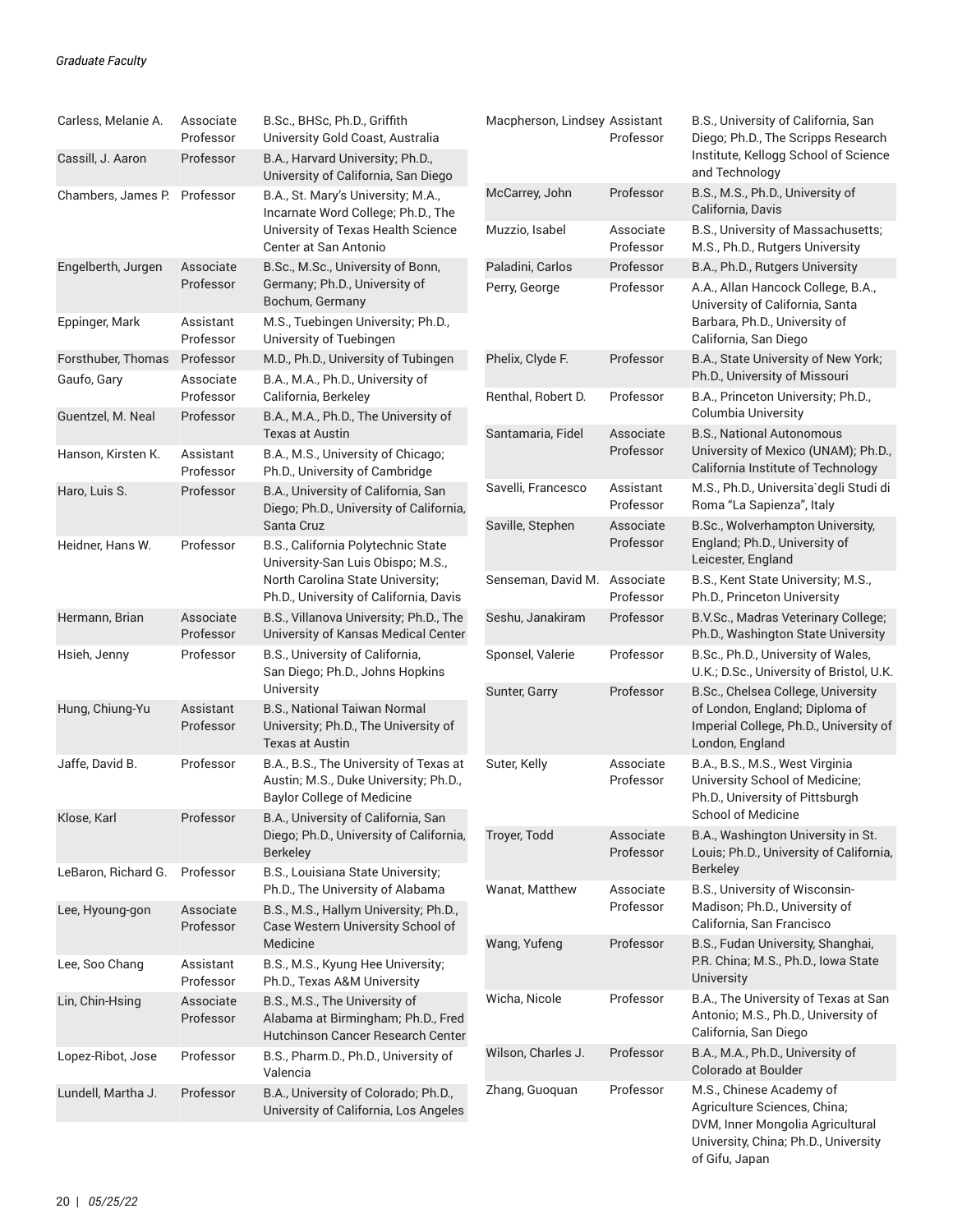#### **Chemistry**

| Bach, Stephan B. H.             | Professor                | B.S., B.A., University of Cincinnati;<br>Ph.D., University of Florida                                                                |
|---------------------------------|--------------------------|--------------------------------------------------------------------------------------------------------------------------------------|
| Chen, Banglin                   | Professor                | B.S., M.S., Zhejiang University;<br>Ph.D., National University of<br>Singapore                                                       |
| Doyle, Michael P.               | Professor                | B.S., College of St. Thomas; Ph.D.,<br><b>Iowa State University</b>                                                                  |
| Ermler, Walter C.               | Professor                | B.S., Northern Illinois University;<br>M.S., Ph.D., The Ohio State<br>University                                                     |
| Frantz, Doug                    | Professor                | B.S., Stephen F. Austin State<br>University; Ph.D., Texas A&M<br>University                                                          |
| Frederick, John H.              | Professor                | A.B., Princeton University; A.M.,<br>Ph.D., Harvard University                                                                       |
| Gorski, Waldemar                | Professor                | M.S., Ph.D., University of Warsaw,<br>Poland                                                                                         |
| Han, Hyunsoo                    | Associate<br>Professor   | B.S., Kyung-Pook National<br>University; M.S., Seoul National<br>University; Ph.D., Princeton<br>University                          |
| Hsieh, Jenny                    | Professor                | B.S., University of California,<br>San Diego; Ph.D., John Hopkins<br>University                                                      |
| Lamb, Audrey                    | Professor                | B.S., Furman University; Ph.D.,<br>Vanderbilt University School of<br>Medicine                                                       |
| Larionov, Oleg                  | Associate<br>Professor   | M.S., Higher Chemical College of<br>the Russian Academy of Sciences;<br>Ph.D., Göttingen University,<br>Germany                      |
| Liu, Aimin                      | Professor                | B.S., University of Science and<br>Technology of China; Ph.D., Chinese<br>Academy of Sciences; Ph.D.,<br><b>Stockholm University</b> |
| McHardy, Stanton F.             | Professor of<br>Research | B.S., Texas Lutheran University;<br>Ph.D., The University of Utah                                                                    |
| Musie, Ghezai                   | Associate<br>Professor   | B.S., Asmara University, Asmara,<br>Eritrea; M.S., Sam Houston State<br>University; Ph.D., Texas A&M<br>University                   |
| Perry, George                   | Professor                | A.A., Allan Hancock College; B.A.,<br>University of California, Santa<br>Barbara; Ph.D., University of<br>California, San Diego      |
| Schanze, Kirk                   | Professor                | B.S., Florida State University; Ph.D.,<br>University of North Carolina at<br>Chapel Hill                                             |
| Tonzetich, Zachary J. Associate | Professor                | B.S., University of Rochester;<br>Ph.D., Massachusetts Institute of<br>Technology                                                    |
| Xu, Fang                        | Assistant<br>Professor   | B.S., Nanjing University; Ph.D.,<br>SUNY Stony Brook University and<br><b>Brookhaven National Laboratory</b>                         |
| Yoshimoto, Francis              | Assistant<br>Professor   | B.S., B.A., University of California,<br>Berkeley; Ph.D., The University of<br>Texas Southwestern Medical Center                     |

| Zhao, John Cong-Gui Professor  |                                       | B.S., Tongji University, China; M.S.,<br>Shanghai Institute of Organic<br>Chemistry, Chinese Academy of<br>Sciences; Ph.D., Institute of Organic<br>Chemistry, University of Würzburg,<br>Germany |
|--------------------------------|---------------------------------------|---------------------------------------------------------------------------------------------------------------------------------------------------------------------------------------------------|
| <b>Computer Science</b>        |                                       |                                                                                                                                                                                                   |
| Boppana, Rajendra V. Professor |                                       | B. Tech., University of Mysore;<br>M.Tech., Indian University of<br>Technology; Ph.D., University of<br>Southern California                                                                       |
| Desai, Kevin                   | Assistant<br>Professor of<br>Practice | Ph.D., University of Texas at Dallas                                                                                                                                                              |
| Dutta, Anandi                  | Assistant<br>Professor of<br>Practice | Ph.D., University of Louisiana at<br>Lafayette                                                                                                                                                    |
| Fernandez, Amanda              | Assistant<br>Professor                | B.S., Siena College; M.S., Ph.D.,<br>University at Albany                                                                                                                                         |
| Gibson, Matthew                | Associate<br>Professor                | B.S., Northwestern College; M.S.,<br>Ph.D., University of Iowa                                                                                                                                    |
| Gomez, Mauricio                | Assistant<br>Professor in<br>Practice | B.S., Rafael Landivar University;<br>M.S., Central American<br>Technological University; M.S.,<br>Kyung Hee University; Ph.D.,<br>University of Paris Est; Ph.D.,<br><b>Purdue University</b>     |
| Harrison, Keith                | Lecturer I                            | Ph.D., The University of Texas at<br>San Antonio                                                                                                                                                  |
| Jadliwala, Murtuza             | Assistant<br>Professor                | B.E., Mumbai University, M.S., Ph.D.,<br>State University of New York at<br><b>Buffalo</b>                                                                                                        |
| Korkmaz, Turgay                | Professor                             | B.S., Hacettepe University, Ankara,<br>Turkey; M.S., Bilkent University,<br>Ankara, Turkey; M.S., Syracuse<br>University; Ph.D., University of<br>Arizona                                         |
| Ku, Bernard                    | Assistant<br>Professor in<br>Practice | B.S., University of Hong Kong;<br>M.B.A., The University of Texas at<br>Permian Basin; M.S., University<br>of North Texas; Ph.D., Southern<br><b>Methodist University</b>                         |
| Kudithipudi,<br>Dhireesha      | Joint<br>Professor                    | Ph.D., The University of Texas at<br>San Antonio                                                                                                                                                  |
| Lama, Palden                   | Assistant<br>Professor                | B. Tech., Indian Institute of<br>Technology, Roorkee; Ph.D.,<br>Colorado University at Colorado<br>Springs                                                                                        |
| Lu, Qi                         | Assistant<br>Professor of<br>Practice | Ph.D., University of New Mexico                                                                                                                                                                   |
| Niu, Jianwei                   | Professor                             | B.Sc., M.Sc., Jilin University,<br>Changchun, P.R. China; Ph.D.,<br>University of Waterloo, Canada                                                                                                |
| O'Hara, Steven                 | Assistant<br>Professor in<br>Practice | B.S., M.S., Ph.D., The University of<br>Texas at San Antonio                                                                                                                                      |
|                                |                                       |                                                                                                                                                                                                   |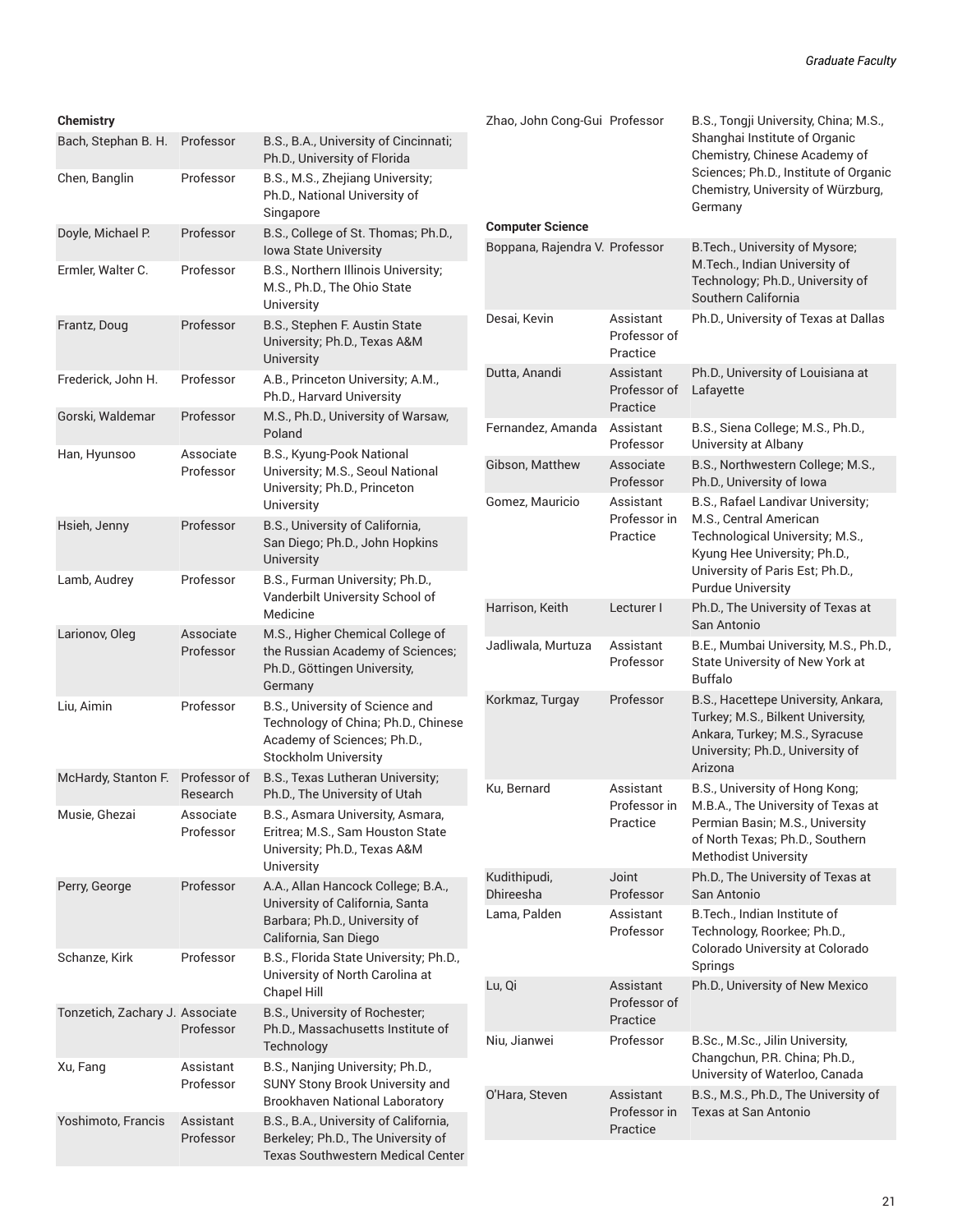| Prasad, Sushil                                             | Professor                             | Ph.D., University of Central Florida,<br>Orlando                                                                                                                                                                                                                                                             | Hutchinson, Jeffrey                          | Assistant<br>Professor                | B.S., University of Florida, M.S.,<br>University of Kentucky, Ph.D.,                                                                                                                  |
|------------------------------------------------------------|---------------------------------------|--------------------------------------------------------------------------------------------------------------------------------------------------------------------------------------------------------------------------------------------------------------------------------------------------------------|----------------------------------------------|---------------------------------------|---------------------------------------------------------------------------------------------------------------------------------------------------------------------------------------|
| Quarles, John                                              | Associate<br>Professor                | B.S., The University of Texas at<br>Austin; M.S., Ph.D., University of<br>Florida                                                                                                                                                                                                                            | Laub, Brian                                  | Assistant<br>Professor                | University of Florida<br>B.S., University of Montana; Ph.D.,<br>University of Maryland                                                                                                |
| Rathore, Heena                                             | Assistant<br>Professor of<br>Practice | Ph.D., Indian Institute of<br>Technology, Jodhpur                                                                                                                                                                                                                                                            | Smith, Jennifer                              | Assistant<br>Professor                | B.S., Cardiff University, Wales, U.K.;<br>Ph.D., University of Birmingham,<br>U.K.                                                                                                    |
| Robinson, Mark                                             | Assistant<br>Professor in<br>Practice | B.S., Trinity University; M.S., Ph.D.,<br>The University of Texas at San<br>Antonio                                                                                                                                                                                                                          | Troia, Matthew                               | Assistant<br>Professor                | B.S., University of Wisconsin; M.S.,<br>University of Texas at Tyler; Ph.D.,<br>Kansas State University                                                                               |
| Ruan, Jianhua                                              | Professor                             | B.S., University of Science and<br>Technology of China, Hefei, China;<br>M.S., California State University,<br>San Bernardino; Ph.D., Washington<br>University in St. Louis                                                                                                                                  | Veach, Allison                               | Assistant<br>Professor                | B.S., M.S., Ball State University;<br>Ph.D., Kansas State University                                                                                                                  |
|                                                            |                                       |                                                                                                                                                                                                                                                                                                              | <b>Geological Sciences</b><br>Datta, Saugata | Professor                             | B.S., M.S., University of Calcutta;<br>Ph.D., University of Western Ontario                                                                                                           |
| Sandhu, Ravi                                               | Professor                             | B. Tech., Indian Institute of<br>Technology, Bombay; M.Tech.,<br>Indian Institute of Technology,<br>New Delhi; M.S., Ph.D., Rutgers<br>University                                                                                                                                                            | Fernandez, Alfonso                           | Assistant<br>Professor                | B.S., Universidad de Chile; Ph.D.,<br><b>Ohio State University</b>                                                                                                                    |
|                                                            |                                       |                                                                                                                                                                                                                                                                                                              | Gao, Yongli                                  | Associate<br>Professor                | B.S., M.S., Beijing University, P.R.<br>China; M.S., Ph.D., University of<br>Minnesota                                                                                                |
| Silvestro, Sam                                             | Assistant<br>Professor of<br>Practice | Ph.D., The University of Texas at<br>San Antonio<br>B.S., Ph.D., The University of Texas<br>at San Antonio                                                                                                                                                                                                   | Godet, Alexis M.D.                           | Assistant<br>Professor                | A.D., University of Perpignan,<br>France; B.S., M.S., University<br>of Montpellier II, France; M.S.,<br>University of Lille I, France; Ph.D.,<br>University of Neuchâtel, Switzerland |
| Slavin, Rocky                                              | Assistant<br>Professor in<br>Practice |                                                                                                                                                                                                                                                                                                              |                                              |                                       |                                                                                                                                                                                       |
| Tosun, Ali S.                                              | Associate<br>Professor                | B.S., Bilkent University, Ankara,<br>Turkey; M.S., Ph.D., The Ohio State<br>University                                                                                                                                                                                                                       | Haschenburger,<br>Judith K.                  | Professor                             | B.S., University of Nebraska at<br>Kearney; M.A., Arizona State<br>University; Ph.D., University of<br>British Columbia                                                               |
| Wang, Wei                                                  | Assistant<br>Professor                | B.Engr., University of Science and<br>Technology of China; M.S., Ph.D.,<br>University of Virginia                                                                                                                                                                                                            | Lambert, Lance L.                            | Professor                             | B.S., M.S., Texas A&M University;<br>Ph.D., University of Iowa                                                                                                                        |
| Wang, Xiaoyin                                              | Associate<br>Professor                | B.S., Harbin Institute of Technology,<br>Heilongjiang, China; Ph.D., Peking<br>University, Beijing, China                                                                                                                                                                                                    | Mestas-Nunez,<br>Alberto                     | Associate<br>Professor in<br>Practice | B.S., Instituto Tecnológico de<br>Buenos Aires, Argentina; P.D.,<br><b>Oregon State University</b>                                                                                    |
| White, Greg B.                                             | Professor                             | B.S., Brigham Young University;<br>M.S., Air Force Institute of<br>Technology; Ph.D., Texas A&M<br>University                                                                                                                                                                                                | Weissling, Blake P.                          | Assistant<br>Professor in<br>Practice | B.S., Texas A&M University; Ph.D.,<br>The University of Texas at San<br>Antonio                                                                                                       |
|                                                            |                                       |                                                                                                                                                                                                                                                                                                              | Whittington, Alan                            | Professor                             | B.S., University of Cambridge, UK;<br>Ph.D., Open University, UK                                                                                                                      |
| Xie, Mimi                                                  | Assistant<br>Professor                | B.S., M.S., Chongqing University,<br>China; Ph.D., University of<br>Pittsburgh                                                                                                                                                                                                                               | Xie, Hongjie                                 | Professor                             | B.S., East China Institute of<br>Technology; M.S., Beijing Research<br>Institute of Uranium Geology and<br>China University of Geosciences,<br>Beijing; Ph.D., The University of      |
| Xu, Shouhuai                                               | Professor                             | Ph.D., Fudan University, Shanghai,<br>P.R. China                                                                                                                                                                                                                                                             |                                              |                                       |                                                                                                                                                                                       |
| Zhang, Weining                                             | Associate<br>Professor                | B.Engr., University of Electronic<br>Science and Technology of China,<br>Chengdu, P.R. China; M.S., Ph.D.,<br>University of Illinois at Chicago<br>B.E., Xi'an Jiaotong University, Xi'an<br>Shanxi, P.R. China; M.E., Tsinghua<br>University, Beijing, P.R. China; M.S.,<br>Ph.D., University of Pittsburgh | <b>Mathematics</b>                           |                                       | Texas at El Paso                                                                                                                                                                      |
| Zhu, Dakai                                                 | Professor                             |                                                                                                                                                                                                                                                                                                              | Cao, Weiming                                 | Associate<br>Professor                | B.Sc., Nanjing University, China;<br>M.Sc., Ph.D., Shanghai University of<br>Science and Technology, China                                                                            |
|                                                            |                                       |                                                                                                                                                                                                                                                                                                              | Chen, Fengxin                                | Associate<br>Professor                | B.S., Hangzhou University, China;<br>M.S., Yunnan University, China;<br>Ph.D., Brigham Young University                                                                               |
| <b>Environmental Science and Ecology</b><br>Bush, Janis K. | Professor                             | B.S., M.S., The University of<br>Texas at San Antonio; Ph.D., The<br>University of Texas at El Paso                                                                                                                                                                                                          | Dueñez, Eduardo                              | Associate<br>Professor                | B.Sc., University of Guanajuato,<br>Mexico; M.S., Ph.D., Princeton<br>University                                                                                                      |
|                                                            |                                       |                                                                                                                                                                                                                                                                                                              | Fazly, Mostafa                               | Assistant<br>Professor                | Ph.D., The University of British<br>Columbia                                                                                                                                          |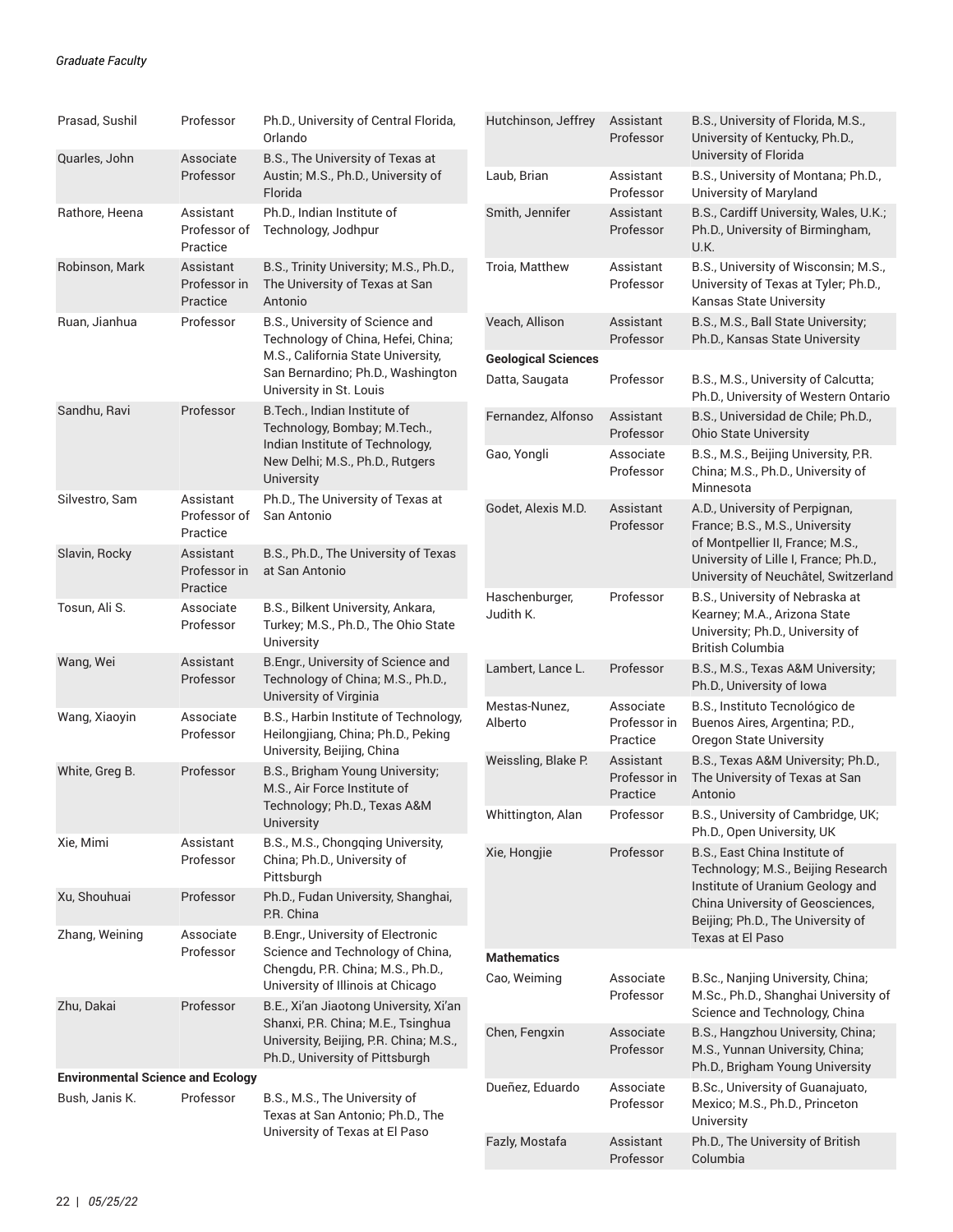| Gokhman, Dmitry                                                                                                      | Associate<br>Professor                                       | B.S., University of Miami; Ph.D.,<br>University of California, Berkeley                                                                                       | Brancaleon, Lorenzo Associate                      | Professor                         | B.S., Ph.D., University of Parma, Italy                                                                                            |
|----------------------------------------------------------------------------------------------------------------------|--------------------------------------------------------------|---------------------------------------------------------------------------------------------------------------------------------------------------------------|----------------------------------------------------|-----------------------------------|------------------------------------------------------------------------------------------------------------------------------------|
| Gui, Changfeng                                                                                                       | Professor                                                    | B.S., M.S., Peking University, China;<br>Ph.D., University of Minnesota, Twin<br>Cities                                                                       | Chabanov, Andrey                                   | Professor                         | M.S., Kharkov State University,<br>Ukraine; D.Sc., Ukranian Academy<br>of Sciences, Ukraine; Ph.D., City<br>University of New York |
| Gutierrez, Juan<br>Hoang, Du                                                                                         | Professor                                                    | M.S., Ph.D., Florida State University<br>Ph.D., Karlsruhe Institute of                                                                                        | Chen, Chonglin                                     | Professor                         | B.S., Huachiao University, P.R.                                                                                                    |
|                                                                                                                      | Assistant<br>Professor                                       | Technology, Germany                                                                                                                                           |                                                    |                                   | China; M.S., Chinese Academy of<br>Sciences, P.R. China; M.S., Ph.D.,<br>The Pennsylvania State University                         |
| Iovino, José N.                                                                                                      | Professor                                                    | B.A., M.S., Universidad de los Andes,<br>Columbia; Ph.D., University of                                                                                       |                                                    |                                   |                                                                                                                                    |
|                                                                                                                      |                                                              | Illinois at Urbana-Champaign                                                                                                                                  | Chen, Liao Y.                                      | Professor                         | B.S., Xingyang Normal College,<br>Henan; M.S., Huazhong University                                                                 |
| Le, Dung                                                                                                             | Professor                                                    | B.S., University of Saigon,<br>Vietnam; Diploma in Mathematics,<br>International Center for Theoretical<br>Physics, Italy; Ph.D., Arizona State<br>University |                                                    |                                   | of Science Technology, Wuhan;<br>Ph.D., Academia Sinica, Beijing                                                                   |
|                                                                                                                      |                                                              |                                                                                                                                                               | Desai, Mihir                                       | Adjoint<br>Associate<br>Professor | B.Sc., University of London, U.K.;<br>Ph.D., University of Birmingham,<br>U.K.                                                     |
| Liang, Su                                                                                                            | Associate<br>Professor                                       | Ph.D., University of Connecticut                                                                                                                              | Ebert, Robert                                      | Adjoint                           | B.S., University of Calgary; M.A.Sc.,                                                                                              |
| Norman, F. Alexander Associate                                                                                       | Professor                                                    | B.A., University of Virginia; M.A.,<br>Ed.D., The University of Georgia                                                                                       |                                                    | Assistant<br>Professor            | University of Toronto; Ph.D., The<br>University of Texas at San Antonio                                                            |
| Pasnicu, Cornel                                                                                                      | Professor                                                    | B.A., M.S., Ph.D., University of                                                                                                                              | Elliot, Heather                                    | Adjoint<br>Professor              | B.S., Clemson University; M.S.,<br>University of Michigan; Ph.D.,<br>University of Alabama in Huntsville                           |
|                                                                                                                      |                                                              | Bucharest, Romania                                                                                                                                            |                                                    |                                   |                                                                                                                                    |
| Popa, Mihai                                                                                                          | Associate                                                    | B.S., M.S., University of Bucharest;                                                                                                                          | Fuselier, Stephen                                  | Adjoint<br>Professor              | B.S., University of Southern                                                                                                       |
|                                                                                                                      | Professor<br>Ph.D., University of California, Los<br>Angeles |                                                                                                                                                               |                                                    |                                   | California; M.S., Ph.D., University of<br>lowa                                                                                     |
| Popescu, Gelu F.                                                                                                     | Professor                                                    | B.S., University of Timisoara; M.S.,<br>University of Bucharest; Ph.D.,                                                                                       | Gladstone, George                                  | Adjoint                           | B.Sc., The University of British                                                                                                   |
| Prasad, Priya                                                                                                        | Associate                                                    | <b>Texas A&amp;M University</b><br>B.A., Scripps College; Ph.D., Arizona                                                                                      |                                                    | Professor                         | Columbia; M.S., Ph.D., California<br>Institute of Technology                                                                       |
|                                                                                                                      | Professor                                                    | <b>State University</b>                                                                                                                                       | Goldstein, Jerry                                   | Adjoint<br>Professor              | B.S., Brooklyn College; Ph.D.,<br>Dartmouth College                                                                                |
| Richardson, Jr.,<br>Walter B.                                                                                        | Professor                                                    | B.S., Southwest Texas State<br>University; M.S., University of<br>Houston; Ph.D., University of North<br>Texas                                                | Jahn, Jörg-Micha                                   | Associate<br>Professor            | M.S., Ludwig-Maximilans-<br>Universität München, Germany;<br>Ph.D., Dartmouth College                                              |
| Salingaros, Nikos A. Professor                                                                                       |                                                              | B.S., University of Miami; M.A.,<br>Ph.D., State University of New York<br>at Stony Brook                                                                     | Koinov, Zlatko G.                                  | Associate<br>Professor            | M.S., University of Sofia, Bulgaria;<br>Ph.D., D.Sc., St. Petersburg<br>Electrotechnical University, Russia                        |
| Stamova, Ivanka                                                                                                      | Associate                                                    | M.S., University of Plovdiv, Bulgaria;                                                                                                                        | Large, Nicolas                                     | Assistant                         | B.S., M.S., Ph.D., Paul Sabatier                                                                                                   |
|                                                                                                                      | Professor                                                    | Ph.D., D.Sc., Higher Accreditation<br>Commission of Bulgaria                                                                                                  |                                                    | Professor                         | University of Toulouse, France;<br>Ph.D., The University of the Basque<br>Country, Spain                                           |
| Wilson, Raj                                                                                                          | Professor<br>B.S., M.S., University of Madras,               |                                                                                                                                                               | Libardoni, Mark                                    | Adjoint                           | B.S., California State University;                                                                                                 |
|                                                                                                                      |                                                              | India; Ph.D., Stevens Institute of<br>Technology, New Jersey                                                                                                  |                                                    | Professor                         | M.S., Ph.D., University of Michigan-<br>Ann Arbor                                                                                  |
| <b>Physics and Astronomy</b><br>Al Dayeh, Maher                                                                      |                                                              | Adjoint<br>B.S., Beirut Arab University;<br>M.S., Ph.D., Florida Institute of<br>Technology                                                                   | Livi, Stefano                                      | Adjoint<br>Professor              | B.S., Universita' degli Studi di<br>Firenze; Ph.D., University of<br>Florence; Ph.D., University of Rome                           |
|                                                                                                                      | Associate<br>Professor                                       |                                                                                                                                                               |                                                    |                                   |                                                                                                                                    |
| B.S., Vaud School of Engineering,<br>Allegrini, Frédéric<br>Adjoint<br>Switzerland; M.S., University of<br>Professor | Lopez-Lozano,<br><b>Xochitl</b>                              | Associate<br>Professor                                                                                                                                        | B.S., M.S., Ph.D., University of<br>Puebla, Mexico |                                   |                                                                                                                                    |
|                                                                                                                      |                                                              | Lausanne, Switzerland; Ph.D.,<br>University of Bern, Switzerland<br>B.S., Universidad de Guadalajara,<br>Mexico; M.S., Ph.D., Cornell                         | Martirosyan, Karen                                 | Adjoint                           | M.S., Ph.D., Institute of Structural                                                                                               |
| Ayón, Arturo A.                                                                                                      | Professor                                                    |                                                                                                                                                               |                                                    | Professor                         | Macrokinetics, Russian Academy<br>of Science and State Engineering                                                                 |
|                                                                                                                      |                                                              |                                                                                                                                                               |                                                    |                                   | University of Armenia                                                                                                              |
| Bayless, Amanda                                                                                                      | Adjoint<br>Assistant<br>Professor                            | University<br>B.S., Michigan State University;<br>M.S., San Diego State University;<br>Ph.D., The University of Texas at<br>Austin                            | Marucho, Marcelo                                   | Associate<br>Professor            | M.S., University of Buenos Aires;<br>Ph.D., National University of La<br>Plata                                                     |
|                                                                                                                      |                                                              |                                                                                                                                                               | Mayer, Kathryn                                     | Associate                         | B.S., M.S., Ph.D., Rice University                                                                                                 |
|                                                                                                                      |                                                              |                                                                                                                                                               |                                                    | Professor                         |                                                                                                                                    |